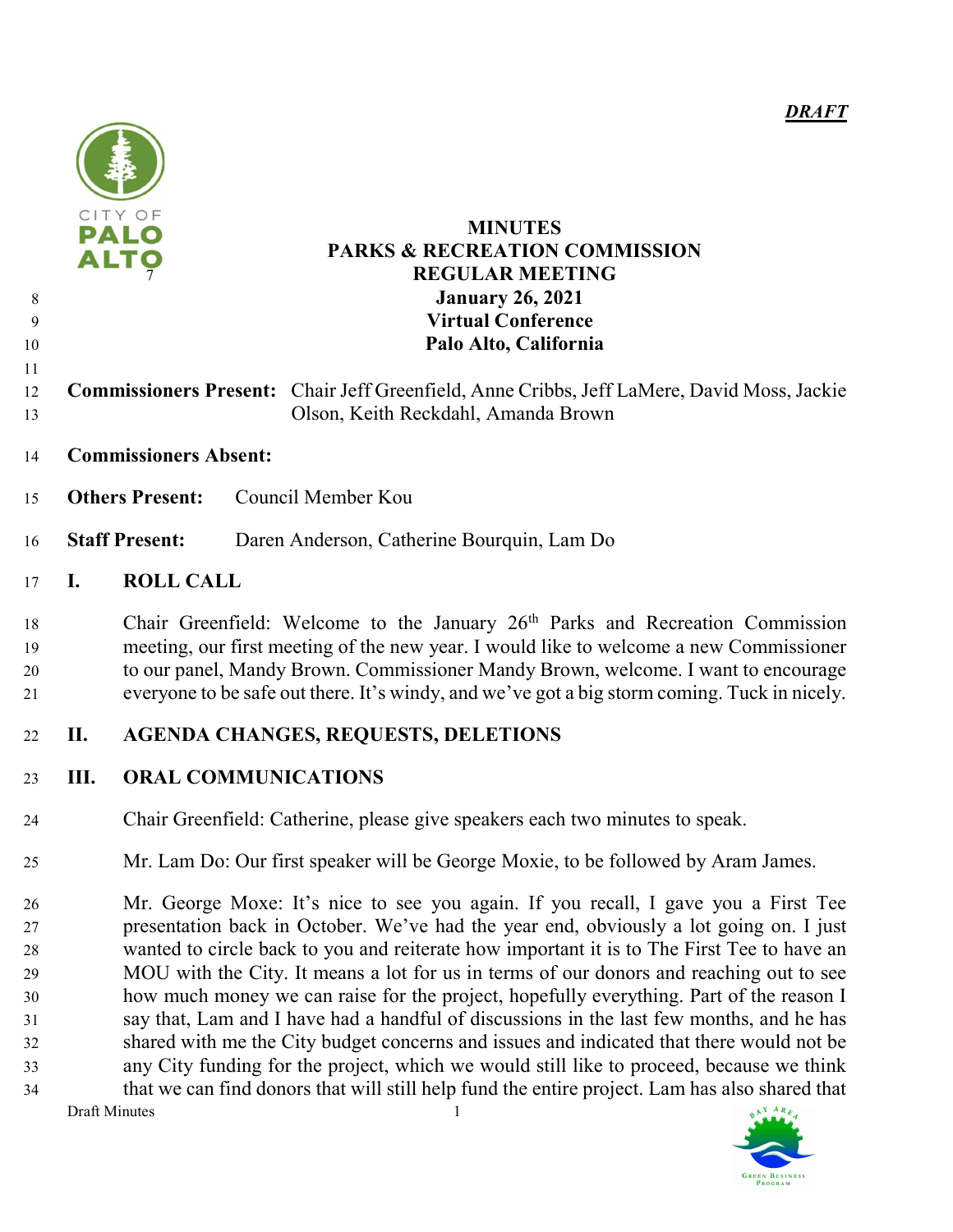- staff has pretty tight priorities that may not include this project. I just wanted to circle back to you all know that we knew all that, and we are aware of all that at this point, and we would still like to proceed with an MOU, and if there's any way to expedite that, potentially to approve at your February meeting, that would be great.
- Mr. Lam: Thank you, George. We'll reset our timer for our next speaker, Aram James.
- Mr. Aram James: Hello, how are you folks? I don't normally speak at Parks and Recreation. It's been years. I use the park with my son, the Bol Park, and I've advocated over the years for a bathroom over there. That's never happened. Now he's moved closer to Hoover Park, so I walk with him a lot over there, so lots of observations. It's sad to see that so many people aren't wearing their masks over there, and there's no signage suggesting people should, so that could be problematic. It's a wonderful park. I'm a retired public defender, and I still see myself as a public defender in the context of the city. Normally you'll find me at City Council meetings, often advocating better police practices. Some people call me a Palo Alto police critic, but I rather prefer to be called somebody that's trying to enhance police practices. I'm very familiar with Lydia Kou. I have a lot of respect for her, although we were on the opposite sides of the Foothills Park issue, very adamantly, have different positions on that. We'll talk later about that when we get to the Foothills Park matter. I've also spoke out for years in the City of Palo Alto against tasers. I was actually the one opponent of tasers and was allowed to present about a half-hour to 45-minute presentation in opposition to tasers. Unfortunately, there was a 5-4 vote back in 2007, and we have tasers. I'm concerned that we might have them in our parks, so I've put in a public records request to make certain that we don't have them in Foothills Park. I'm just very happy to be here at the Parks and Recreation. In 2021, I want to expand from not just the City Council and HRC meetings, but to be at more of your meetings. I'm sorry that you cut this from two minutes to three minutes with so few speakers. That's not a good sign for our democracy. Thank you very much.
- Mr. Do: Thank you, Aram. Our next speaker is a phone caller with the last three digits, 228.
- Caller: I'm calling about Gate D, between Arastradero Preserve and Foothills Park. I'm curious as to why cyclists can ride the roads in Foothills Park and can bike up to the gate in Arastradero but can't go that one foot between the road and Arastradero and link up those two legal rides. I'm curious as to why that rule is and who I would advocate to, to change that rule. Thank you.
- Mr. Do: Thank you. Our next speaker is Sam Kaplinsky, to be followed by Monica Williams.
- Mr. Sam Kaplinsky: Hello. I'm a sophomore at Palo Alto High School. I've spoken at one of these meetings a few months ago, in addition to several City Council meetings. I'm here

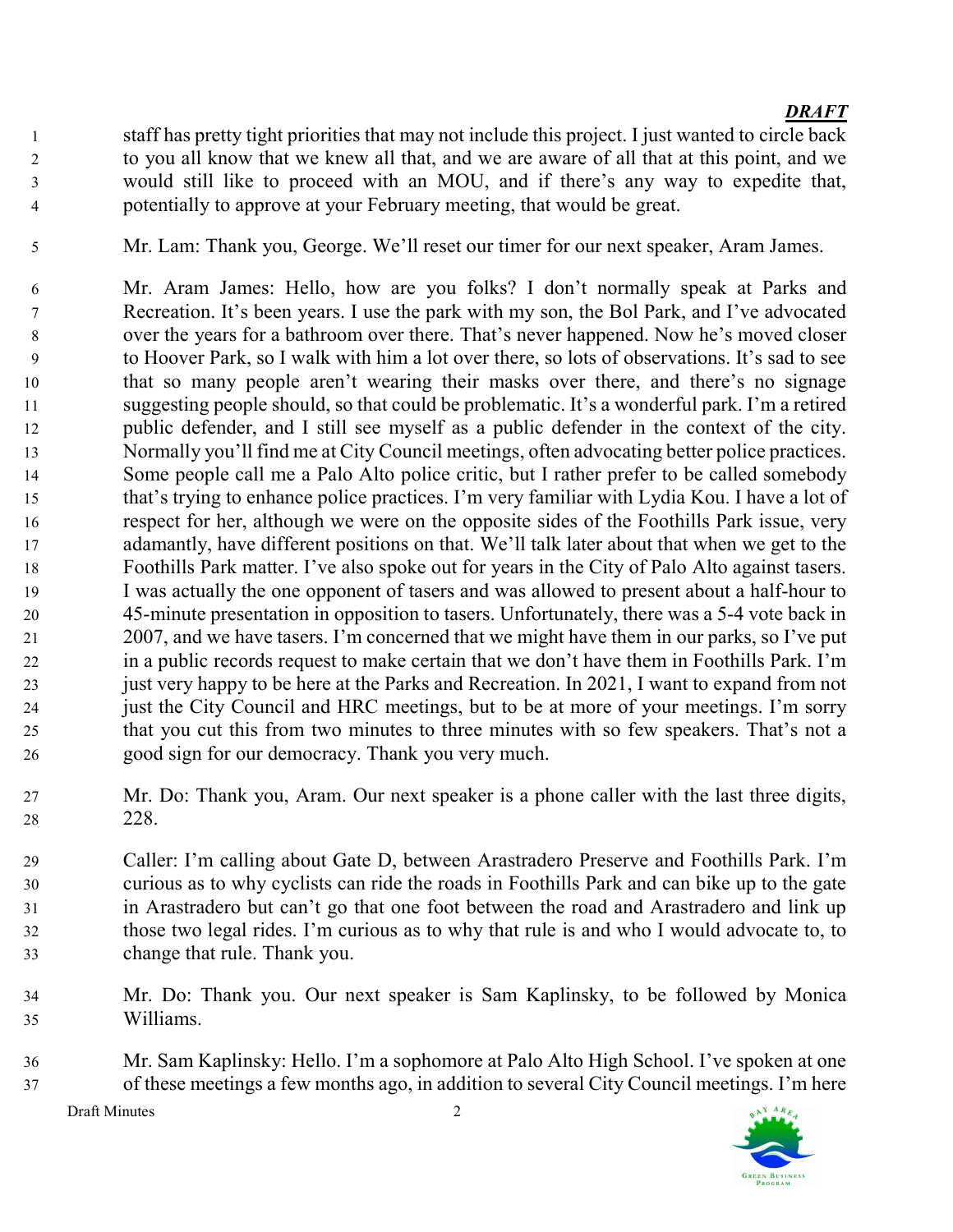today to again speak to you about getting a new skate park in Palo Alto. The current skate park at Greer Park is a historical skate park and should not be removed or altered. That being said, it is outdated and does not adequately what the kids, teenagers, and adults in Palo Alto need. It is covered in spray paint, making it slippery and hard to skate, and there is no area for beginners to learn. It only provides for one child skateboarding and ignores the others. Although in the past, skateboarding was looked at as a hobby and was not taken seriously, that can no longer occur. Skateboarding, just like other sports, is being performed at a professional level, and is now an Olympic sport. Palo Alto has provided many other sports with adequate resources. Tennis courts, basketball courts, soccer fields and baseball fields are at many parks in Palo Alto, in addition to the ones at most schools. There are also swimming pools provided for water sports and football fields at middle and high schools. Skateboarding, BMX biking and scootering must be treated like these other sports and provided a safe space to train and have fun. A skate park in Palo Alto has a large community support, as proven by the petition with 2,000 signatures. Most surrounding cities have skateparks provided to their communities. Palo Alto residents should be given the same opportunity and not be forced to drive to other cities in order to access what should be provided in their own. Some possible locations for this new skate park could be the unused field at Bowden Park or the unused [gap in recording]. Although funding by the City would be great, our community would be willing to fundraise and apply for grants in order to secure funding for the new skatepark. Thank you all for your time.

Mr. Do: Our next speaker is Monica Williams.

Ms. Monica Williams: Good evening, Commissioners. I am president of the Palo Alto Pickleball Club, and I'd like to give you a quick update. The Pickleball Club – we finished the year with 596 members, and 52 percent of these are Palo Alto residents. During COVID, the pickleball courts have been a wonderful place for the community to play singles games and enjoy the camaraderie. It's been good for the emotional health of our seniors, even with everyone wearing masks and observing social distancing. On a Sunday afternoon, nearly all of the courts are filled with families. It's such a joy to see. Because so many are now playing pickleball, a problem has cropped up. When the six permanent courts are full and no club members are there, people who drop in from the community have been upset, because they cannot access the portable nets from the storage facility, so they can't use the multi-purpose courts. Our club is willing to leave a couple of the nets out if that's all right with the City. We did cancel our youth pickleball classes this Wednesday because of COVID, but we look forward to the time we'll be able to offer many more classes for all levels, hopefully the fall. On behalf of all of our club members, I want to thank you for believing in the benefit of pickleball club for the community and for making the [inaudible] the best pickleball facility in the Bay Area. Thank you very much. Have a nice evening.

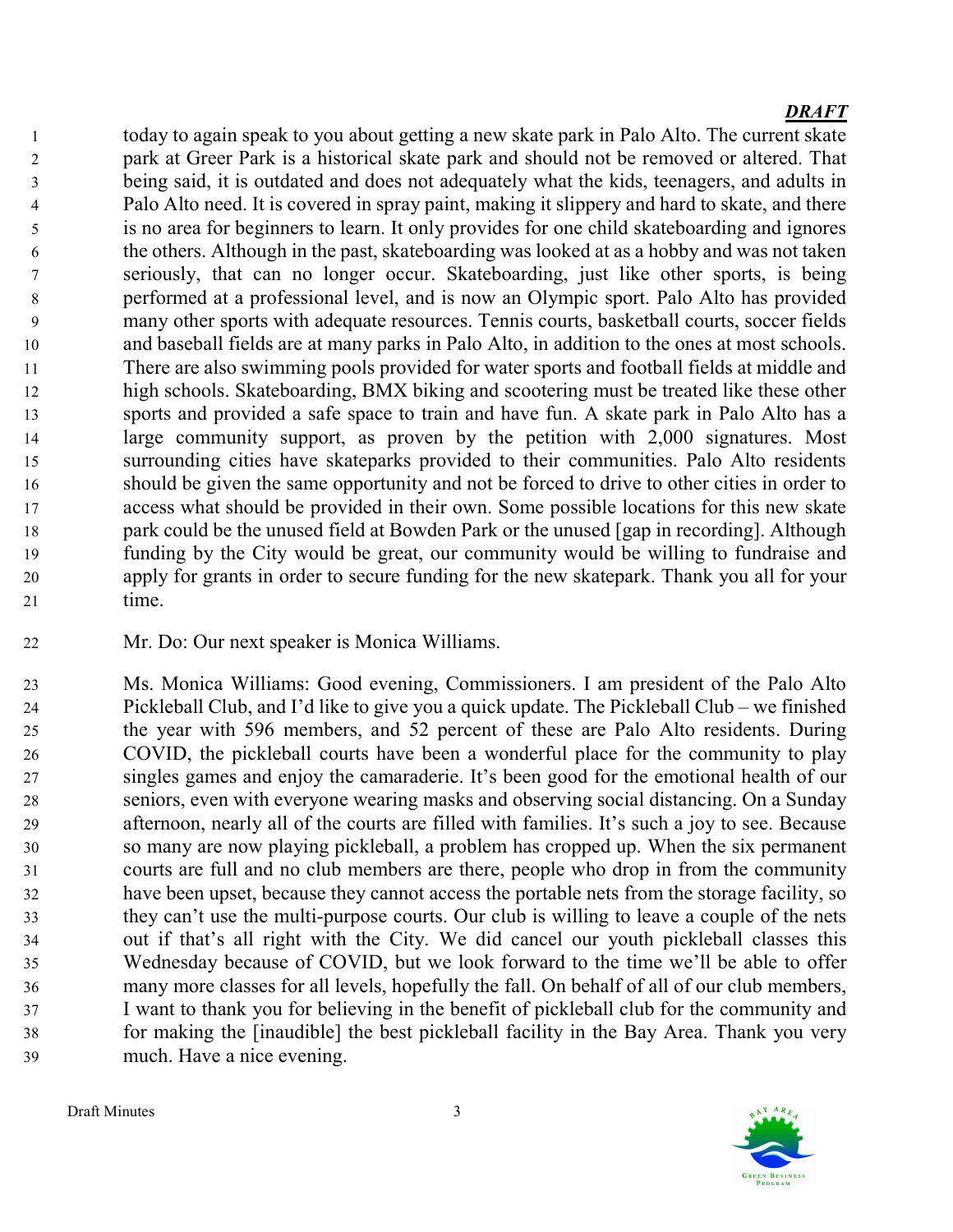Mr. Do: Thank you, Monica. Chair, that concludes speakers during Oral Communications.

# IV. DEPARTMENT REPORT

Mr. Anderson: Good evening, Chair. Good evening, Commission. Tonight's Department Report is going to be brief. The State recently announced it was lifting its regional stay-at-home order, and the county's return to the purple tier under the state's blueprint for a safer economy. The County's rules have not been updated yet to reflect the end of the regional stay-at-home order. Since the County can put in more restrictive rules than the State, staff will be monitoring the County for updates. The return to a purple tier does allow for additional programming, and CSD is working on scheduling some additional programs, weather permitting. Once I have updates on that from the Recreation staff, I'll be sure to share it with the Commission. I should also note that the Magical Bridge playground remains open, Tuesday through Sunday, from 9:00 a.m. to 4:30 p.m. I also want to let you know about an upcoming virtual community meeting to discuss a possible dog park at Ramos Park. This is for Wednesday, February  $10^{th}$ , 6:30 p.m. to 7:30 p.m. If you'd like to RSVP, please email Peter Jensen at cityofpaloalto.org. That's 16 peter.jensen@cityofpaloalto.org, and we'll send an invite to the Commission shortly. Lastly, just an update on the Highway 101 bike/pedestrian bridge. In February, they're planning tentatively to erect three bridge sections, which will finally start looking like a real bridge. They're excited about that. It had been pushed out with the rain, and I imagine that's still going to be up in the air, pending weather. Again, tentatively planning on project in summer of 2021. That concludes the Department Report.

# V. BUSINESS

# 1. Approval of the Draft December 15, 2020 Parks and Recreation Commission Minutes

Approval of the draft Minutes was moved by Vice Chair Cribbs and seconded by Commissioner Moss. Passed 6-1(abstention).

# MOTION PASSES, 6-1 (Commissioner Brown abstention).

# 2. Election of new Chair and Vice Chair

Chair Greenfield: I'm going to start out by reading the protocol for electing the new Chair and Vice Chair to a one-year term. The outgoing Chair explains the general duties and responsibilities of the Chair, including the monthly time commitment necessary to facilitate meetings. I'm going to run through quickly the Chairperson's role: presides at meetings and is in charge of applying the rules of conduct at meetings. The Chair shall call or cancel the meeting, whichever the case may be, coordinates the setting of the agenda with the staff liaison, ensures the timely start and end of meetings; ensures that

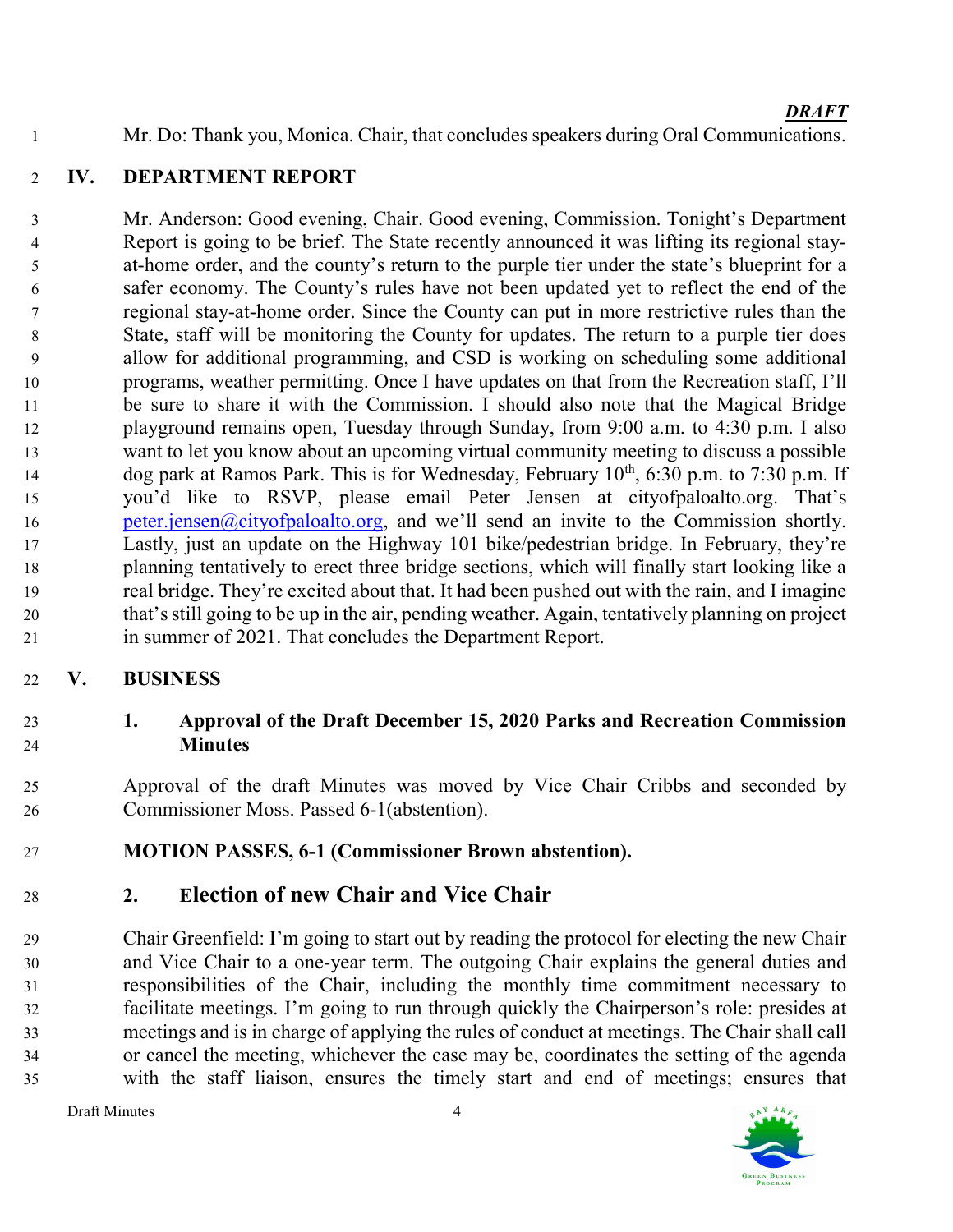consideration of items on the agenda move along without delay; ensures that public testimony is received but not allowed to disrupt the meeting and may set an acceptable time limit if necessary; clarifies ideas as they are discussed and repeats motions made, in order that all members understand the motion they will be voting on; responsible for ensuring that actions are properly moved, seconded and voted upon. The Chair should see that the Commission maintains focus on the issues before them and does not get off track and doesn't discuss or act on items not listed on the agenda, pursuant to the Brown Act; the Chair should attempt to identify the points of agreement among the opinions of members in order to build a consensus; serves as a spokesman for the Commission, representing the views and opinions of the Commission as a whole when speaking on its behalf. I would say that the time commitment can be similar or significantly greater than a Commissioner's role, depending on the ad hoc involvement and the agenda items for a given month. So, here is the procedure that we will use to elect a new Chair. The Chair opens the floor to nominations for the position of Chair. Commissioners nominate one Commissioner at a time. The person nominated must be present at the meeting. A Commissioner may enter their own name in nomination. The person offering the nomination can explain why they have nominated the person or why they would be appropriate for the position. The Chair asks the nominated person if they are willing to accept the nomination. Commissioners continue to nominate additional candidates. With each nomination the Chair asks the person nominated if they are willing to accept the nomination. When there are no further nominations from the floor, the Chair asks for, or a Commissioner offers, a motion to close nominations. The motion is seconded, and the Commission votes verbally to close the nominations. Voting will then proceed according to a verbal roll call vote by the staff secretary. The staff secretary counts the votes, announces only the winner and the number of votes. The elected Chair assumes responsibility for chairing the meeting from that point forward. Normally, we would potentially switch Chairs tonight, and the new Chair thanks the outgoing Chair for his or her service. The process is then repeated for the Vice Chair as outlined in the steps above, and the Chair outlines the responsibilities of the Vice Chair position. With that, we will now open the floor to nominations for Chair. Commission LaMere.

Commission LaMere: I'd like to nominate Anne Cribbs for the position of Chair. Anne, as we know, is a long-time resident of Palo Alto and a passionate champion of our Parks and Open Spaces. I'm impressed that she's always focused on equity, which I think is a very, very important issue. She's always insightful, fair and empathetic when approaching the issues, and I think she would be a tremendous leader of our commission.

- Chair Greenfield: Thank you, Commission LaMere. Vice Chair Cribbs, do you accept the nomination?
- Vice Chair Cribbs: Yes, I do, with thanks, Jeff, for a very, very nice explanation. I appreciate that.

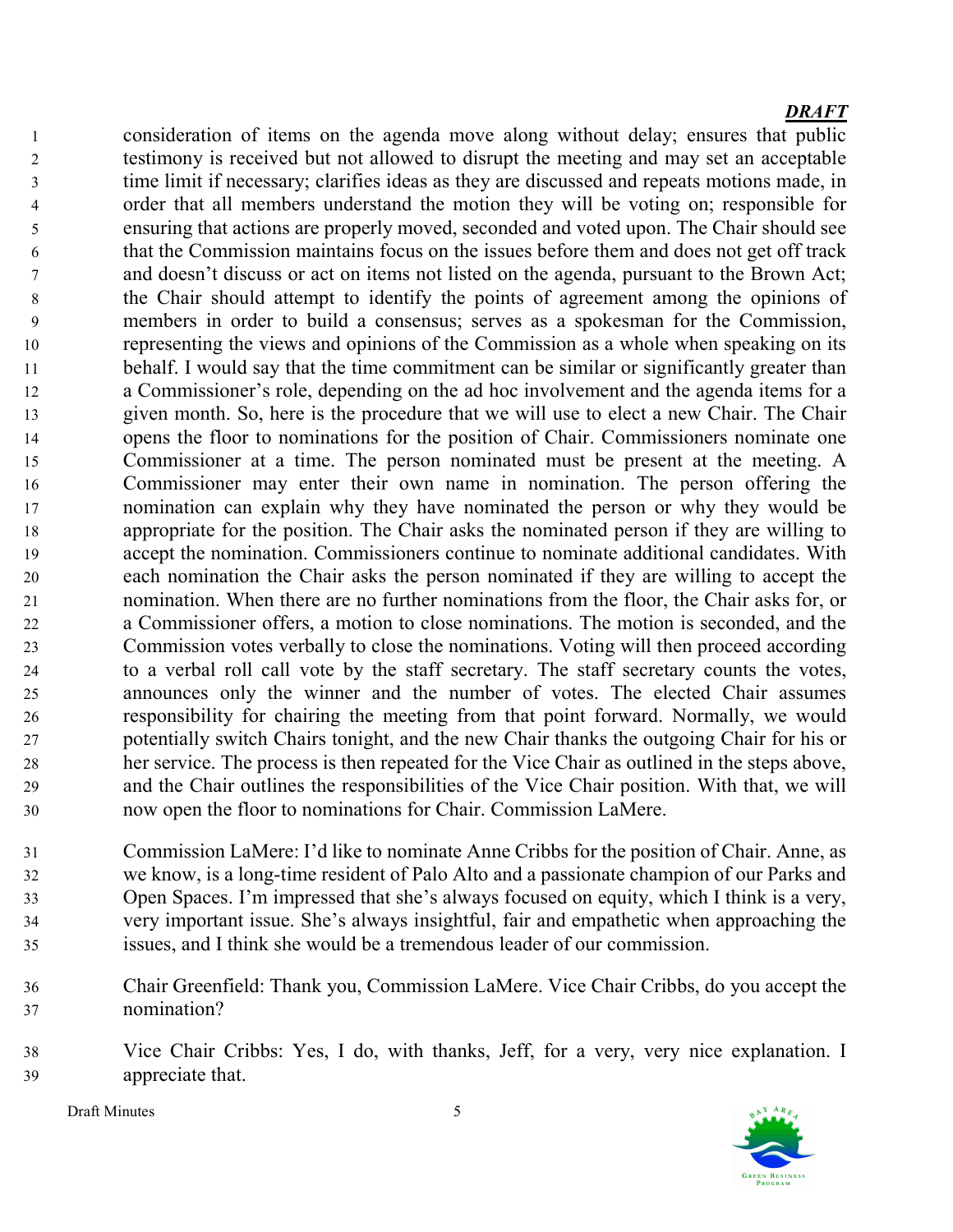Chair Greenfield: Thank you. Are there any other nominations to consider that someone would like to offer? Thank you.

# Motion to close nominations

Chair Greenfield: I will make a motion to close nominations. With that, I would also add that I absolutely support Anne to become the new Chair. I think the previous precedent of having someone serve as Chair two years in a row is bad for the Commission overall, particularly as we look at six-year maximum terms in the future. I think if there's somebody else who's in a position to serve as Chair and is qualified, everyone should have the opportunity. As Vice Chair in the past year, I totally appreciated the support and opinions of Vice Chair Cribbs – not always the same as mine, but that's good for the community and good for discussion of multiple viewpoints. With that, I'm moving to close nominations. Second, please?

- Commissioner Moss: I second.
- Chair Greenfield: We need to vote verbally to close the nominations. Roll call vote for that, please?
- 16 [roll call vote]
- Ms. Catherine Bourquin: Seven to approve nomination.
- Chair Greenfield: Great, and now if can continue with a roll call vote for the position of Chair for the coming year.
- 20 [roll call vote]
- Ms. Bourquin: Seven for Commission Cribbs.

# Vice Chair Cribbs elected unanimously as Chair.

- Commission Greenfield: Actually, now Chair Cribbs. I want to congratulate Anne on her election as the new Chair and wish you all the best in the coming year. You have the support of all of us, and we expect great things. Thank you.
- Chair Cribbs: Well, I thank you all very much. I guess this is the point that, if we weren't Zooming, we would ceremoniously change Chairs, or not. Anyhow, thank you all very much. I love this Commission. I love being part of it, and I love all of the opinions that everybody has. It's really great to serve and support the Parks and Recreation in the City of Palo Alto. I think we're going to have a continuing good time. I'd like to actually, right now, too, thank you Jeff, for your leadership for the past year. It has been a challenging year, one that I think none of us expected that we would be looking at, and I think that we've come through it pretty well, hoping that we all can pause and take a deep breath and be safe as we continue on the journey, but I've really appreciated working with you, Jeff, and your thoughtfulness. I've also appreciated working with my colleagues on the different ad hoc committees and am looking forward to continuing that. I understand now I can use

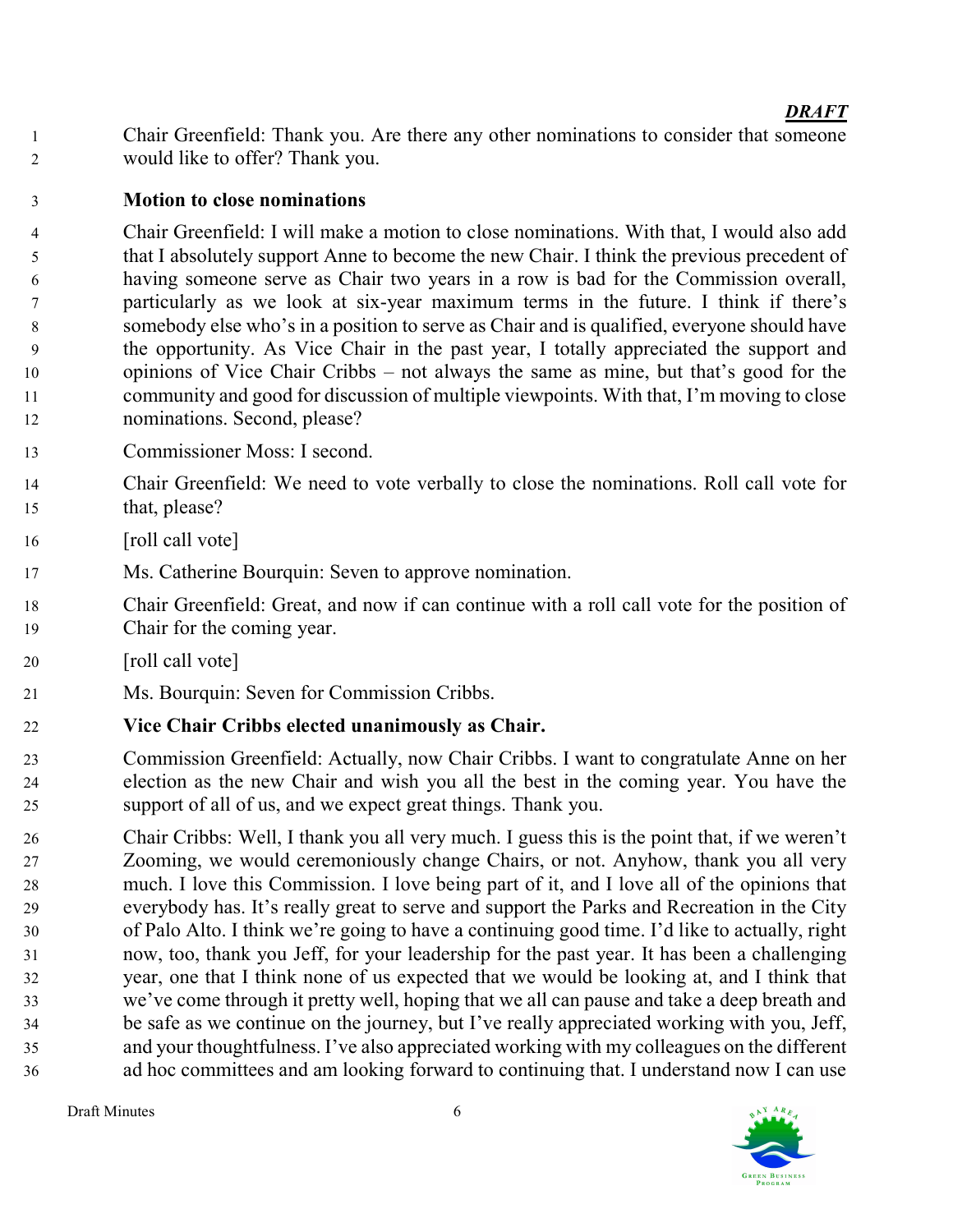- the sheet that you had, Jeff, to talk about the Vice Chairperson's role, which I think will continue to be a very important role. Let me read to you the Vice Chairperson's role: To assist the Chairperson in responsibilities serving the Commission, including serving as the acting Chair when the Chair is not available, including at regular PRC meetings or at other community events; assisting with other tasks as requested by the Chair. This may include working with staff and the Chair on planning meetings, agendas and other matters and helping to guide the Chair during meetings when necessary. I think in the time of Zoom, this helping to guide the Commission in meetings during the time is going to be very necessary, as I get used to running a meeting via Zoom. I'd like to open the floor now for nominations for the position of Vice Chair.
- Commissioner Reckdahl: I'd like to nominate Jeff Greenfield.
- Chair Cribbs: Do you want to say a few words, Keith?
- Commissioner Reckdahl: I think it would be good for continuity. There's a lot of things going on right, especially Foothills Park. His involvement with that and knowing the process that we're going through, I think that would be valuable.
- Chair Cribbs: Is there a second?
- Commissioner Moss: I second.
- Chair Cribbs: Thank you, David. Commissioner Greenfield, are you willing to serve as the Vice Chair?
- Commissioner Greenfield: Yes, I am willing and interested in serving as the Vice Chair. I appreciated the opportunity to chair the Commission last year. It was a very strange year, as you alluded and as we all know, but I know we have a very busy year ahead of us. Foothills Park will be prominent for the coming year, and I think I can help support our new Chair in the leadership role as we work through our management of Foothills throughout the year and all the other issues that are before the Commission, so yes, I accept the nomination. I'll just note as well that we don't need a second for nominations.
- Chair Cribbs: Thank you. I appreciate that. Are there additional nominations? I don't hear any additional nominations, so could we have a motion to close nominations?
- Motion to close nominations
- Commissioner Reckdahl: I move to close nominations.
- Commissioner Olson: I'll second.
- Chair Cribbs: A voice vote, I guess, for the closing of the nominations, Catherine?
- [roll call vote]
- Ms. Bourquin: Seven.
- Chair Cribbs: Thank you, Catherine. Vice Chair Greenfield, I appreciate your willingness to serve, and thank you for all the work you've done. Looking forward to it in the future

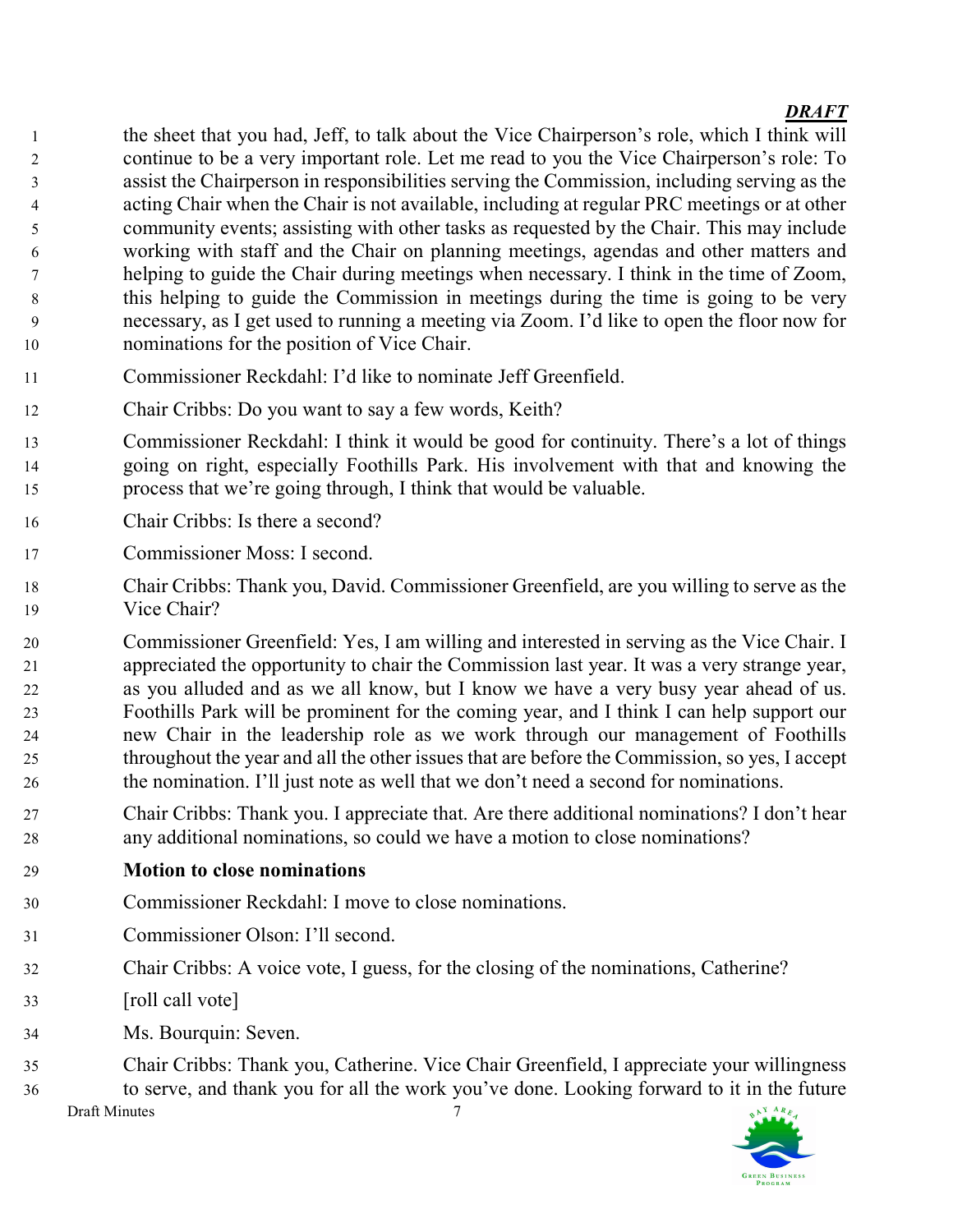- as well. So, we have a Chair and a Vice Chair for 2021, and…
- Commission Greenfield: Excuse me, actually we've just voted to close nominations. We still need –
- Chair Cribbs: Oh, I'm sorry. You're right. I skipped something. So, let's call for a vote then, Catherine.
- [roll call vote]

# Commissioner Greenfield elected unanimously as Vice Chair.

- Ms. Bourquin: Seven to nominate Greenfield as Vice Chair.
- Chair Cribbs: Thank you very much. So, confirming we now have a Vice Chair? Thank you very much, everybody.

# 3. Boulware Park Project update

- Chair Cribbs: We now can move to the Boulware Park Project update with Peter Jensen. Peter? Mr. Peter Jensen: Good evening, Commission. Peter Jensen, Landscape Architect for the City of Palo Alto, here to give you an update of the Boulware Park renovation plan progress.
- Mr. Peter Jensen: Just briefly, for those new Commissioners that may not know, the Boulware Park is in the Ventura neighborhood, very close to the North Ventura Coordination Plan Area in the Frye's lot. Boulware Park was up for renovation in 2016. In that time, we started this process, but the property across the street that you see in this exhibit, the Birch Street property that was owned by AT&T, was put on the market, and the City purchased that piece of land, so while that was going on the project was put on hold for a while. Once the purchase was confirmed, then we started up the community engagement and outreach again. There have been three community meetings. We started it last November. This was the first one, pre-COVID, of course. As you can see, we did it actually in the park on a Saturday morning. People were asked different things about what they would like to see in the park, and you can see that they were given stickers they could put on the board. There was no real plan shown for what was going to be proposed for the park. This was mostly a meeting about getting the community's input about what they would like to see in a park design. We also did an online survey, which was very well-used and voted on by the community for different things, so you can see some of the results here. The high priority items were definitely the playground, maintaining the open turf area and having a restroom, which the park does not have now. Medium priorities were the shaded seating area, the basketball court, picnic area, loop pathway, security lighting and habitat/native planting, and the lower priority items were community garden, dog park, adult fitness, creek lookout, bocce ball, pickle ball and horseshoes. Those were the items that the community looked at about facilities for the park. Those were drawn from the existing amenities in the park as well as amenities that were brought up in the Parks Master Plan and incorporated into then the overall, as far as restrooms, dog park, adult fitness,

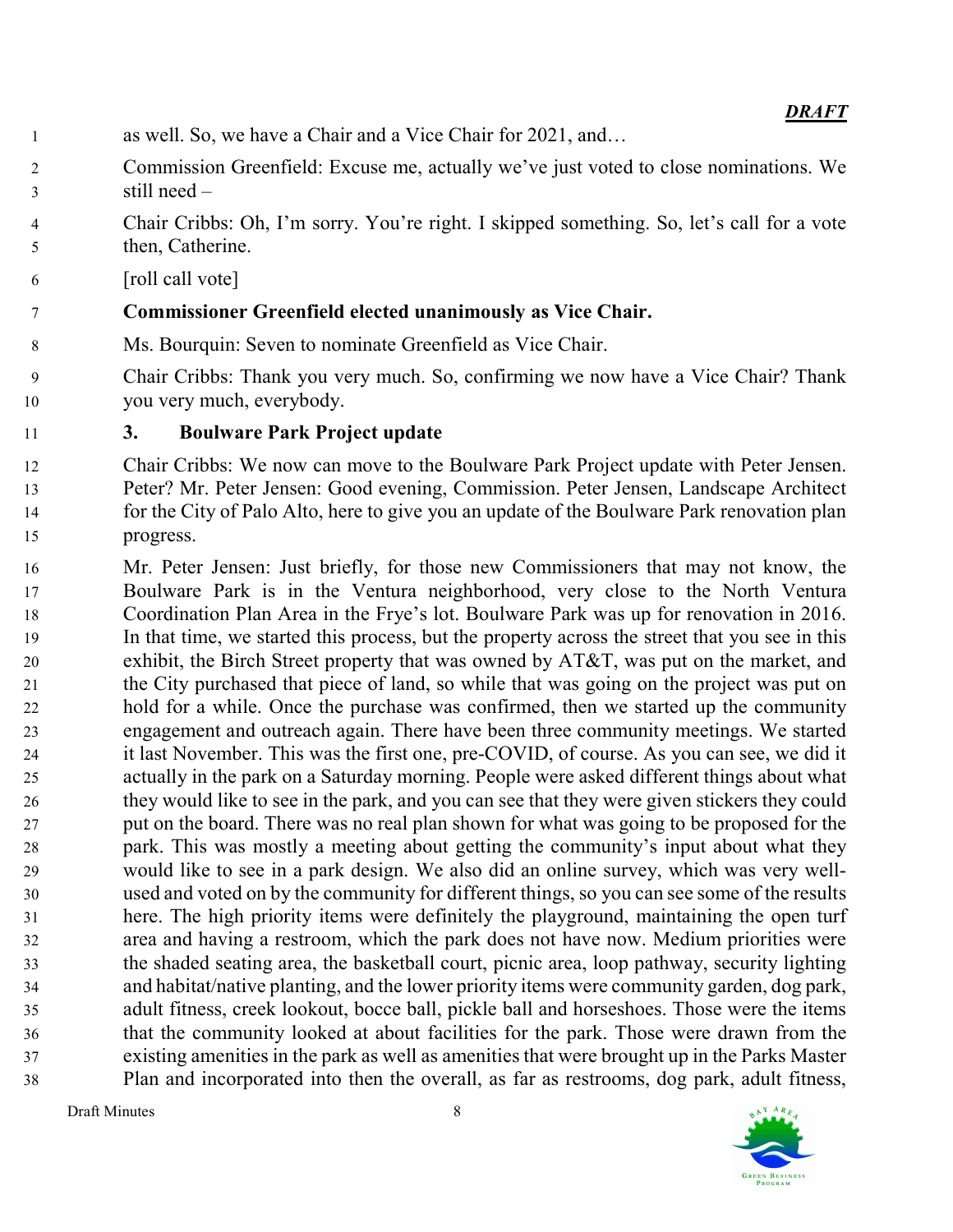Draft Minutes 9 loop pathways. Those were items that were identified in our Master Plan as being elements 2 that we should look at adding to every park. We did have a second community meeting. This was in February of 2020. You can see it's right before COVID, actually, so we're still meeting as a group. This was a coordinated meeting with the North Ventura Coordination Plan, which is that area, again, adjacent to the park, which is important as far as the future development of that land, because Boulware Park will be the main green space, or park area, for that development as well, as well as the consideration of how the park links to that new development in the future. With that, this was a joint meeting with the Planning folks that are leading that planning effort for that location. At the meeting, the community looked at three different plan options and then were allowed to write or post notes on the plan of different things they like about each of the plans. Basically, what then happened is those three plans with the comments were melded into one plan that was looked at at the most recent community meeting. You can see here the three plan options that we looked at. They have different items, different layout of the facilities. You can see, these are a picture of those plans from the meeting and how people commented basically on the plans themselves by either writing directly on it or putting Post-It notes on it. Then we had a third community meeting. That was in the beginning of December, just a few weeks ago. In that time, the City had a survey company survey the site, which allowed us to have a more accurate base plan put together. We also started to look at different utility connections and how, if we did have a restroom, that would work in the park. Once we had the survey, we were able to put together a finalized overall plan that combined the three options that were presented in the second meeting. You also saw those, too, in a previous Parks and Rec Commission meeting. The proposed plan breaks the park down into different segments. I think it's easiest to look at it this way first, and then we can look at the detail of what the design is. We have our basic playground area, which you can start to see here. That's where the existing playground is located. In the new plan, we combined both the playgrounds into one location. In the current park, right now they are split into two different locations – a child playground, which is five and above, and a tot lot playground, which is between two and five. We're proposing to put those things together. There is an open grass area that runs along the edge of the creek that takes up the majority of the park. It is not a programmed area, but more of a passive area and green space area. Again, this will be important to have a large enough space there for future expansion of the residential next to it. Then, up in the corner here we have an activity area. We'll talk about why this happened when we look at the detailed plan, but during the North Ventura Coordination Planning effort, there was a lot of discussion about the creek and a possible rehabilitating, revitalizing the creek one day and using that creek to actually be a link between the future development, which is up in this location here, and the park. So, the open grass area along the creek itself allows for future development that's easy. There's no built environment there. The activity area, which sits a little way from the creek would be the area that we would start concentrate, basically, our main picnic area, basketball court, things that were built – dog park – that we didn't want to lose if the creek one day was renovated and rehabilitated. There is also some street work that has to happen with

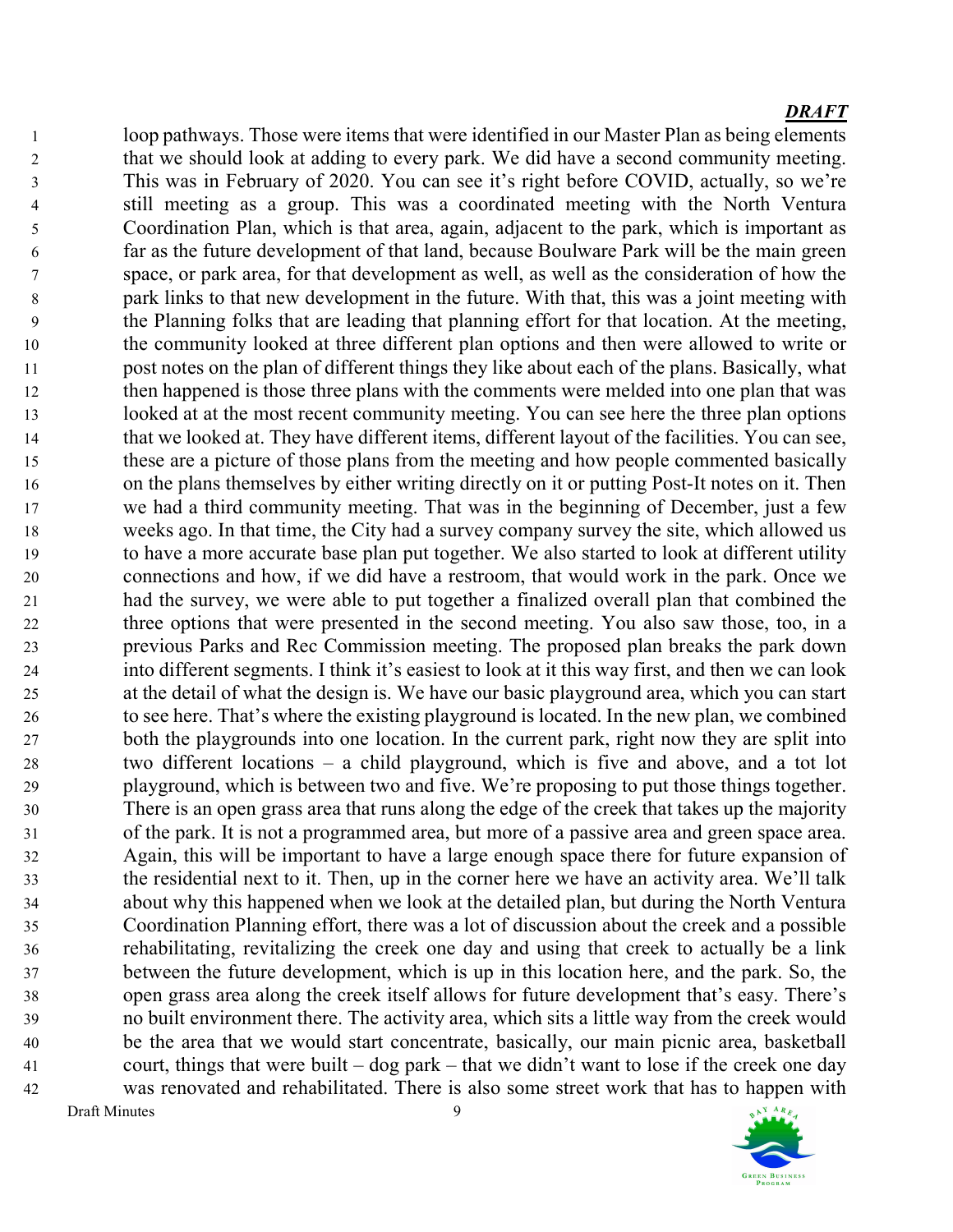the park. To combine the two spaces a segment of Ash Street was removed. That means that this part of Ash Street becomes a turnaround or a drop-off for the park, as well as some accessible parking spaces and some head-in parking along Lambert over there, closer to the activity area and more direct to an access from El Camino and away from the residential area. Just some design highlights. The playgrounds that we have are the same size as what is out there before. That was a main concern by some of the residents. They just wanted to make sure that they weren't losing playground space from what is originally in the park. Installation of significant paving along the creek. I'll show you what this means, but we decided to set a 65-foot setback along the creek of any built structures or paving, concrete, anything like that. I'll show you how that looks in the plan itself. Removal, of course, of Ash Street we've talked about. Retaining some of the existing amenities that are in the park now – the basketball, the open turf area, the children's playgrounds, the picnic space, and the walking path, and with the added land, we're going to add some new amenities to the park – a restroom, a dog park, a covered picnic area, boccie ball, rain gardens, expanded picnic and game table area and an expanded loop pathway. We're also going to provide the park with its accessible parking stalls, which it doesn't have currently. And of course, the pump station that's in the park will remain that's over by the playground now. That cannot go anywhere.

- Mr. Anderson: Peter, if you don't mind me interjecting, could you go to full presentation mode? It's a little hard to see the details of that map.
- [adjusting screen]

Mr. Jensen: Here is the proposed plan for Boulware Park. As you can see, this one has a lot more detail than the other one. I'll move from Fernando Avenue, and then across and talk about the different amenities here. We do have to add a new crosswalk out on Fernando. That's one of the street improvement works that we have to do as well. The playground now is focused in this area. It's very similar to Magical Bridge playground, where it's inclusive to everyone. It starts to divide the play spaces into different zones – swing zone, spin zone, a slide mound, and then the top lot area, which will be divided by a fence here, and then you'll have gates that will come into either the children's playground or the top playground. As I said, the existing pump station will remain as it is. The proposed playground, from community preferred, from the community meeting, this location for the restroom, being more in close proximity to the playground itself. They thought that was better. This plan also proposed a covered picnic area that could either be rented out or just first-come-first-serve, but it has a structure and shade over it. Again, this is more for birthday parties coming to the park and using the playground facility as well, and making that all kind of one hub over there. You can see the dashed line that runs through the park here. That is the 65-foot setback off the edge of the creek. This is the area that we tired to as much as we can, stay out of as far as construction goes. You can see, most of it is grass area, which is the easiest to convert if the creek ever is rehabilitated. Our pathways running the park itself are concrete or asphalt paved, but the one that is

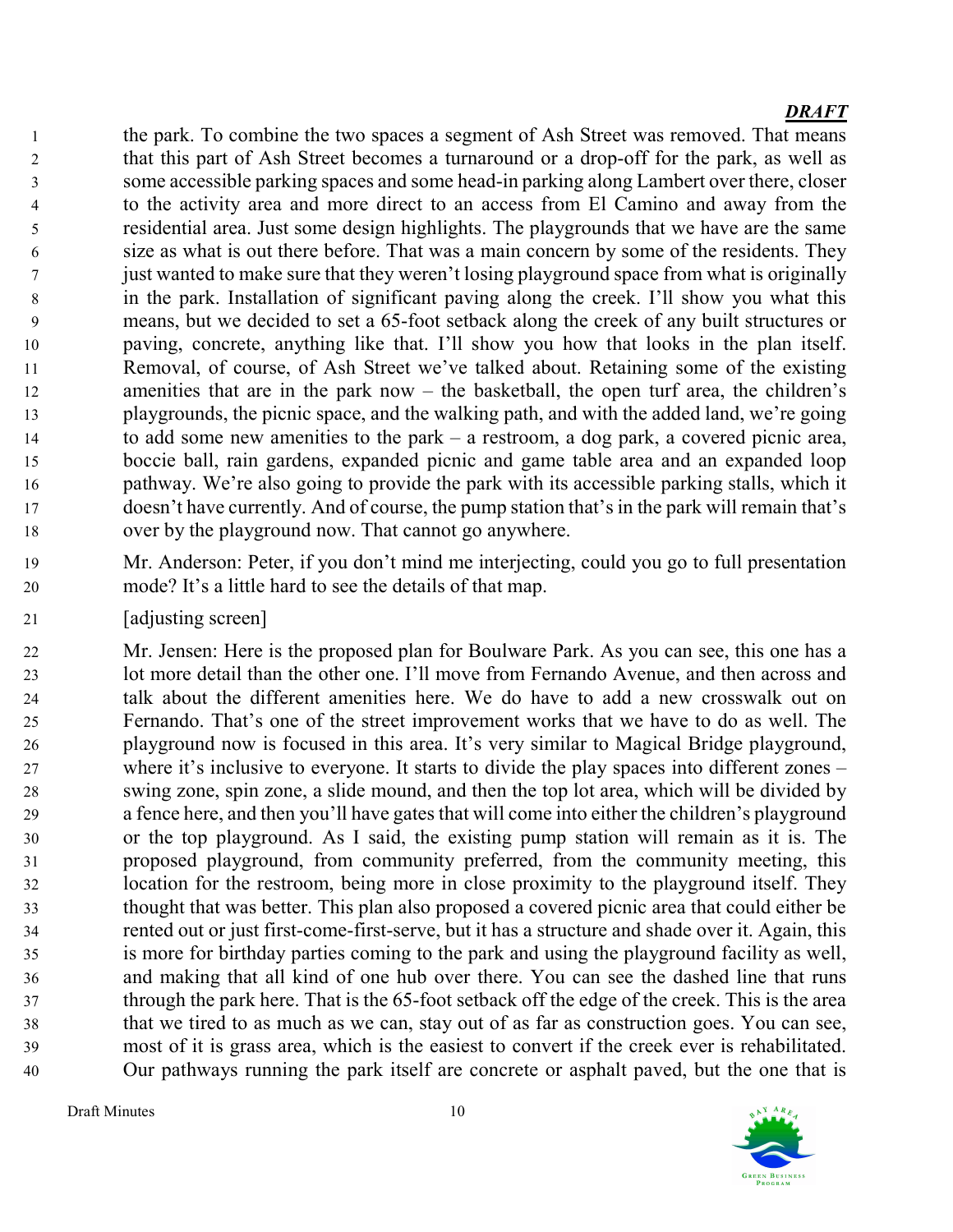looping itself around the turf area starting from this point here and around is decomposed granite, again, for consideration of future development as well as just low impact and better water absorption for the park itself. You can see Chestnut Ave. here. This is where it would have connected to Ash Street. At this point we have removed that portion of the street, and now Chestnut basically has a cul-de-sac ending. We've added as drop-off lane here for those folks that want to either pick up or drop off things for the picnic area, or for the park itself. Our activity area that we talked about before is where our main amenities for the park are located. We have a dog park in this location. It is not divided into small or large. It is just one space for dogs. It's not the largest of dog park spaces, but does give us a nice space in this park to have a defined space as a dog park. We do have a picnic area in this 11 location. This bathroom will not be here. We're going to basically just have one at this location here, so this will be an expanded picnic area where the restroom is now. You can see different types of tables in there. In this space we have added a boccie court. Again, it's a low-impact construction item. There's no real concrete in the construction of it, so if this space happened to be renovated for future creek restoration, then that would be an easy thing to change and wouldn't be a big loss or hard thing to do. The large area of paving, of course, that was in the park before, we've moved to this location, which is the basketball court. We have made the basketball court a regulation size. The one that's out there right now was not. It is much smaller in scale, but we have made that a full court for basketball. We've also added in some of our drainage mitigation requirements. Currently, the park and the street that was here drained directly into the channel. You can see the pipes actually through the wall. We would like to capture some of the water coming from the street here to filter it, as well as all the hardscape paving that's in this area, before it gets into the creek and filter out that water of contaminants. A few other just housekeeping things in the park. We have to add some new fencing along this edge as well as over here, as the existing fencing has deteriorated, and we do need to maintain our access for the Santa Clara Water District. They do have an access ramp down into the creek currently, so this portion of the pathway will be a little bit wider for vehicle access and be out of asphalt. They'll also have a dedicated drive entry there. Then, I touched on the head-in parking along Lambert. This gave us, I believe, five more parking spaces than what we have out there now, which isn't a lot, but it is important, because it does help us add our two accessible stalls that are required for the park itself and be properly graded and accessible to the park. By encroaching into the park a little bit and adding that head-in parking, we gave ourselves some more parking and resolved our accessible issue. That is the overall proposed design for the park. I will open it up now for question and comments from the Commission about the design, and then we can talk about schedule and that stuff after that. Chair, I'll turn it back to you.

- Chair Cribbs: Okay, thank you very much, Peter. This looks great. Thank you very much for all the work on it and certainly all the community input. Do any of the Commissioners have questions?
- Commissioner Moss: Don't we have to hear from the public first?



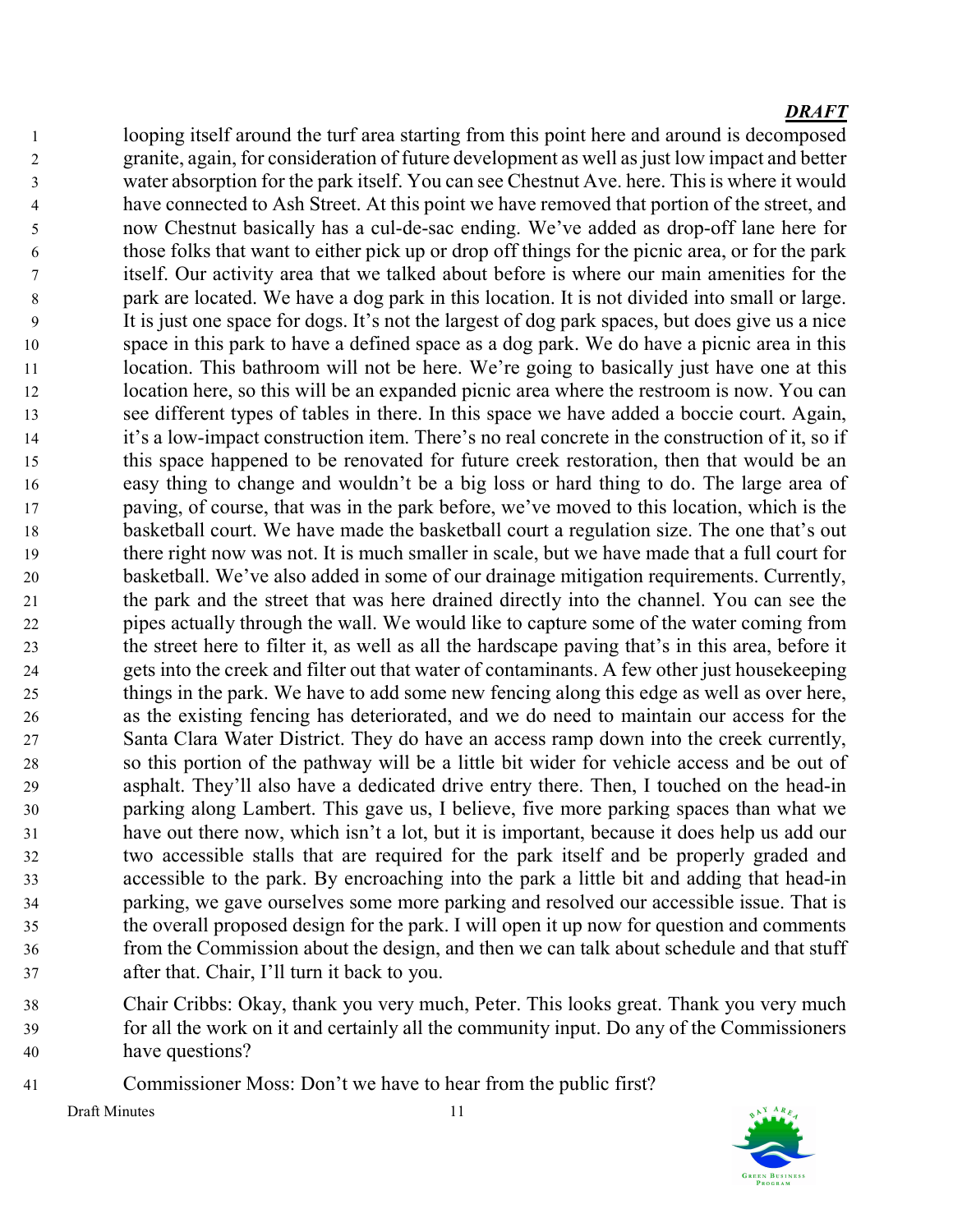- Chair Cribbs: I thought we were going to ask clarifying questions, if anybody has a particular question, and then Peter, I think, is going to go on and talk about the cost and timeline, budget, and then we'll go to the public. Vice Chair, does that sound right, or Daren?
- Vice Chair Greenfield: Yes, sounds good.
- Chair Cribbs: Good. Thank you.
- Commissioner Olson: Chair Cribbs, I have a question. Peter, I see there is a walkway in many parts of the park, but I can't completely tell if that walkway goes all the way around the park. Is it chopped up a bit, or is there a full loop?
- Mr. Jensen: I think there's a few loop options here. I think the main loop is…There's a couple, I guess, courses here. You can walk here and up and around and then back around this way and basically keep doing this. And then, you can also, though, there is a walkway that's here that's up next to the basketball court, so if you wanted to get that part into it as well, then you could, I guess, do a little bit longer of a loop. You can also go this way, I guess, and around.
- Commissioner Olson: And is there ADA access over on that street parking side as well? I see it over on the right side of the page, but on the left with the head-in parking, I see the accessible stalls. Are there ramps for ADA access to both paths?
- Mr. Jensen: Yes, that's basically that's showing right there. There will be a ramp that gets you up to the sidewalk there so that's one thing that definitely needs to be added.
- Commissioner Olson: Okay. Thank you.
- Chair Cribbs: Any other questions for Peter from Commissioners? Okay, Peter, would you continue, please?
- Mr. Jensen: These are just some images of Magical Bridge Playground. The playground will have very similar equipment as that. I would say these things here…as I said, the community meeting in December looked at this plan. The community was supportive of the overall plan and the location and types of amenities in the park. They were in favor of removing the portion of Ash Street to connect the park together. The restroom location closest to the playground was preferred. They were supportive of the 65-foot setback for future creek development and of the head-in parking along Lambert Street. I'll just go through this and then we can go to comments and questions. The idea for the park would be to run through the Park Improvement Ordinance, come back to you fairly soon and then go to Council with that. The park itself, its funding is still to be determined. That is something that the Finance Committee will work on and the Council will. If the park is not funded for renovation this year, then we will come back with this each year for the next few years until the funding is approved. I just want to let you know, that is the process that it has to go through. The pandemic, of course, has tightened the budget of the City to do projects and it is unclear right now if there will be the funding to move forward with

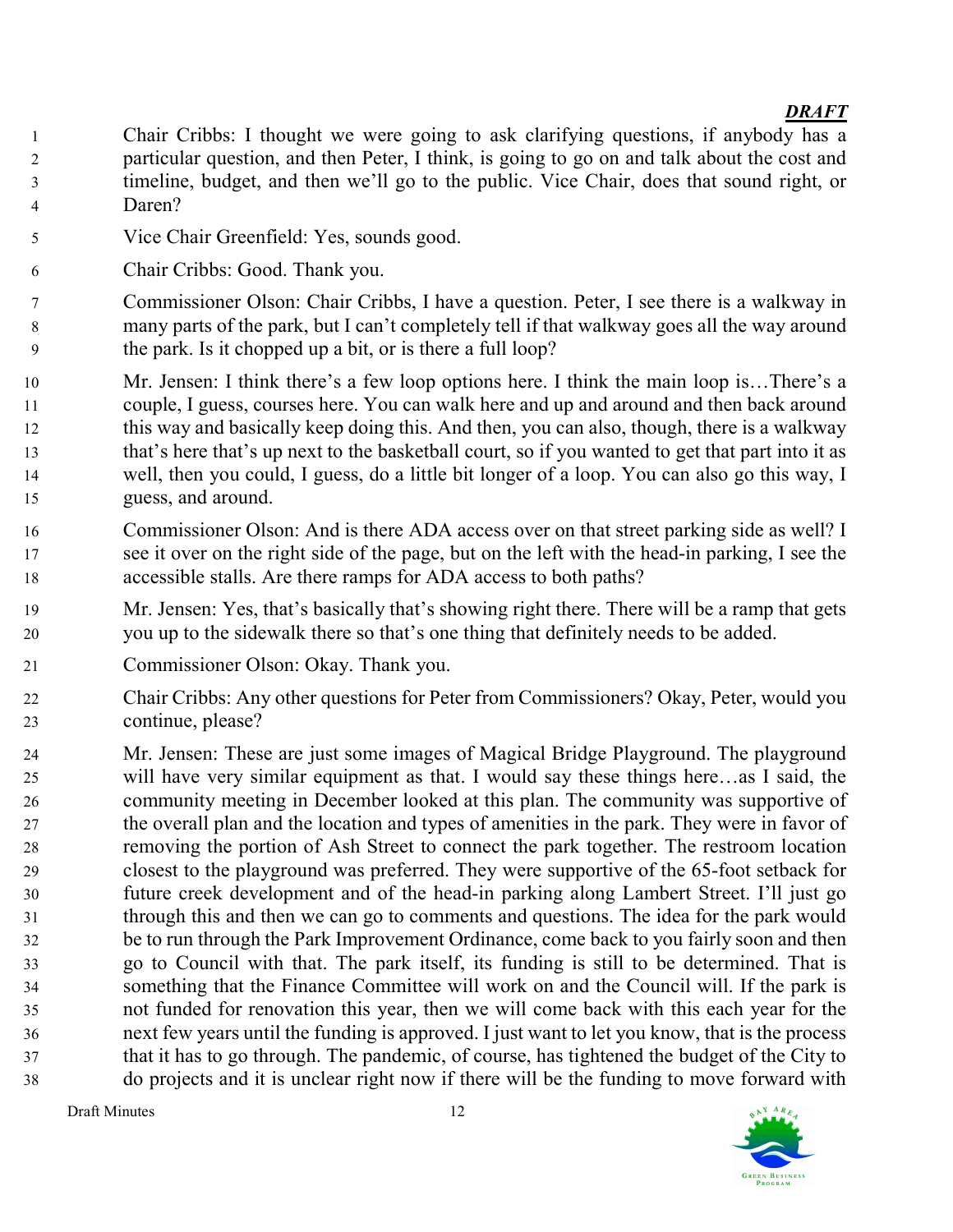doing the construction this summer. That was hopefully the idea would be we would kick off sometime in the early fall, doing the construction, but again, that is determinant on the funding being approved for the project, and that is still unknown. I would say that I don't have something in here for it. The overall cost of the park itself is \$2.7 million to develop. The streetscape work is an additional \$700,000 for the Lambert and the removal of Ash Street to connect the pieces. So, in all, we have roughly a \$3.2-million project. We did identify some alternatives, like the covered picnic area and things of that nature that could be taken out to reduce the overall budget itself, but we are pretty confident that's a very, very good price for developing an entirely new park parcel, taking it down and rebuilding it again. With that, I will turn it back to you, Chair, and we can get comments and further Commission questions.

- Chair Cribbs: Okay, I think what we'll do is just ask for clarifying questions from the Commission on your last comments and then go to the public for public comment; then come back to the Commissioners for comments. So, Commissioners, any questions for Peter? Not comments, but questions. Okay, I don't hear any, and I'm not necessarily seeing anybody raise their hand.
- Commission LaMere: I have one question Just very briefly, Peter, as far as the cost of this park goes, where does that fall in other parks we've developed? What's your assessment of that pricing?
- Mr. Jensen: I think it's not extravagant. I think we didn't go crazy with adding a lot of features that were unnecessary. I think that what we're proposing here that that gives us the amenities that the community as well as the Park Master Plan have identified, and that for developing an entirely new park, I think \$2.7 million is actually a pretty good price for that. So, if you compare it to Magical Bridge Playground, the playground itself at Magical Bridge cost \$3.8 million, so this is a design to provide us the amenities that we need, but in the reality of where we're at, it is definitely considering the cost and funding that we can get for it.
- Commission LaMere: Thank you.
- Chair Cribbs: Thank you, Jeff. Let's go to the members of the public who wish to speak. Lam?
- Mr. Do: Thank you, Chair. Our first speaker to speak on our subject is Aram James, to be followed by Jonathan Brown.
- Mr. James: I just wanted to mention procedurally, I had my hand up regarding the election of a new Chair and Vice Chair, and was not called on. I'm wondering why. That was an agendized item. I really wanted to talk, so I'm concerned with that. Maybe you'll go back on that. We had a family home – still do – in that area in the Ventura neighborhood. I raised my two boys, a lot of years as a single parent, African American boys. It is traditionally an area of high residents of African Americans because of the segregationist policies in the City if Palo Alto. I'm wondering if we could change the name of the park.

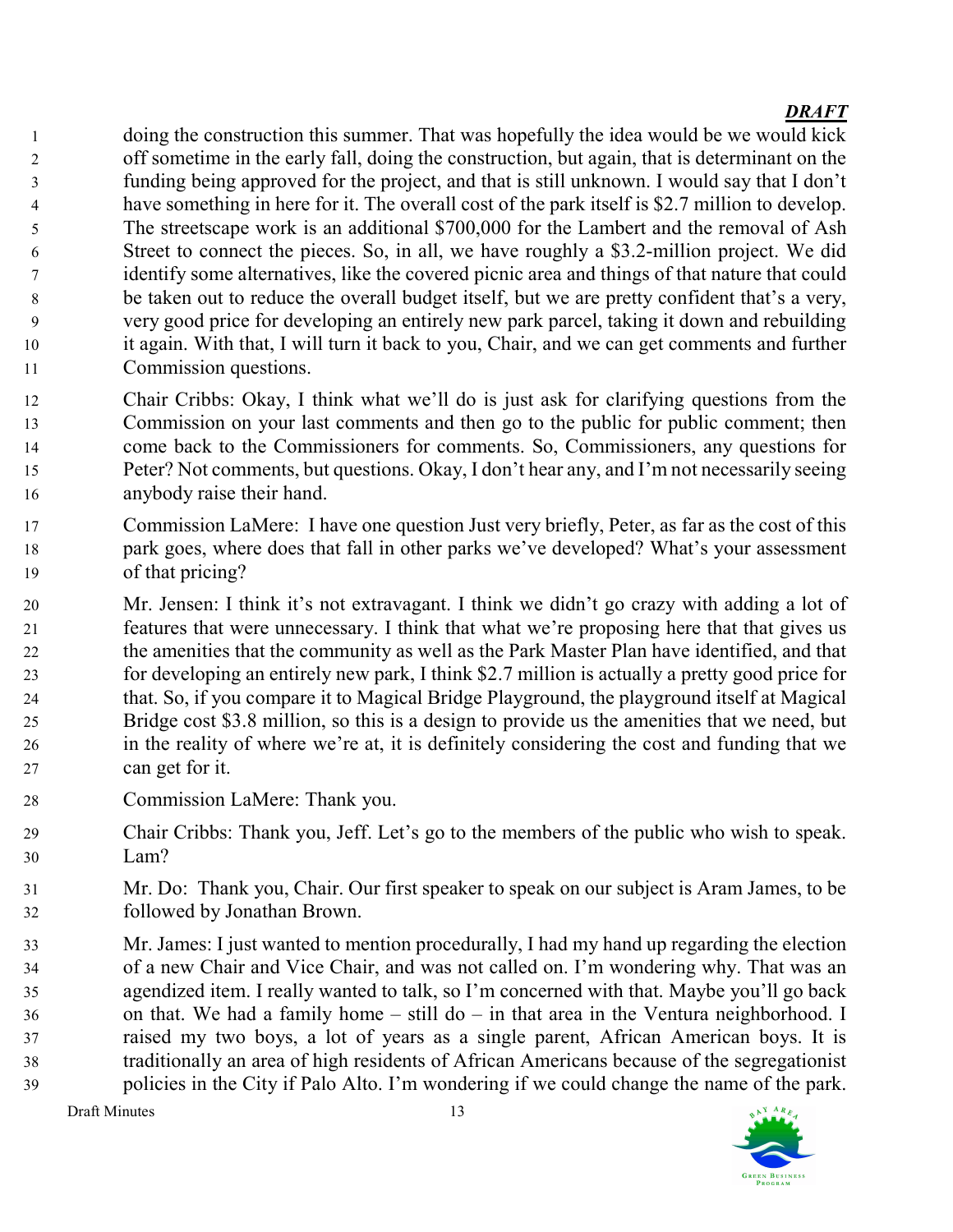When my youngest son, who is about 42, went to the Ventura Childcare Center there was a center within the Center, called the Sojourner Truth Center. Sojourner Truth, of course, a famous African American abolitionist. But we also have somebody, Lakiba Pittman, a wonderful African American woman who lives in that area, has resisted her home being bought up by developers, because she wants to preserve the black history in the community. She was a long-term member of the Human Relations Commission. She's another name that comes to mind. And of course, LaDoris Cordell that we all know, with all of her civil rights litigation, first black judge in Santa Clara County, Independent Police Auditor for the City of San Jose and who was instrumental, of course, in the opening of Foothills Park and desegregating the park. So, I'm very hopeful that we can honor the African American history there in this community. That would be critical to me. I'll bring it up to the City Council in the meantime. That's just really, really something that we need to take care of. I'm hopeful. Traditionally that area has been overly policed. Like I said, as a public defender for 25 years, I used to get called by the black community all the time, including over at the park, there was a lot of racial profiling going on by our police department. That's part of the history there. Thank you. And I'm wondering if you're going to give me an opportunity to talk about the election of the chair and the vice chair, since I wasn't provided that opportunity, and it was an agendized item.

- Chair Cribbs: I guess, Aram, I could respond to that. My apologies. We goofed. I didn't have my little screen up with Zoom on it that shows the raised hands, so I missed that, and that one's on me. Can we go through this? What I'd like to do is go through the speakers about the park and then come back to you to speak about the election. Lam?
- Mr. Do: Our next speaker is Jonathan Brown, to be followed by Shani Kleinhaus.

Mr. Jonathan Brown: Commissioners, thank you. Just to respond, first of all, to Mr. James' comments. John Boulware was a very prominent African American resident of the neighborhood, and he actually gave land to establish the park. We wouldn't have this land at all if it weren't for John Boulware, so I really don't think it's appropriate to rename the park for a prominent member of our African American community, so I'd have an issue with that. I'm a resident of the Ventura neighborhood. I live on Fernando Avenue, right across from Boulware Park. I have two school-aged children. We use the park a lot, and as the Chair of the Ventura Parks Committee, I can report that our neighborhood is very much looking forward to the renovation and upgrade of Boulware Park. As Peter Jensen mentioned, Boulware Park was approved for a capital improvement years earlier, but we made a wise decision – not to make improvements to facilities that would soon thereafter need renovation with this upgrade and the expansion of the land that we were able to acquire through our inquiries to AT&T. But the upgrading of Boulware Park needs to happen, and it needs to be a priority. It should be prioritized, because Ventura has less parkland per resident than other neighborhoods, and that ratio is going to get worse if there is more residential housing added as part of the NVCAP development, and Commissioners should understand that the nearby workers, when they're allowed to work in offices, use

AY ARE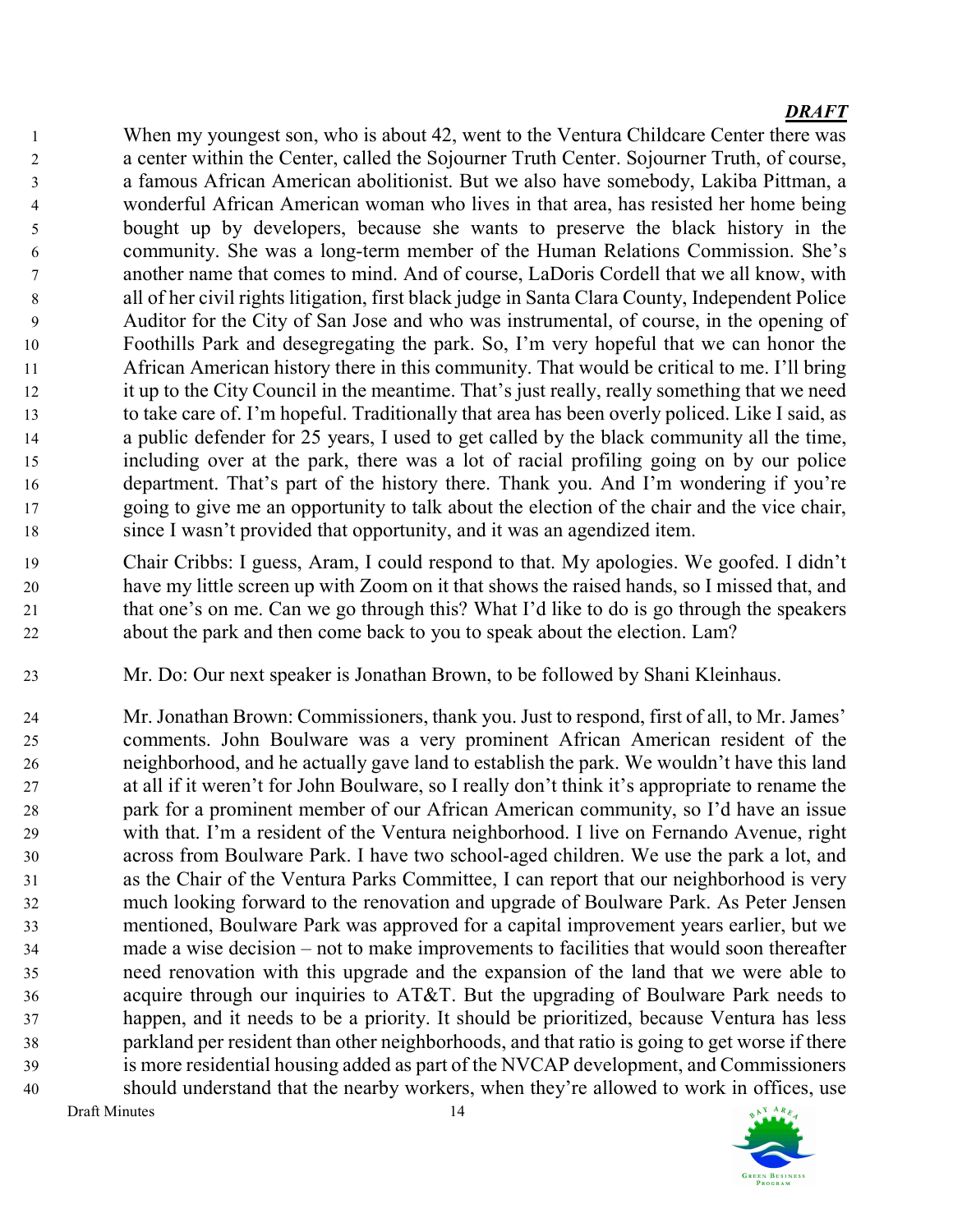the park a lot, too. Local parks have never been more important to our community than they are now, and as we devote extraordinary amounts of time and resources to issues related to Foothills Park, let's remember the spaces that are closest to us and most likely to be used. I do want to thank Peter, who has done an outstanding job, taking into account the community input. His plan is thoughtful, fun, and forward-looking, particularly with respect to re-naturalization of the creek, and we in Ventura very much support the design and would like to move forward as soon as possible. Thank you.

Mr. Do: Thank you, Jonathan. Our next speaker is Shani Kleinhaus.

Ms. Shani Kleinhaus: Thank you. I am the Environmental Advocate for Santa Clara Valley Audubon Society, and I'm a resident of Palo Alto. My comments have to do with the riparian corridor and biodiversity in the region in general. We have a study from Europe that shows that tide biodiversity has equivalent value for people as increasing salary. We know that globally and in our region biodiversity is under increasing and loss, and we know that the most important places for birds – and other species in our county and everywhere else around here – is creek corridors. Policy N-3.5 of our Comprehensive Plan says "preserve the ecological value of creek corridors by preserving native plants and replacing invasive non-invasive plants with native plants." This entire park should have native planting in it. Every tree should be a native tree. There is no reason not to do it. The only place where I wouldn't necessarily put the native trees is in dog park, where the birds cannot actually come down from the tree to collect an acorn, or whatever they need to do. I think you really need to evaluate planting only natives here. Our native plant diversity is rich, water-sensitive and viable for parks, and that really is where we can try it. I think that cities have a huge role these days in sustaining bio-diversity, especially in California, where 90 percent of the population lives in urban areas [gap in recording] ecology, nature-based solutions into our urban landscapes, so please consider looking at only native plants in this park. Thank you.

Mr. Do: Thank you, Shani. Our next speaker is Rebecca Eisenburg, to be followed by Mark Weiss.

Ms. Rebecca Eisenburg: Hi. Thank you so much for letting me speak at this meeting. I, too, am a huge fan of Parks, and I want to tell you that I and a couple other of us here actually attended the City Council last night, where they discussed the capital improvements budgets. I attempted, along with several others, to advocate on behalf of Parks, understanding how important parks are and open space is for the enjoyment of our community, especially when we talk about hopefully soon getting some more multi-family housing developments in there. I also, with gratitude to the woman who just spoke from the Audubon Society, I do think it's very important to use as many native plants as possible, especially given the drought conditions. Despite what's going on right now, we're still actually in drought conditions, as you, I'm sure, are aware. Also, really quickly,

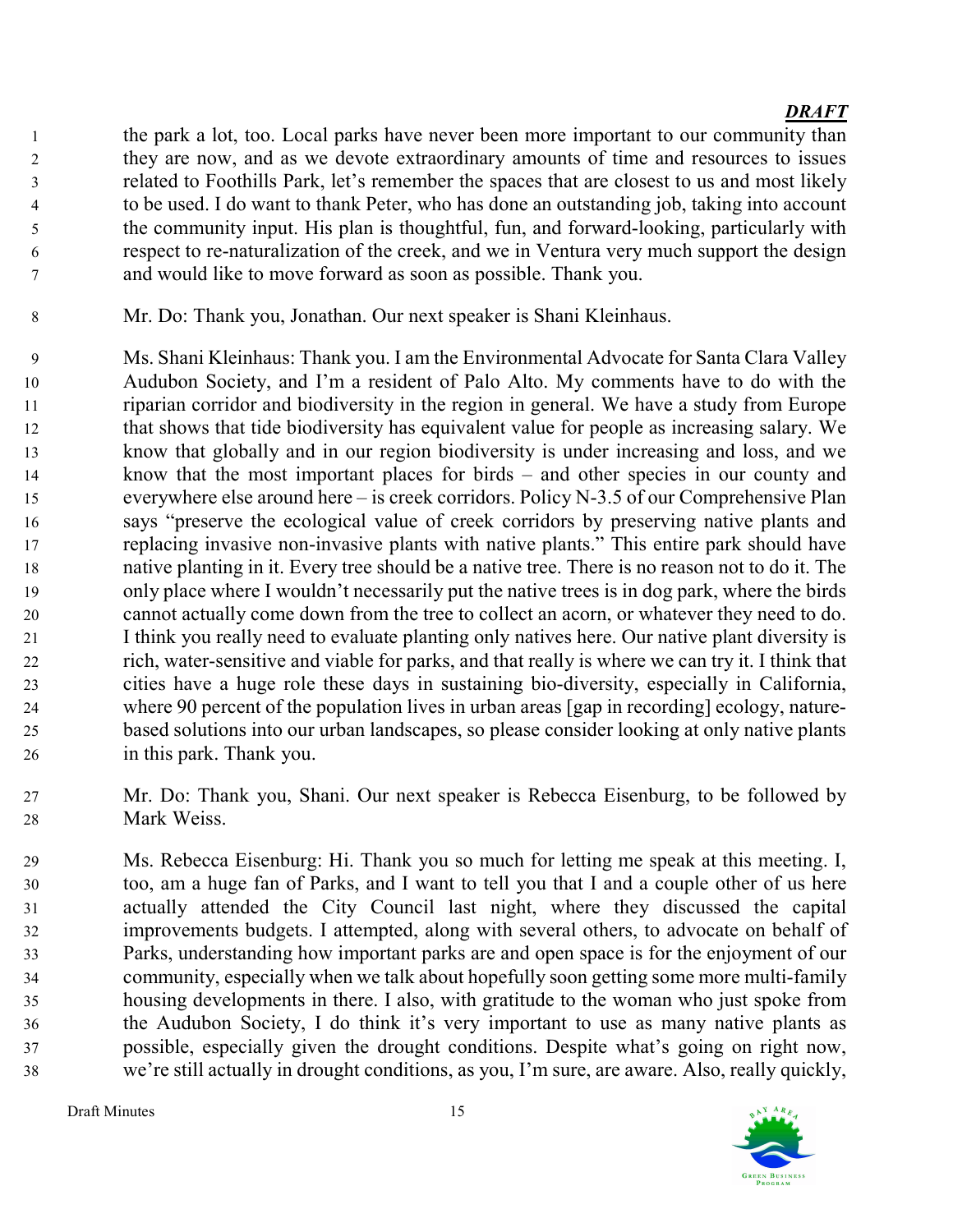I want to ask a question about, if it's true that John Boulware was African American, can you please spread some information about that, because I wasn't aware of that personally, and neither were a couple other people at this meeting who were going to advocate on behalf of naming the park after my favorite – LaDoris Cordell. When I've, in the past Googled, his name, I saw someone who was born in 1830 in the South, which would make it pretty difficult for him to be African American, given that slavery was still, unfortunately, in existence and enforced by the government and the police back then. Then finally – this is a small point, there's so many things to say – I'm so excited about the park. I hope maybe it can be expanded through the City also buying some of that Sobrato land once the City actually enforces the fact that it's residential and he's not going to be able to put commercial development there. Finally, for dog parks, does it have to be mulch or can we actually have some grass on dog parks? I'm just wondering why that seems so common. Okay, that's all. Thank you so much for listening. Have a good day.

- Mr. Do: Thank you, Rebecca. Our next speaker is Mark Weiss.
- Mr. Mark Weiss: Good evening, Commissioners. I live in Palo Alto. I actually spoke to this Commission about a year ago, and on a somewhat related topic. I have a few remarks that are perhaps tangential to the exact topic, but they do reiterate what two previous speakers have said. I think we might look into a serious discussion of renaming the park for a black person. Black Lives Matter, in the wake of the extreme enthusiasm for this type of thinking in all our affairs. I also want to note the passing of a Ventura neighborhood community member named Lenray McCalister. Lenray McCalister was a few years behind me at Gunn High School back in the day. He was one of six brothers who played football or basketball or wrestled, or all three, for Gunn. The McCalisters recently sold their long-time family home right there on Park Boulevard, right around the corner from Boulware Park, and his son, Tully McCallister, played for Paly, for Coach Hansen. The McCalisters were related to the Scotts, who, they were next generation, played mostly for Paly, not Gunn, but they were all part of the same community. We had a similar discussion when Danny McCalister died, the eldest, about re-naming Stockton [phonetic] Park for him, perhaps. But I wanted to say, similar to the previous speaker, I'm interested in a major park in Ventura. I'm wondering about seven or more acres on what is now the Sobrato land, the former Frye's property. I've been bringing this up to various Commissioners and in public for about ten years. So, let's have a serious talk about Black Lives Matter, naming the park, and a bigger park. It's great what we're doing with Boulware. Thank you.
- Mr. Do: Thank you, Mark. Chair Cribbs, that concludes speakers on Boulware Park.

Chair Cribbs: I don't see anybody else's hands up; however, Council Member Kou had her hand up, and I missed her, because she's in the panelist section, so could we go to Council Member Kou, and then after that I would like to come back to Mr. James and offer

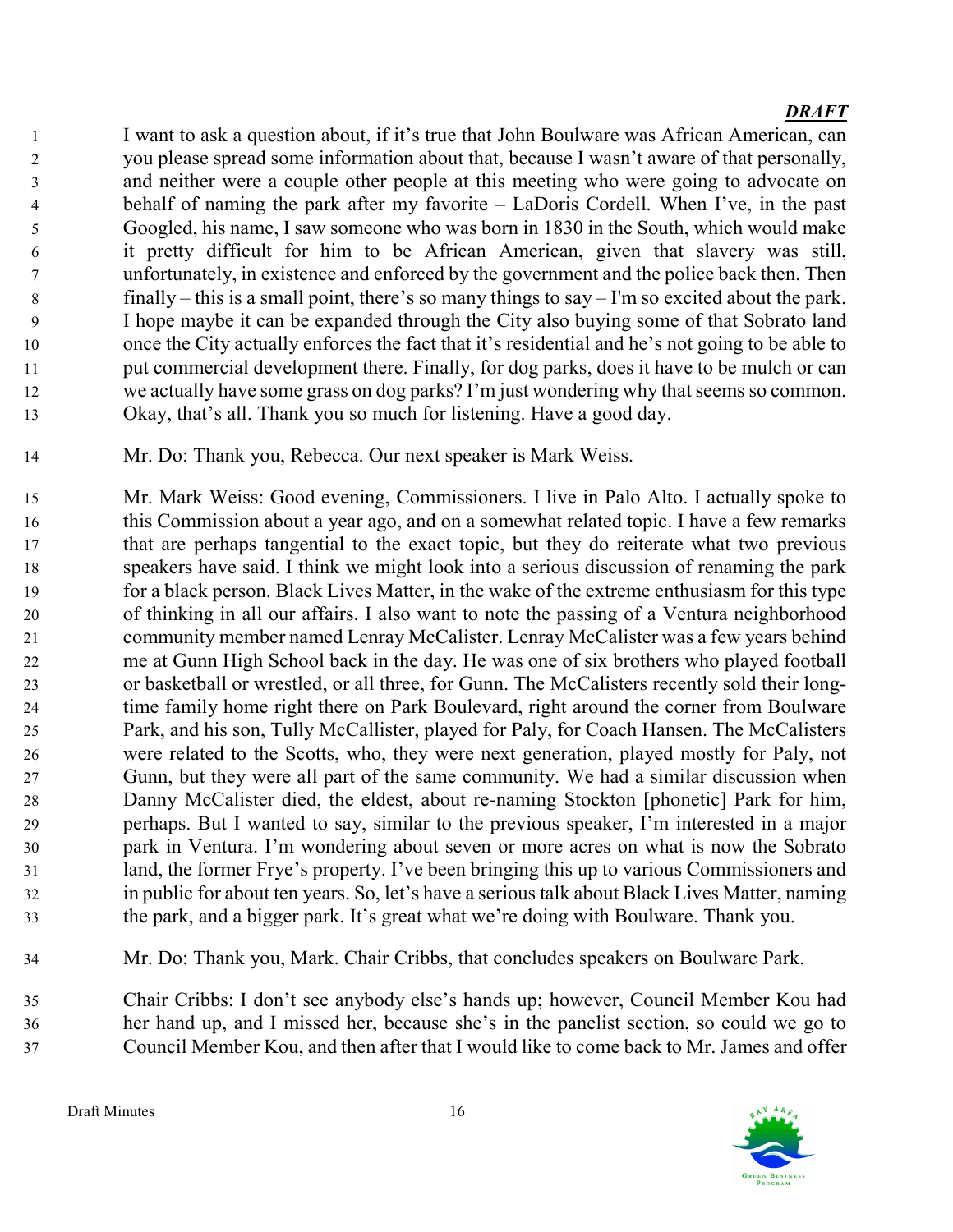- Mr. James two minutes to speak about the election, because I missed you before, and I apologize. So, Council Member Kou?
- Council Member Kou: Thank you. I just had a question for Mr. Jensen. The basketball court – can it be multi-use, or is that what the community wanted, just a basketball court?
- Mr. Jensen: it can definitely be multi-use. It can definitely be striped with different games on the court itself to be multi-use out there. I think that it was shown as basketball, because that's the existing amenity that's out there now. It did not come by the community to have any other striping on the court, like volleyball or badminton, or anything like that. But that is something that we can delve into and ask them about that to see if we can add other things onto to the court. But I definitely would say, I know now currently the basketball court at Boulware is being by a few workout groups that meet there, so I think that it will definitely still be used for other things, just besides basketball. But we can look at other options of striping.
- Council Member Kou: Okay, thank you. Just a thought. Thank you, Chair.
- Chair Cribbs: You're welcome. I don't see any more members of the public, so can we go to Mr. James to speak on the election?
- Mr. James: I really appreciate that, Chair, to have an opportunity to speak again. I found it offensive by the former Chair to just, all of a sudden without any reasoning go from three minutes to two minutes. The Recreation department meets only once a month. Let's please try to give the maximum democracy here. Also, I don't know what he meant by a disruption. I'm going to read just briefly from one of my favorite passages about the right to speak at government meetings, and what that's about from New York Times v. Sullivan. By the way, I stand corrected. If Mr. Boulware was African American, it's been pointed out to me by one of the other speakers, then we need to have a plaque, something to give some of that history there. I wouldn't want to take the park away from an African American individual that gave that land to us. Anyway, New York Times v. Sullivan. "Thus, we consider this case against the background of a profound national commitment to the principle, the debate on public issues should be uninhibited, robust, wide open, and that it may well include vehement, caustic and sometimes unpleasantly sharp attacks on government and public officials. The present advertisement as an expression of a grievance and protest on one of our major public issues of our time would seem clearly to qualify for constitutional protection." So, let's say Foothills Park – there are lots of people that had…I had some unpleasant things to say about somebody who I admire a lot, Lydia Kou, during the course of that litigation. But it was protected speech, and there you go. So, that's not a disruption. A disruption would be somebody trying to challenge somebody to a fight or refusing to stop to talk during the two- or three-minute time, so I just hope that we follow the rules of the first amendment. Madam Chair, I certainly hope you have an extraordinary

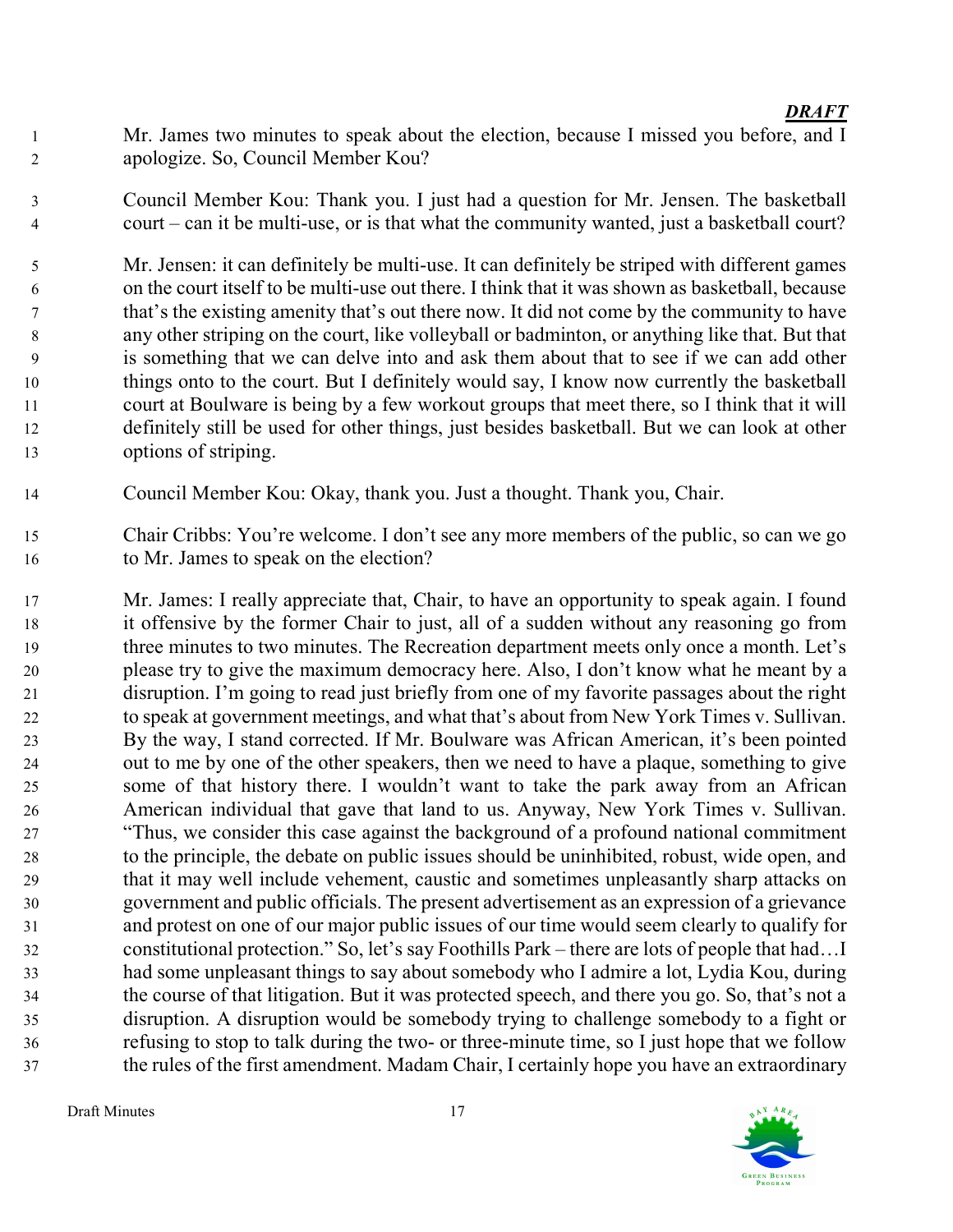year as Chair, and thank you for giving me the opportunity to talk again and make this thing right. Thank you.

Chair Cribbs: Thank you. That concludes the public comment. Thank you very much to the members of the public who provided their opinion. Could we go now to the Commissioners? I just wanted to clarify one thing. I know that Commission Brown is recusing herself due to where she lives, but she is able to take part in the discussion, ask questions or no?

- Mr. Anderson: No, she may not.
- Chair Cribbs: Not even asking questions?
- Mr. Anderson: That's correct.
- Chair Cribbs: Okay, thank you very much for that. I appreciate that. Let's start with Commissioner Moss.
- Commissioner Moss: I'm very glad that we are moving ahead with this, because I know that earlier this year we talked about the creek rehabilitation right next door, and I'm glad that Peter was able to have the 65-foot setback, so that whatever happens in the future with that project, it will mesh, and we don't have to put the brakes on, as one of the speakers said. We haven't had any kind of an update on the creek rehabilitation since early last year. Peter, is there anything else you want to say about that, in regard to the plan for this?
- Mr. Jensen: No. I mean, I think it would be a very nice feature in addition to the park and the neighborhood to look at doing that. Of course, renovating a creek and restoring it has a very hefty price tag to do such a thing, so I think our idea was to develop the park in the near term, like you're seeing in the plan, and – fingers crossed – hopefully in the future, the restoration of the creek will happen, and it can be melded into the park. So, I think either way we are protected in moving forward.
- Commissioner Moss: Okay. I noticed you're now back down to one bathroom, and I was wondering why, and there was some talk about maybe just putting a porta-potty out there in that second location. What happened with that?
- Mr. Jensen: I don't really recall a conversation with the porta-potty aspect, so we will have to improve my memory on that, Lam. I think, just from the City standpoint that the overall maintenance of one restroom and in the park of a size – it's not an overly large park – that one restroom could easily service the entire park and not be very far away from other amenities as well. So, just mostly for budgetary and funding purposes, as well as long term maintenance, the feeling was that one restroom was enough for the park.
- Draft Minutes 18 Commissioner Moss: Okay. That's all I had. Thank you.

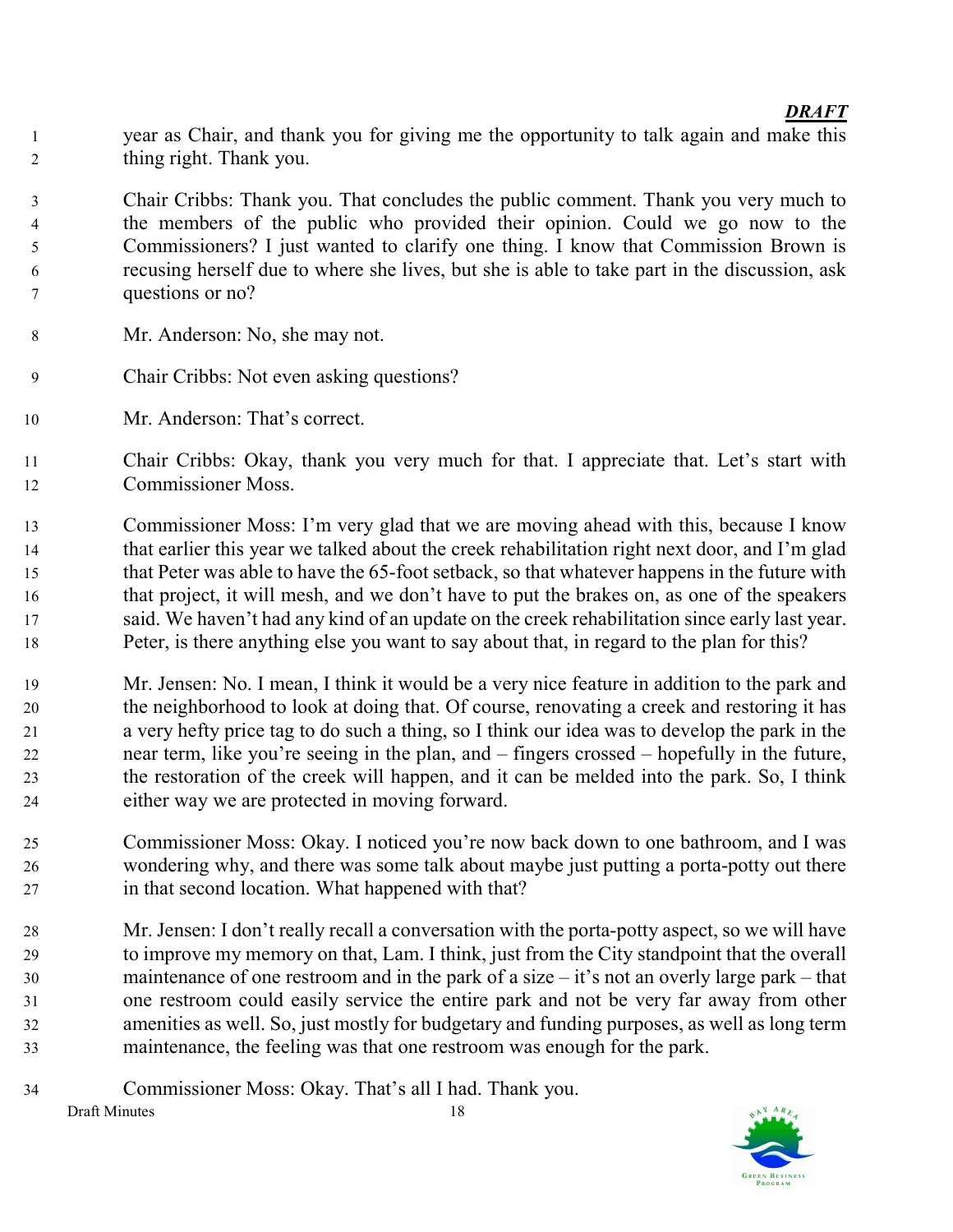Chair Cribbs: Thank you. Commissioner Olson?

Commissioner Olson: Thank you again, Peter, for your thoughtful planning and the robustness with which you approach the community, seek their input and weave their ideas in as best you can with all the space and budget constraints. I'm always impressed. I was glad to hear that the restroom was close to the playground. I know having that far away, for some of those young children, can be quite difficult, and it looks like it is accessible. Is it an ADA accessible bathroom as well? Yes? Okay, great. I don't have any other questions or comments, other than to commend you on the good work here. Oh, sorry. I do have one question. As to the native trees, a lot of these trees look like they are existing, although I can't really tell with the tiny print. Are we doing tree plantings, or are these mostly already here?

- Mr. Jensen: We are going to do tree planting in the park. The majority of the trees that you see kind of down in the turf area and this location are existing. Most of them are not native trees. There are some liquid ambers and some large eucalyptus. There is one existing oak tree that's along the creek. I did not go into detail about this, but we are proposing to remove the non-native trees from along the edge of the creek. Right now, there are some Canary Island pine trees and some cedar trees. I don't know the reason that they were planted in close proximity to the creek, but you can see their circles here. We are going to propose to take them out of there to open up the view of the creek and to stop the drop of non-native plant material into the creek itself. We are going to plant new trees up in this area here of the dog park and the picnic area, as well as this allee of trees that run along here. I would say that I do agree with Shani's comments about planting native plant material. We will probably plant a hundred percent native plant material in this park, new plantings, so all new planting will be native. I think that she also brought up the riparian, which is the ecosystem or environment if the creek was natural. It would be a riparian environment. That has specific plant material that creates that environment. Sycamore trees, things of that nature, different types of grasses, we would like to incorporate those into the park as well. So, native planting is definitely a major factor of this, not only is it beautiful and provides habitat, but it also is drought tolerant as well, which reduces water, so it hits on all the things that we would like to see.
- Commissioner Olson: Great. Thank you for addressing that.
- Chair Cribbs: Thank you very much, Peter. Commissioner Reckdahl?

Commissioner Reckdahl: It looks very nice. I like it. I like the way the grass area is open. Looking in my crystal ball, I don't think we're going to have the creek naturalized anytime soon but better safe than sorry, and it looks like you moved it around so there's not a lot of lost functionality, so it makes a lot of sense to do that. I have a question about Ash Street. Has Council voted to approve us taking over Ash Street, or is that still something that they have to decide?

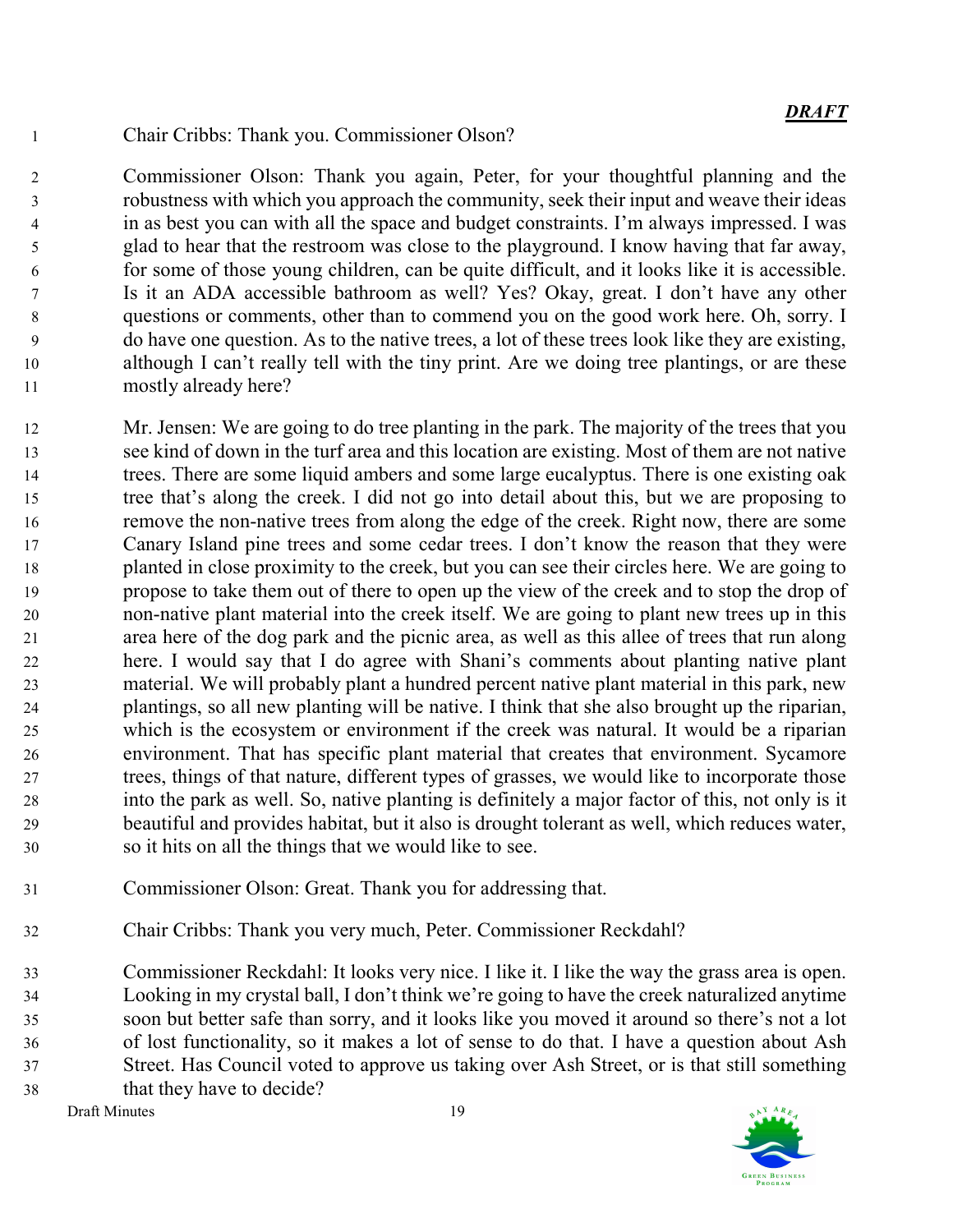Mr. Jensen: That will be a part of the Park Improvement Ordinance, I believe. They have not seen the plan yet, but it will go to them with the Park Improvement Ordinance. At that time, they will review the design and then provide comment and direction then, or approve the Park Improvement Ordinance. At this point, I do not believe they…besides our Liaison, of course, have seen the proposed plan.

Commissioner Reckdahl: Do we have to dedicate that, or can we put a park over something that's not dedicated?

Mr. Jensen: That's always a good question. Mostly, it depends upon the utilities that are under the street there, so I think in this case we can remove the street itself and dedicate the area as parkland. Some places like Scott Park in the city are more problematic because of the utilities that run under them and how you dedicate what was the street before, but this one, I'm sure that we can dedicate it as parkland.

- Commissioner Reckdahl: Are there any utilities that run from Lambert over to Chestnut?
- Mr. Jensen: There are drainage in that area, but that is something that there's no gas or electric that run under that specific street right there.
- Commissioner Reckdahl: Okay, so how do we go about doing that? Would that be part of the PIO to have the dedication?
- Mr. Jensen: That's a good question. I do not know. I think we'd have to consult with staff and the attorney. I have never had to do that before. We don't get a chance very often to turn a street into a park, so I think Daren and I will –
- Commissioner Reckdahl: It's a good problem to have.
- Mr. Jensen: Figure it out.
- Commissioner Reckdahl: You mentioned a pump station. What does that pump?

Mr. Jensen: That's a good question. I would say that it is some way associated with Matadero Creek, but I can't really tell you exactly what that pump station does there. I will inquire with our drainage folks and ask them what that pump is actually doing. I know that they are very interested in it staying there. I've asked them if it has to be there, and they said yes.

Commissioner Reckdahl: Okay. Bottom line is, it stays. Valley Water had some grants available in December. I'm not sure if you were in the loop on that. I know a couple years ago you were interested in getting some money from Valley Water. Have you done any more research on that?

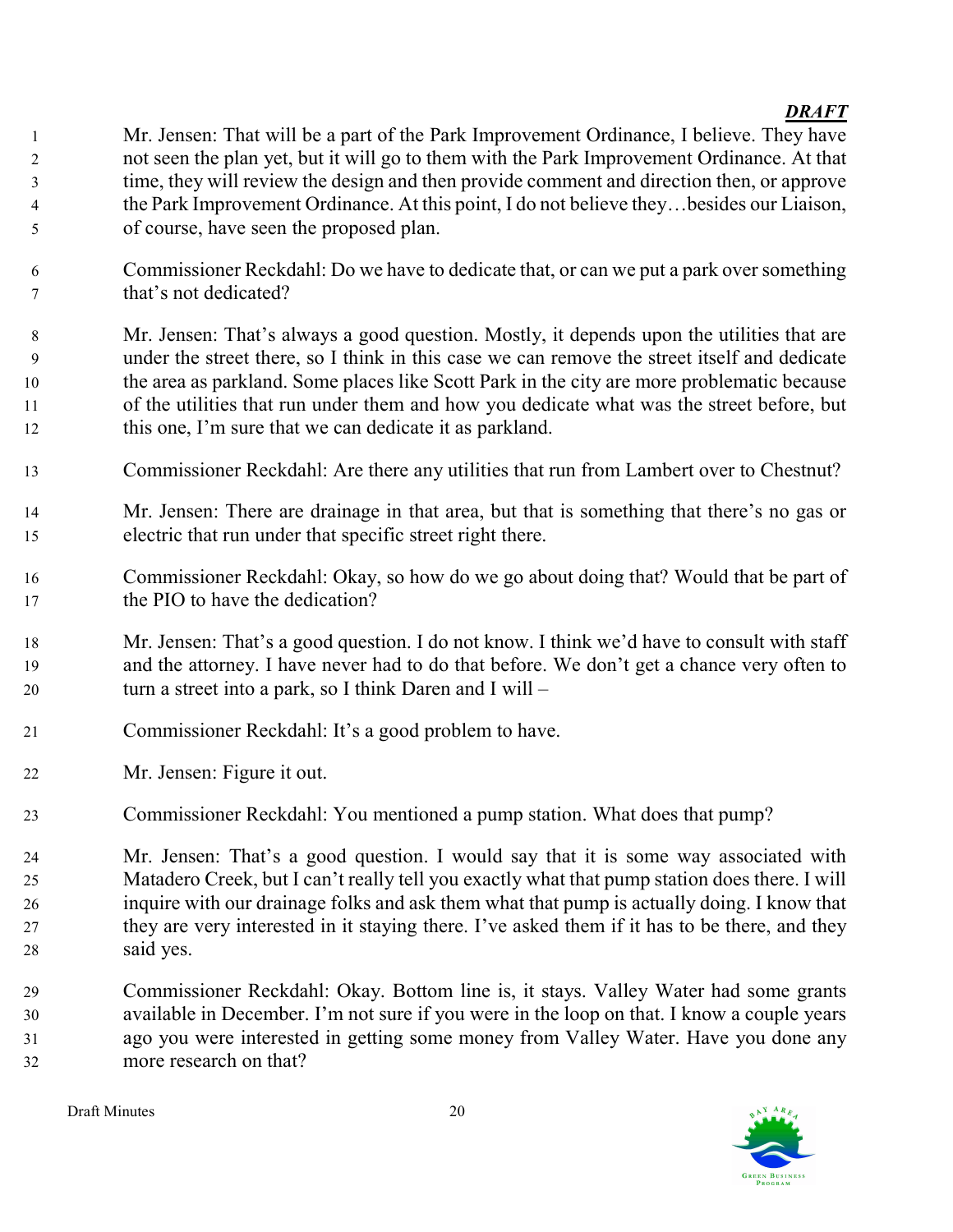Mr. Jensen: No, we have not. When we proposed to renovate the creek in Mitchell Park, they advised us that they were trying to get a grant put together. I know that the folks that go to that meeting, City staff, have brought it up a couple times since then over the last couple years, and they said that they will advise us when that grant becomes available to do that stuff. So, at this point, though, I have not heard anything as far as large-scale creek restoration –

- Commissioner Reckdahl: Where would that money be coming from?
- Mr. Jensen: That was coming from the water district. I don't know if they were getting it from the State, but they were going to be sending a grant for…Their long-term goal was to restore creeks in parks in Santa Clara County, so hopefully that will be something that will take place in the future. We have, I think, a few good sites in our city that we could have that happen.
- Commissioner Reckdahl: Yeah, the grant I was talking about was in December. Valley Water had a grant where they would pay for 75 percent of any type of open space, access to trails and open space was the grant. But that's passed. But they have grants that coming up, so I think if we keep our eyes open, we can get some money for that. Are there other grant sources, other than Valley Water?
- Mr. Jensen: There definitely are from the State. It's just basically keeping an eye out for them, and when they come around applying for them. I think we've talked about before that I think grant funding in the future will be very important and it will be nice if the City had staff that worked specifically on reviewing and applying for those grants, because I think it is important to secure some of that funding.
- Commissioner Reckdahl: Valley Water, their grant, you didn't have to CEQA passed beforehand, but the more maturity you could show, the more likely you would get the grant, so between the NVCAP's creek restoration and this, I think we have some maturity in this that would be useful, so we can keep our eyes open. One thing in the last NVCAP meeting that they were talking about the creek, one of the questions was how we can trim down the cost, because the cost, even for the smallest one, the narrowest one, was very high. One option would be to do it in two halves. But you'd have to do the downstream one first, which would be the portion over by Park, like between Park and Lambert. If you did that and naturalized that, then later on you could move upstream and do this part. I think with our budget constraints, that's most likely the way we would do it, would be two pieces.
- Mr. Jensen: I would agree. I think it's definitely a multi-phase thing. I mean, again, unfortunately, trying to restore a creek back to what it was is almost an impossible feat, and it just is a bucketful of money, basically, to do that. I think that there are ways to remove portions of the wall and the floor of the channel that could be done more

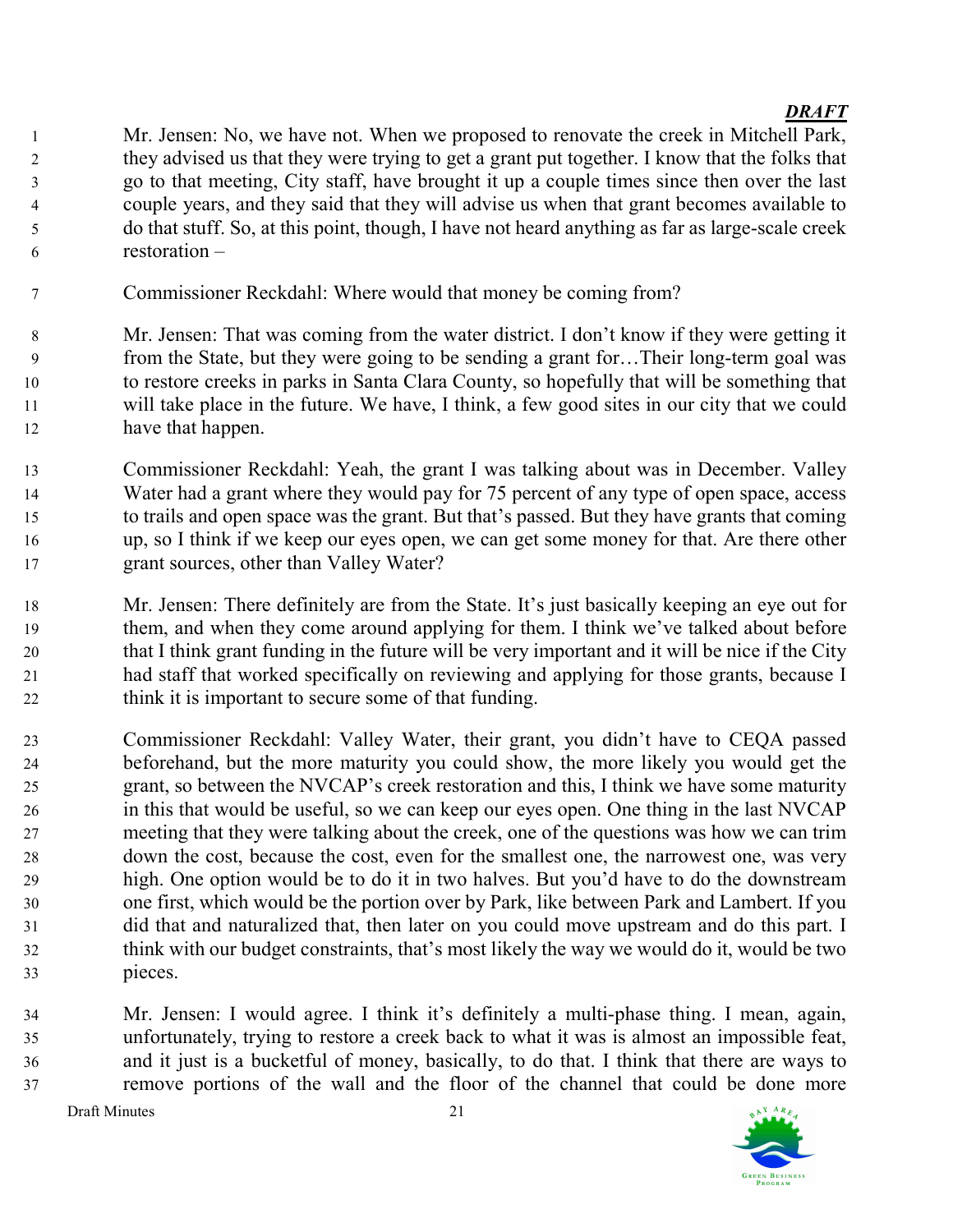- economically. That's maybe not restoring it back to its natural state, but getting closer to it.
- Commissioner Reckdahl: Yeah, getting to a natural state.
- Mr. Jensen: More natural.

Commissioner Reckdahl: Yeah. I'm not sure if you remember, the designs that they had, a lot of the designs had trees in the bottom, so it wouldn't be actually quite naturalized. It wouldn't just be dirt on the bottom of a channel. It actually would be a naturalized creek. That's very hopeful, at least.

- Mr. Jensen: Yes.
- Commissioner Reckdahl: Okay. Good work. I like the design. Keep moving.
- Chair Cribbs: Keith, thank you very much for bringing the subject of grants up. I appreciate it. We won't lose sight of that. Let's go to Commission LaMere?
- Commission LaMere: Thank you, Chair. Peter, as usual, thank you so much for all of your work. You always do amazing designs with our parks. Just a few comments – one would be as we do these renovations and redo parks, perhaps we start thinking about placement of a skatepark if there is any room. I know they are very expensive, but just as we contemplate different land. I also think that sometimes the users of that sometimes get ignored, because they're younger and don't necessarily have a voice or attend meetings. Secondly, with striping, perhaps we can look at some of the elementary schools and see some of the striping they have on their pavement and playgrounds. For example, something as simple as a foursquare, I know kids would likely use, and it's very easy to put down, I'm sure. Also, the native planting is wonderful, so thank you again for all of your work. You're such a tremendous asset for our city. I appreciate what you do.
- Chair Cribbs: Thank you, Jeff. Vice Chair Greenfield?

Vice Chair Greenfield? Thank you, Chair. I'll try not to flinch when I hear the word "Chair" right now. Thank you, Peter, for a very comprehensive and well-thought-out design, as usual, and your work with the community in channeling their desires and working to make them a reality. I think it's great to move forward with developing the park area. It would be awesome to see the creek naturalization project move forward as well, but we can't wait. We don't know when that's going to happen. I think it's great to see the connectivity between Chestnut Avenue and Lambert Avenue be a paved path. That's pretty much the most direct way to go, because there are going to be people, bikes and pedestrians that will use that pathway, so we want to make sure that the fastest, the shortest route, is paved. Otherwise, people will find a way to make it move in their

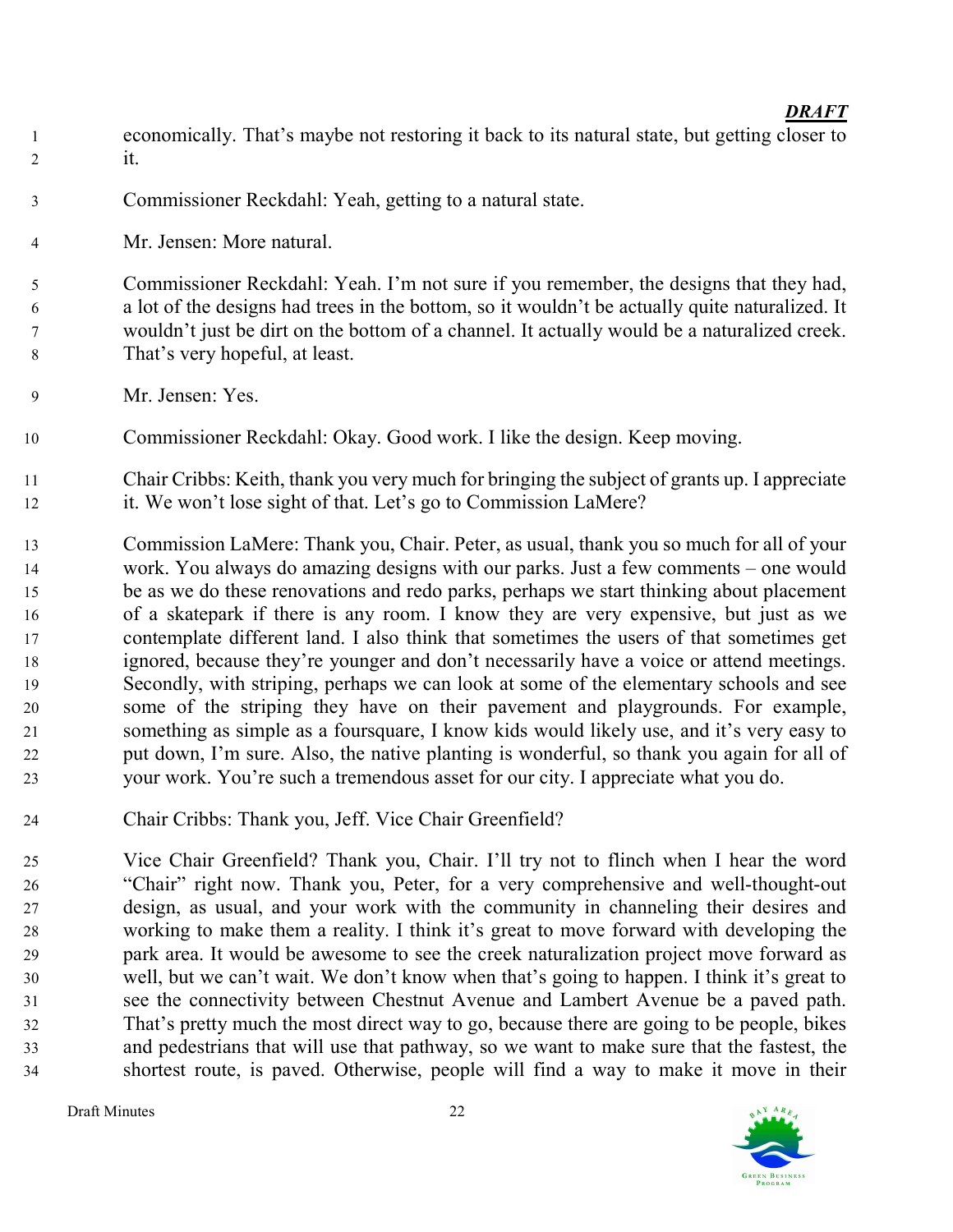direction. With that in mind, are there any bike racks included in this design?

Mr. Jensen: I don't specifically show bike racks in this plan, just because of the scale, but yes. Definitely, we will be adding multiple locations, at the playground, at the picnic area, the basketball court, so that will definitely be incorporated into the overall –

Vice Chair Greenfield: Awesome, thank you. I'm definitely supportive of the previous comments about native species for the trees that we're adding, and I know that you'll make sure that the right species get put in the dog park area as well. We've had discussions previously about how some of the oaks aren't appropriate for the dog parks. We'll need to sort that out so that everyone's happy and hopefully consult with Canopy on the tree species selections. I have a question regarding the PIO. You mentioned the funding is in question. If the funding is not available, would a PIO still be brought forward to PRC, or 12 that would only happen if the funding is available?

- Mr. Jensen: I think that we would still move forward with the PIO. I don't think that there's a time lapse on that, so I don't think it expires. I think that we can move forward with that and get ourselves in position, even with the construction drawings, and if it turns out that the project is delayed for a year or more, then when it's time to bid out the project, we'll be ready to move and go forward. I think we are going to move forward as long as we can until the funding becomes the issue.
- Vice Chair Greenfield: There's no timeline associated with the PIO, and the work has to occur?
- Mr. Jensen: Not that I'm aware of, but we can check with City Attorney and confirm that 22 that is the case.
- Vice Chair Greenfield: Great, thank you. Could you explain what the bermed grass seeding is going to look like? I'm trying to envision that. Is that seeding towards the basketball court, away from the court? It sounds like a great idea. I'm just trying to picture it.
- Mr. Jensen: It's angling towards the court, so it's basically just allowing you to have a slight, slanted grass area, so you can sit there, lay there, and watch the game, or just relax basically. It's also a way to help buffer the ball from gogin too far away.
- Vice Chair Greenfield: And the idea is that 1:30:50 would rest on the pavement below the berm if you're sitting there at the court?
- Mr. Jensen: No, you could sit on the actual berm itself.
- Vice Chair Greenfield: Okay, great. That's all I've got. Looks great. Thank you for and look forward to seeing a PIO and getting funding for this, so we can make it happen.

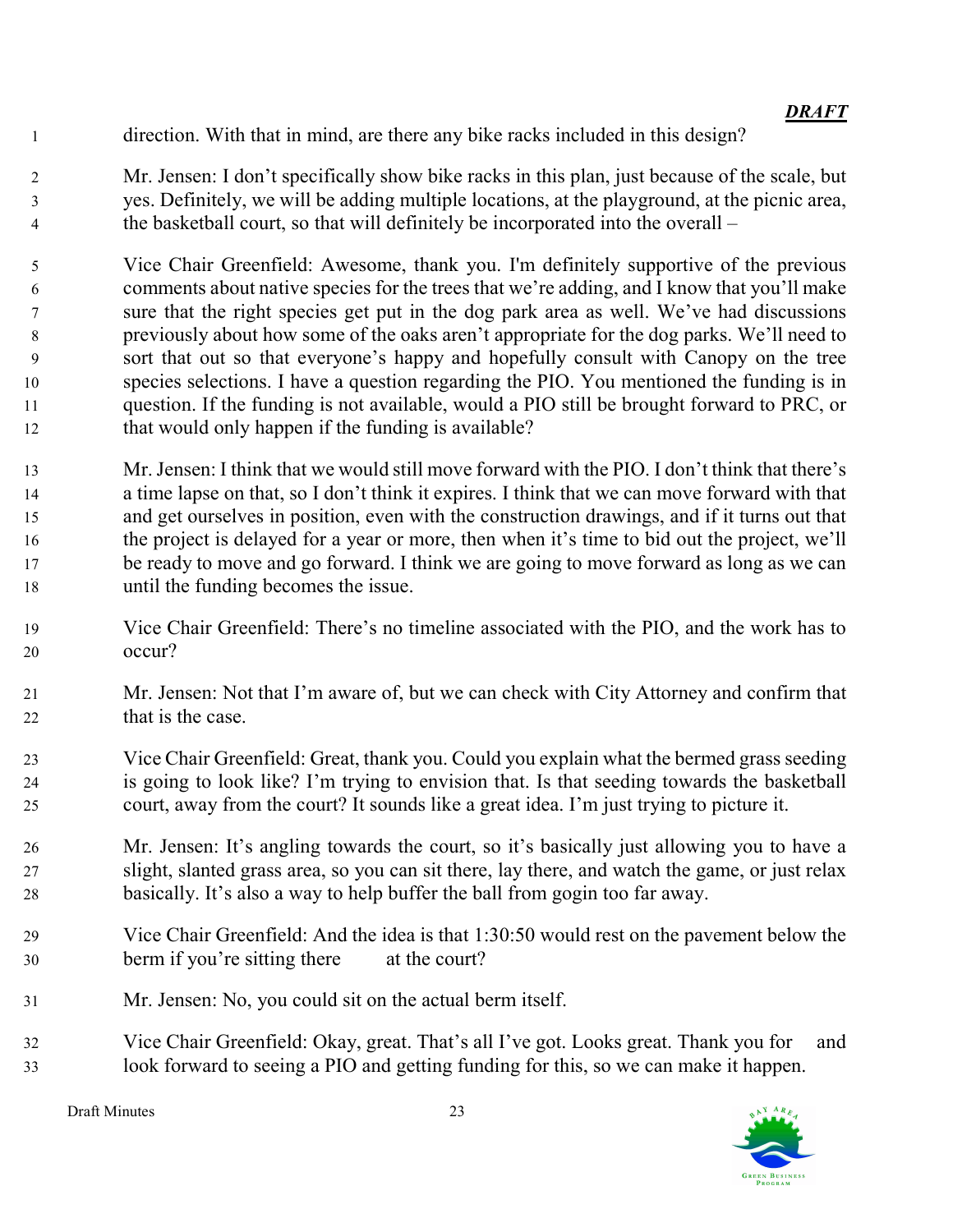Chair Cribbs: Yeah, thank you very much, Peter, for all the work and for the community input and all of that. I'm pretty anxious to see this park move forward, and I'm really anxious to see what the Commission can do to help understand how we can push this along. I think it's incredibly important, given the location. I came to Palo Alto as a very young mother many, many years ago, and had two little kids living in an apartment on Park Boulevard, and there were not any parks. So, I'm very aware that this neighborhood is under-parked, as they say, and am really anxious to see if we can help do something about that. Peter, thank you very much. I also think the price is really reasonable. It's really a thoughtful design and I will be really excited to see it come to fruition. After all, maybe \$2.4 million or whatever it was, isn't too bad for such a great park, so thank you very much. There's no action, Peter, needed for this tonight, right? Until we get to the PIO, so this was an information only topic, and I really appreciate all the discussion, so thank you very much, Peter and everybody.

# 4. Foothills Park Name Change

Mr. Anderson: This is an action item, so we'll ask the Commission to vote, and this is for the Parks and Recreation Commission to consider and recommend to Council a change of the name of Foothills Park to Foothills Nature Preserve. On August 3, 2020, City Council had voted to change the name from Foothills Park to Foothills Nature Preserve, and then on November 2, 2020, City Council directed staff to follow the City's naming policy and to go through that process to make this change. The policy states that the proposed name change should be first reviewed and evaluated by the Palo Alto Historical Association and then reviewed by the Parks and Recreation Commission for the recommendation to Council. On December 10, 2020, the Palo Alto Historical Association completed their review and evaluation of the name change, and the Board agreed to the proposed name change to Foothills Nature Preserve. They said that it's an appropriate name, reflecting both the type of park and its previous history. That concludes this very brief presentation. Thank you, Chair.

Chair Cribbs: Thank you. Any questions from the Commission about the process? And then we would go to have one person, Mr. James, who would like to speak. So, from the Commission first, any questions? Okay, Lam?

Mr. Do: Thank you, Chair. We now have several speakers requesting to speak. We will start with speaker, Aram James, to be followed by Rebecca Eisenburg.

Draft Minutes 24 Mr. James: Thank you. I have sort of a close connection with Foothills Park, only in that the best job I ever had was \$2.95 an hour in 1968, cutting some of the original trails at Foothills Park. I've been around a few years, and in Palo Alto. I think this name change, again, because of the well-documented long-time history of racism connected to Foothills Park, I would like to see somebody like a LaDoris Cordell or a Lakiba Pittman added to that name. I think it needs to be a broader community conversation than simply Foothills

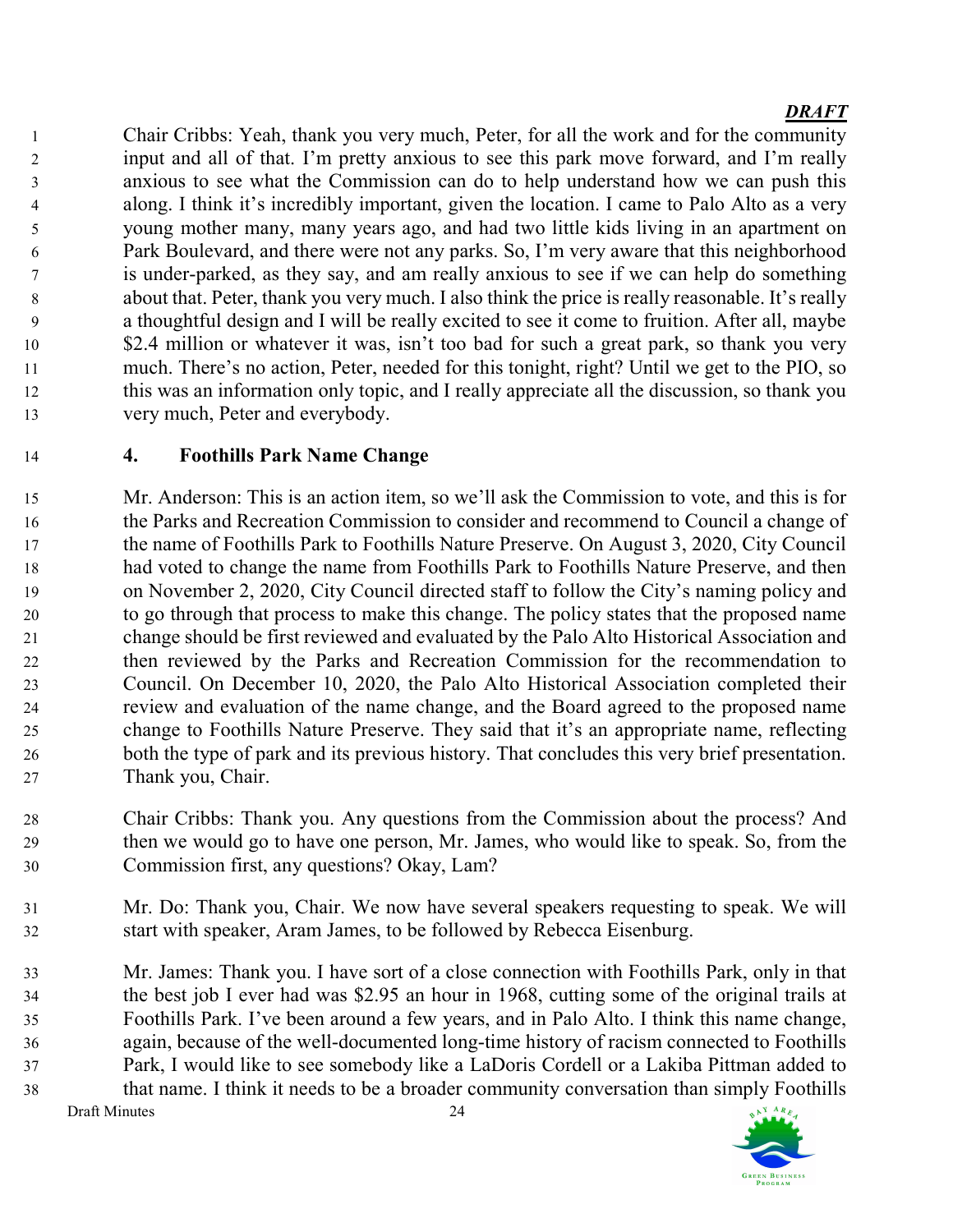Park or Foothills Park Preserve. Black people have been excluded from this community, excluded now, and pushed out of even the Ventura neighborhood, which was one of the traditional very few areas that African American could live in, but now they've pushed the NAACP, with the ACLU's assistance, struggle mightily to desegregate that park, and I think we need to give, not just the City, but the State and the country an idea that do we call it the Frederick Douglass Park? Do we call it Sojourner Truth, LaDoris Cordell, Lakiba Pittman Foothills Park and their name? Or, different parts of the park, sections of the park, in honor of extraordinary African Americans that have contributed to this community? I really think just our little commissions and historical commission, we're keeping things too white, okay? And I'm a white guy, so I don't have a problem with white people as a general rule. I just think that we haven't shown enough about the really vile segregationist history, the police violence in this community targeted on African Americans and people of color, so we need to do something symbolic. It's very important as a first start, and then keep that park open. Thank you.

[gap in recording] Begin, please.

Ms. Eisenburg: First I want to quickly eat into my time briefly to just answer some of your questions. The pump is for groundwater, according to the City's website. At first I thought it might be related to the toxic waste bill, the HP Superfund site, underground, but according to the website of the City, it's not. I wanted to quickly thank you for mentioning state funding. You may know, I've been advocating as hard as I can at every single City Council meeting, at every Planning Commission meeting, etcetera, for the City to finally apply for as much as…Well, the State gave away \$1 billion dollars of funding through the HCD Office. I can give you details, or you can just look it up. Last year a billion dollars for affordable housing and there are other grants that were given away and will be accelerated this year with our new Administration – yay – for open space and community shared space. I have a lot of information about it, if you want to contact me, because it's one of my big passions. I also am friends with and am closely aligned with the person who did the shelters for the homeless people in Mountain View. Mountain View now has a shelter bed for every single person in its homeless person, while Palo Alto as I'm sure you know, has zero shelter beds for our homeless population, which is sad. Anyway, Aram James said everything so well, and I second everything he said with big exclamation points. I just want to add to everything he said, and what he said basically is, now that you've already agreed to rename the park, let's do something meaningful with renaming the park. You can even keep the nature preserve part in if you want, but LaDoris Cordell or any other African American person that you want to put in there, nature preserve, would be great. The Cordell Nature Preserve – wonderful. It doesn't have to be called Foothills. Also, you're probably aware that there are zillions of little landmarks within the park, and each one of those landmarks can also be named after someone in the African American community. We could put a little placard. It's just a nice way to do something small that makes others feel good and makes us feel good, too. Just a thought. Thank you.

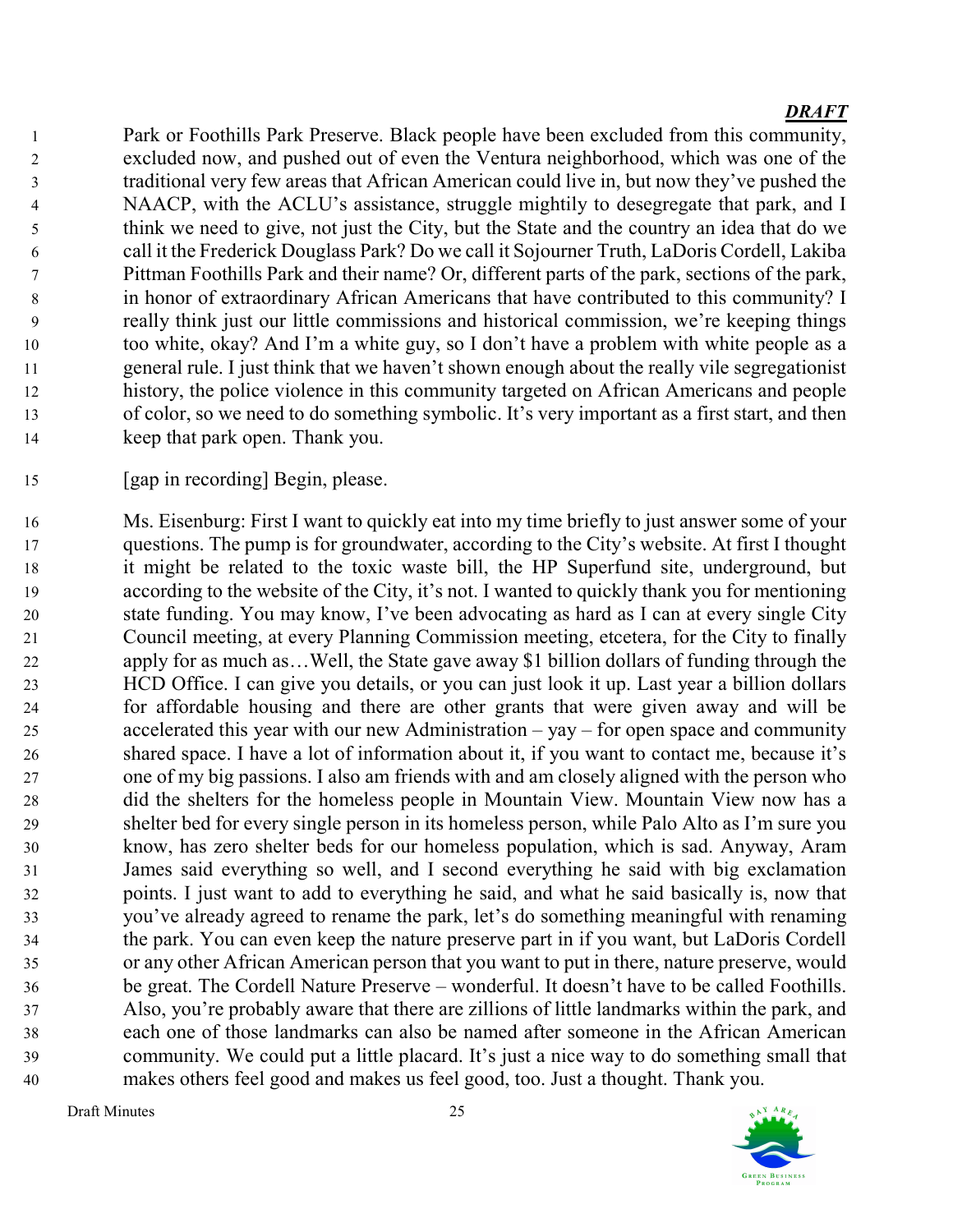Mr. Do: Thank you, Rebecca. Our next speaker is Shani Kleinhaus, to be followed by Mark Weiss.

Ms. Kleinhaus: I'm strongly in favor of renaming Foothills Park, Foothills Nature Preserve. That is the essence that everybody has been highlighting is the most important thing in the park. It doesn't matter who is visiting, what they're there to appreciate is the nature, and we need to preserve that nature. This has been controversial issue, and when we start thinking about who to name it after, with no connotation or connection to the actual park itself, I can see a monument here and there or a little trail named after somebody, but I think the most critical thing is to call Foothills "Foothills Nature Preserve" and then respect it as a nature preserve. I hope that this is what you'll recommend to Council. Thank you.

- Mr. Do: Thank you, Shani. Our next speaker is Mark Weiss, to be followed by Julie Beer [phonetic].
- Mr. Weiss: I've been going to Foothills Park on and off since 1974, although I went to Gunn High School. I didn't actually live in Palo Alto until 2006, but I have fond memories of going with our "havhoorah" [phonetic], which is a Jewish affinity group, to Foothill Park with, of course, the Palo Altoians signing us all up and playing softball when I was ten years old. So, I don't like the idea of changing it from a park to a nature preserve. That sounds too hifalutin and people are allowed to recreate and hike and sweat. It doesn't have official soccer fields, but you could play some type of soccer or softball or frisbee there. And I do think, but more to the point of previous speakers, Palo Alto is changing. The world is changing. We're trying to remedy some of our habits, and with the history of racism here and the reason there's so much focus on the park right now, I think it is incumbent on us to think deeper than just the semantic superficial unproven and, in fact, silly, silly, idea of just changing behavior by changing one word. So, I think we should rename the whole park for a black person, like LaDoris Cordell or Lakiba Pittman, who is the former chair of the HRC. I like naming the park for Al Yong. He was the former poet laureate of California. He is a black man. He doesn't live here right now, but he lived 30 years here. His son, Michael Yong, I believe, went to Gunn High School, another writer. He came to Stanford, to work with Wallace Stegner. If not Al Yong, maybe Wallace Stegner, granted Wallace Stegner is not black, but he was a big fan of preserving Foothills. Thank you for your time.
- Mr. Do: Thank you, Mark. Our next speaker is Julie Beer, and that concludes our speakers for this evening.

Draft Minutes 26 Ms. Julie Beer: Hello. I just want to say that I personally really like the idea of "preserve," because I've hiked there for about almost 40 years, and the favorite part of the park for me is seeing the wildlife. It's the deer, the turkeys, the birds. I think that's really important. I did support Black Lives Matter, but I don't…I personally think that naming it after LaDoris Cordell will be quite controversial. If you look at Palo Alto Online, you'll see that

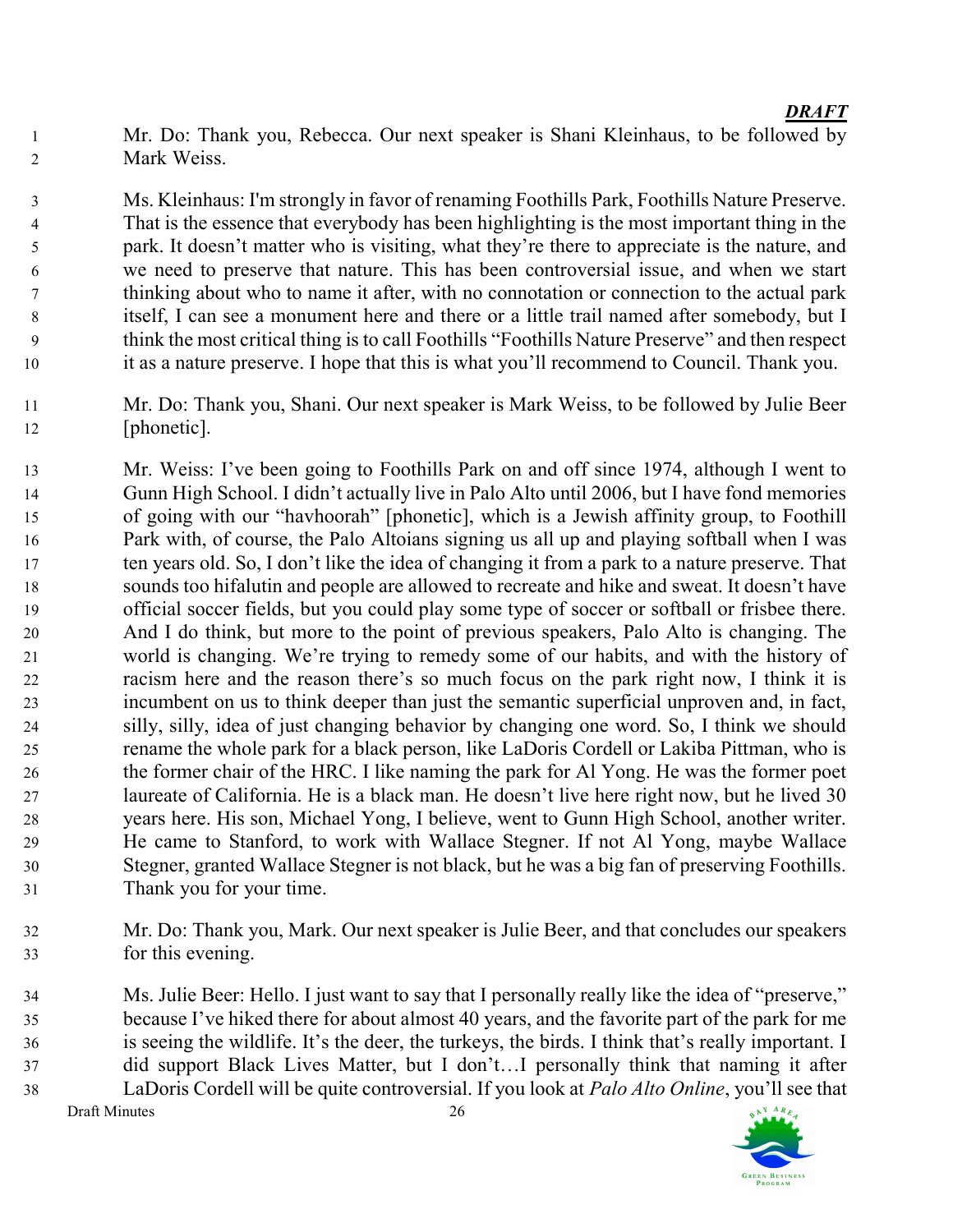- a lot of people are quite angry at her, and the other people who forced this park to be open, including people like me. I had no problem with having people from East Palo Alto, East Menlo Park, enter the park for free or reduced fees, but I felt that this lawsuit was forced down our throats, so I'm just saying that if you said LaDoris Cordell Park, I think it would be quite controversial. Thank you for letting me talk. Goodbye.
- Mr. Do: Thank you, Julie. Chair Cribbs, we do have one more speaker raise their hand. Would you like to continue public speaking?
- Chair Cribbs: Yes. I think we should, and then let's cut the speakers off at this point.
- Mr. Do: Thank you. Our next speaker is Winter Dellenbach, and this will be the conclusion of public speaking on the naming Foothills Park.
- Ms. Dellenbach: I just want to remind people that this is an open space preserve. It has, actually, open space designation, unlike a neighborhood park. It is an entity of a vastly different sort than what we think of as the kind of park that people come to, have soccer games, soccer practice, baseball games, football games, loud music, running around, 15 jumping up and down. This is a nature preserve by its very being. It was created that way. It was given the special designation of open space, just as the Enid Pearson Open Space Preserve, so we're talking about a very, very different thing than what we think about as a park, and it would be very appropriate to designate it, finally tonight, as a preserve, and I'm very confident you all, Commissioners, will do that, because I think you're very sensible and reasonable people, and you will do that. I also just want to say that it is good practice not to name things for living people anymore, such as parks, but to sometimes honor people that are no longer alive. Because you never know what a living person might still do in their life. So, it's better practice not to do that. That's all I'm going to say. Do the right thing. This is a nature preserve, and it reinforces that notion on all visitors that it is not a park. Thank you.
- Mr. Do: Thank you, Winter, and Chair, that concludes the speakers.
- Chair Cribbs: Thank you very much and thanks to all the members of the public who spoke tonight. Could we go to the Commissioners now for any comments? Let's start with Commissioner LaMere.
- Commission LaMere: Thank you. I am in favor of renaming the park and adding the "preserve" to the name. I think it's very important, as some callers have noted, to think of that space in that way, and to do what we can to preserve the natural habitat there.
- Chair Cribbs: Thank you. Commissioner Reckdahl?
- Commissioner Reckdahl: I agree. This has been an open space, managed as open space for

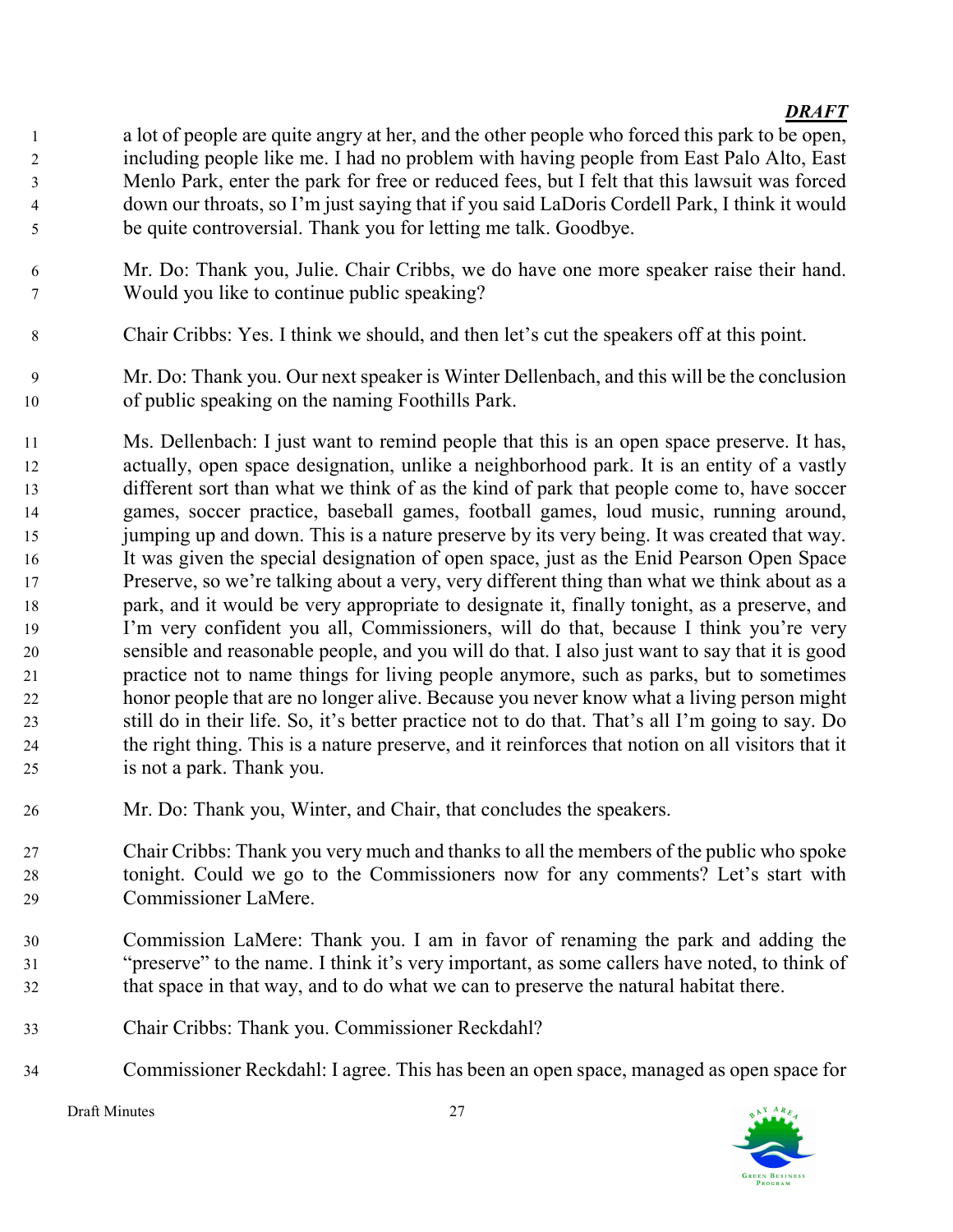- years. It was a bad name in the sense that it wasn't a park. It was open space. We should name it "preserve," and as Shani said, treat it like a preserve. It's important, wildlife there is such a priority, to make sure that the preserve stays preserved. Thanks.
- Chair Cribbs: Thank you. Commissioner Brown?

Commissioner Brown: Yes, I'm supportive of the open space being included in the name. I just want to comment, as a Palo Alto history nerd, while Foothills Park doesn't necessarily comment on the history, necessarily, itself, there is some naming in Foothills Park that is indicative of the history and actually dates back to the Spanish occupation of the land, when Governor Figueroa [phonetic] gifted a square league of the land back in 1883. That was later named The Boronda Farm, so that was why Boronda Lake is the name there, so is there some history there, in case anybody's interested, so I just thought I'd share that.

- Chair Cribbs: That's great to know. Thank you for that. Commissioner Olson?
- Commissioner Olson: I, too, support the name change. I am hearing a lot of the other naming ideas, and I know that we have other venues and lots of other places for entertaining those ideas. I think we could, and we should. All of the comments that we've heard from the public when we were opening, the vast majority of them were about crowding, were about damage to the species and the nature feel of the park that is now a preserve. So, I am very much in support of that change.
- Chair Cribbs: Thank you. Commissioner Moss?
- Commissioner Moss? I, too, believe that it should be Foothills Nature Preserve, and I understand when people want to play ball in the grassy area, but I know that for the past 35 years, I've gone there for open space and for nature. Even people who go there for picnics, go there with the idea of peace and quiet, and there's no boom boxes and bouncing castles and things like that, like you'd find at a birthday party in Mitchell Park. So, it is not an urban park like Mitchell Park in any sense of the word. I want to make one comment about naming parks after people. I concur with Winter Dellenbach, that it's very problematic when you name things for people, and I've always bristled at Pearson-Arastradero Park. I always call it Arastradero. I don't know who Byxbee is, and Emily Renzel has done amazing things for the parks in the past, but it just doesn't feel right, so I would rather not do that here. Thank you.
- Chair Cribbs: Thank you. Vice Chair Greenfield?

Vice Chair Greenfield: Thank you. Foothills Park is one of four designated open space preserves for the City. It is an open space preserve by nature. It does include more recreational amenities and facilities than most other open space areas in the region, and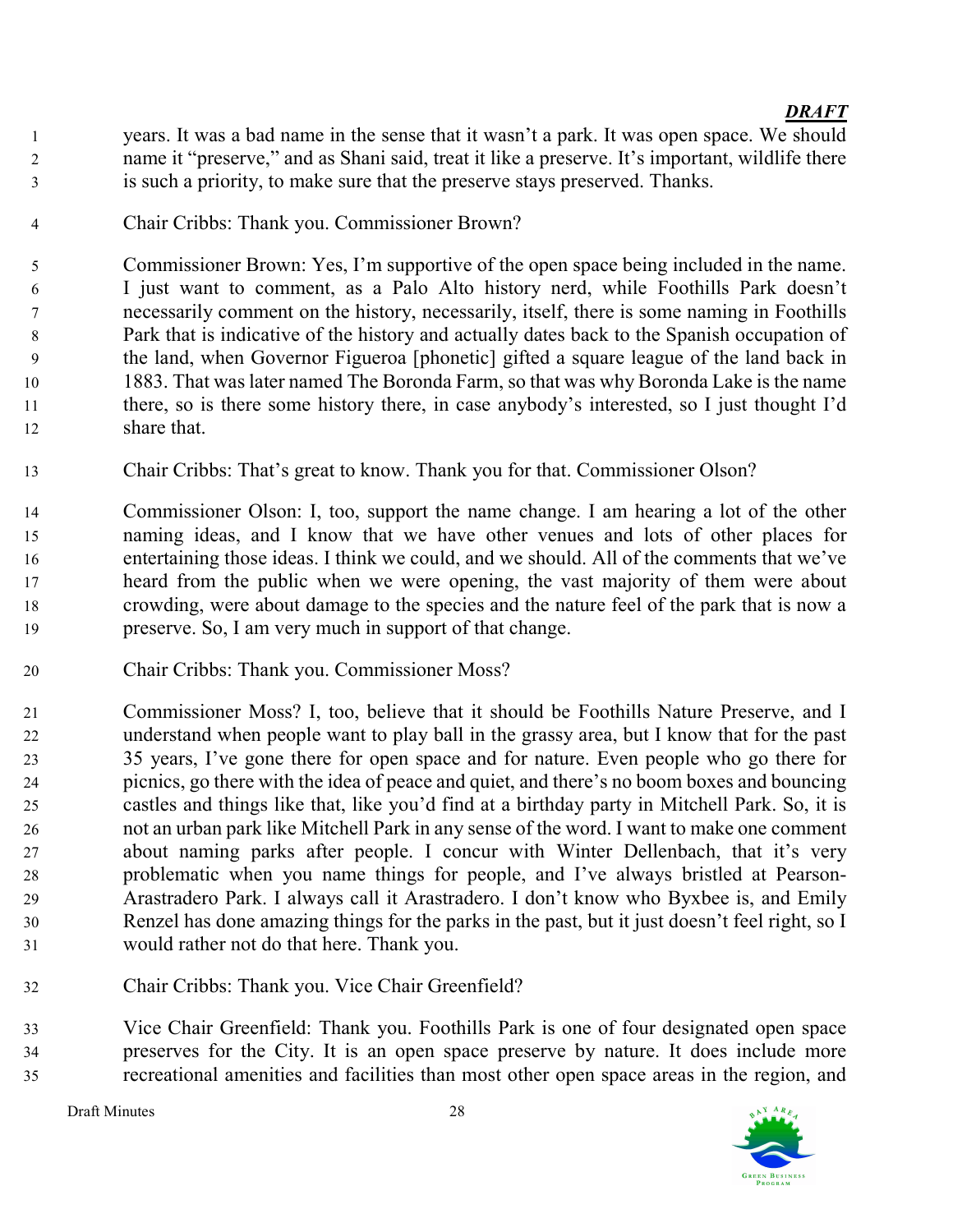- that really leads to its broad appeal. But, nonetheless, it is an open space preserve, and I support renaming it Foothills Nature Preserve. I also believe that Palo Alto has rules disallowing names for living persons now. I think Enid Pearson was the last person so honored, so I think that's probably off the table for our consideration. Thank you.
- Chair Cribbs: Thank you. So, it looks like, with my agreement, that we have certainly consensus on changing the name and supporting the name of the preserve. Do we need a motion for this, or is it a recommendation? Are we having a motion to recommend?

# MOTION

- Vice Chair Greenfield: I'll move to support the staff recommendation to rename Foothills Park as Foothills Nature Preserve.
- Commission LaMere: I'll second it.
- Chair Cribbs: Thank you, Jeff. May we have a voice vote, please?
- 13 [roll call vote]
- Ms. Bourquin: Seven to approve the name change.
- Motion passed unanimously.

# 5. Foothills Park Visitor Limit and Entry Fee Policy, Env Studies

Draft Minutes 29 Mr. Anderson: Thank you, Chair. On December 17, 2020, Foothills to everyone, with a temporary new limit of 750 at one time. In that initial opening period, December  $17<sup>th</sup>$  to 19 January  $2<sup>nd</sup>$ , we experienced approximately six times the number of visitors compared to that same time period in 2019. There are a few factors that led to that increased visitation. The public awareness, the publicity, the newness factor all played a role, as well as the just vast increase in visitation to parks and open spaces associated with COVID-19, which is not only, of course, affecting Palo Alto, but our entire region and, in fact, the nation. Really quickly, some of the numbers. In 2019, there were 156,000 visitors, approximately, to Foothills, and in 2020, there were 223,000. Commissioners had asked me a little bit about 26 the weekday visitation trends, and I just wanted to share that, since January  $1<sup>st</sup>$  to January  $20<sup>th</sup>$ , the weekday the average number of visitors on a weekday is approximately 615 people per day. That's an increase of 106 percent from that same period in 2020 and a 200 percent increase from the visitation that same period, from 2019. Again, this is a very small sample size, since we've only been open for a short time. As a comparison note, on weekends – this is just one day, to give you an example – on Saturday, January  $16<sup>th</sup>$ , there were approximately 2,600 visitors. A little bit about the challenges and some of the opportunities. The increased traffic, both on Page Mill Road and on the park road inside Foothills have been a challenge, particularly for pedestrians in the preserve, because there

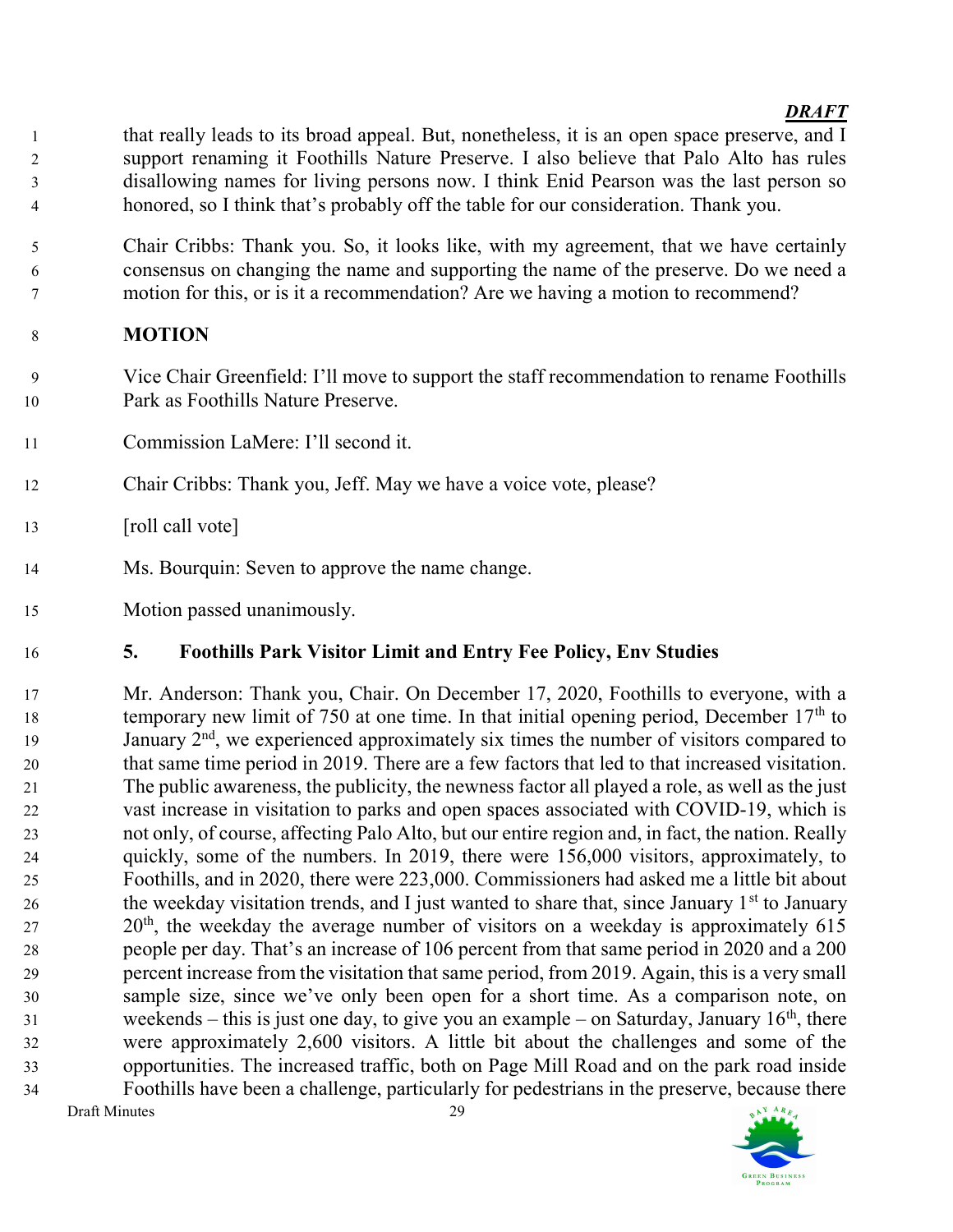Draft Minutes 30 isn't a pedestrian pathway, so people are walking along the park road, and they're sharing that road with an increasing number of vehicles and bikes. There is also challenges with people parking outside of Foothills Park and this has resulted in complaints from neighbors about parking problems and safety issues from people walking along Page Mill Road. There have been some impacts to the natural areas of the preserve, most notably people walking in natural areas and creating new social trails. Social trails are created when people walk off trail and the foot traffic eventually creates a new pathway. These problems are primarily happening around Vista Hill and Boronda Lake. I should note that the increase in visitors has provided an opportunity to educate new visitors about open space and the principles of "leave no trace." Staff and our partners have been working on getting 11 those messages to our visitors. I'll tell you more about that in a moment. Based on those challenges, here are some of the things that have been implemented to address them. Additional "No Parking" signs and cones have been added in problem areas along the road, for example, the entrance area in Boronda Lake in particular, to make it safer for 15 pedestrians and cyclists. Beginning January  $9<sup>th</sup>$ , staff implemented a temporary measure of keeping Foothills Park closed to vehicles once capacity was reached, and remain closed until approximately 3:00 p.m. We've since suggested that re-opening time depending on the number of visitors still in the preserve, but the goal was to help address problems with long lines of cars backing up on Page Mill Road and people circling back and forth on Page Mill, waiting for the preserve to open. And of course, having the number of staff available to open and close the preserve repeatedly each time capacity was reached. We did order a new vehicle counting system that will provide real-time numbers of the vehicles 23 in the park. This was ordered and was supposed to have been installed December  $15<sup>th</sup>$ , prior to our opening. Unfortunately, the vendor had significant delays. We hope to have it installed in about a week, and it will have the ability to post to a website, which will be very handy for visitors planning their trips to reference what the current capacity is at. Additionally, staff spoke with Santa Clara County Roads about installing "No Parking" signs along areas that they oversee, particular, Moody Road. I should note that the Rangers and Grassroots Ecology staff quickly identified these problems where people were walking in the natural areas and creating social trails, and the Rangers quickly put up a temporary caution tape, cones and signage. It's been effective to keep people out of those natural areas. Staff is also working on addressing the social trails in similar ways, covering them with natural brush. These are short term solutions, and we're working on longer term fixes, such as split rail fencing where appropriate, proper interpretive messaging and additional support from docents to help with that. I'll briefly talk about our partners who are helping with this process. In November, staff gathered together a group of stakeholders and partnership groups, including Grassroots Ecology, Friends of Foothills, the Environmental volunteers, and the others that you see on this list on the slide, and including the Vice Chair and Chair of the Commission, who have been very helpful. The intent was to discuss ways of making the opening of Foothills Park a position and welcoming experience. Some of the suggestions from the group that had already been implemented were placing a large "Welcome" banner at the entrance, getting large trail map displays, which prominently

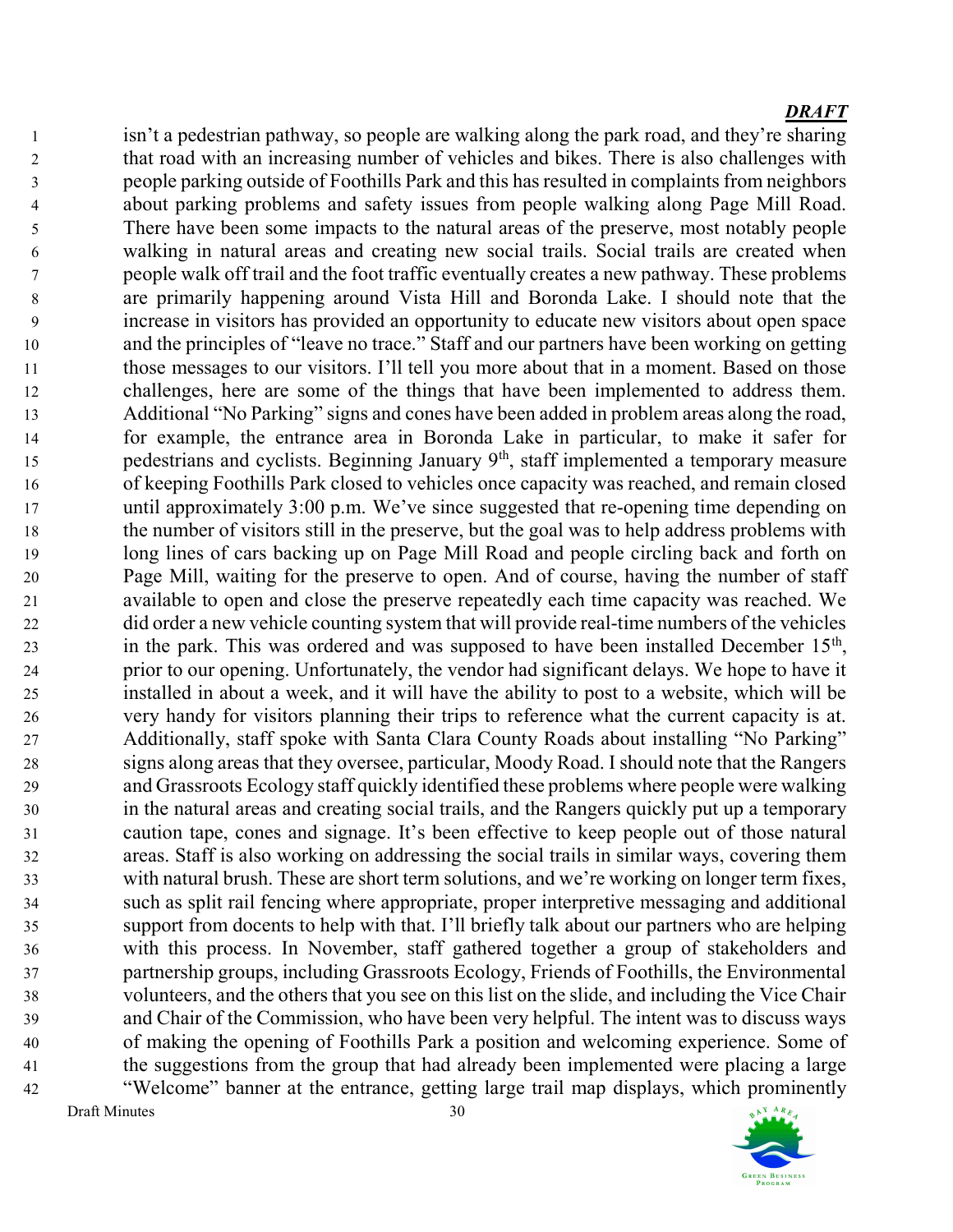display where our one-way trail signs are at in numerous locations throughout the Preserve, and galvanizing volunteers to help support the Preserve and protect the natural resources. For example, we're just getting started on this, but we've got several Scout groups that are coming up to the Preserve to pick up litter and help clean up, and the Environmental volunteers arranged for a naturalist to help assist in educating new visitors on the weekends. The stakeholder group is currently developing task forces to assist with identifying ways to improve the experience for people. By that, that would include education, programming, interpretation, docents and volunteers. The task force would also be looking at protections for the environment, habitat and wildlife protection, impact monitoring and mitigation. Lastly, to look at the infrastructure and identify funding. This would be things like looking visitor safety for trails, parking, signage at the different Preserve entry points, and funding for these programs and the infrastructure improvements. In response to the extreme 2020 wildfire season, open space staff have analyzed the picnic areas in Foothills Park for fire safety. This was Attachment B of the staff report and provides a description and analysis of the six different days' picnic areas. Open Space staff recommend removing nine barbecue pits that are located on the hillsides of Foothills. The picnic tables could remain, as they are still used, but given how seldom the hillside barbecues are used, staff believed that removing them will not have a negative impact on the visitor experience but can make Foothills Park safer from wildfires I should also note that removing these nine barbecue pits would leave 22 barbecue pits located in Orchard Glen Picnic Area, and the two large barbecue pits in the Oak Grove picnic area. 22 City Council action on January 19<sup>th</sup>, the Council discussed Foothills Park and passed a motion to adopt and an ordinance to authorize the City Manager to adjust the attendance limits from 400 people to not to exceed 500 people, to add an interim \$6 per vehicle entrance fee to Foothills Park with volunteers exempted, and Council directed staff to return with a matching emergency ordinance with those same features. They also directed the Parks and Recreation Commission and staff to return to Council with considerations  $\epsilon$  for fees, discounts, rules and enforcement policies. On February 1<sup>st</sup>, Council will consider this emergency ordinance for the fee and the visitor limit, and if approved, that emergency ordinance would take effect immediately, so the new visitor limit, that 400 people, but not to exceed 500, would be implemented on February  $2<sup>nd</sup>$ , and staff estimates that the weekend entry fee would begin approximately mid-February, and a weekday fee could be implemented a little later in the spring. Several other actions were referred to the Commission to consider, such as researching the permanent fee structure, including annual passes and various discounts, and evaluating an online registration system. I'll pause now and turn it over to the Chair and Vice Chair, who have additional information to share with the Commission. .

Chair Cribbs: Thank you very much, Daren. I appreciate all of that. I'm wondering, before we go to our part of the presentation, if anybody on the Commission has a specific question from your report, Daren, not a comment, but a question to clarify anything that you heard. Okay, I don't hear any questions, so we can move on. I just would like to observe that

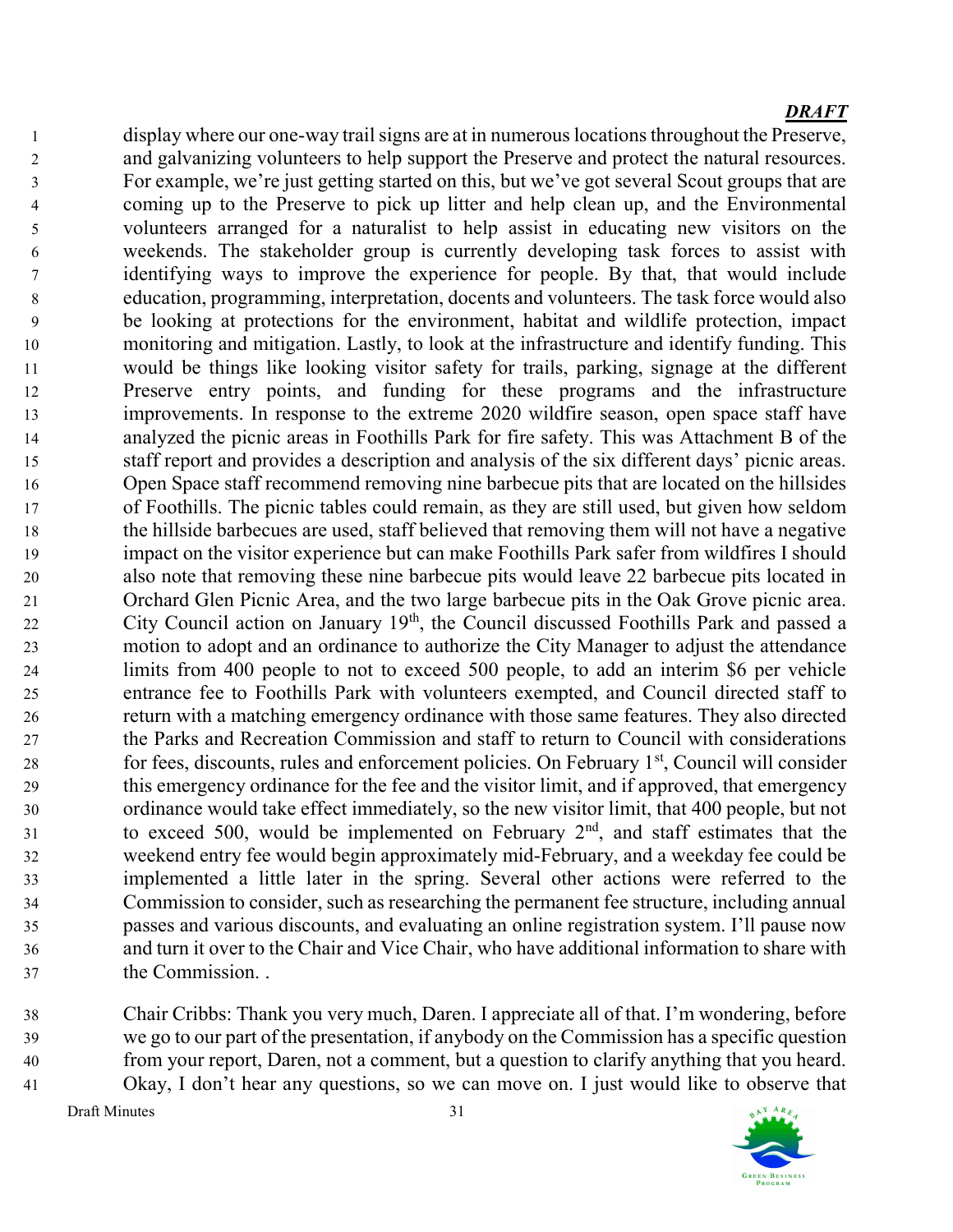we've been asked to do some very specific things, and make some specific recommendations. Hopefully, that we can really agree upon before our meeting in February, when we actually take action. So, it would be really good when we're talking about this today, if we can really focus on things that we can do in the future and that have to do with the priorities that the Council has asked us to do. We have a lot of things on a list of things that we've thought about. We'll talk a little bit more about that, but the Vice Chair has presented or prepared some really good graphs that I think help us think about the facts that are current, and what will happen in the future, so thanks for putting that up there. Jeff, want to take it from this point?

- Vice Chair Greenfield: Sure. Chair, would you like to review the timeline before I jump into the other items?
- Chair Cribbs: This is the one that's up on the screen right now?
- Vice Chair Greenfield: Yes.

14 Chair Cribbs: Okay, yeah, I can do that. Right now, the Council has done a January  $19<sup>th</sup>$ 15 ordinance and a potential February  $1<sup>st</sup>$  emergency ordinance that could take effect immediately, or as soon as staff can get it done. That would be agreeing upon an entry fee and a visitor limit policy. There are several fees and visitor limits proposed. The next thing would then be the PRC would update a policy recommendation to the City Council that we would hopefully do at the February  $23<sup>rd</sup>$  meeting, but that would probably not go into effect before the middle of May, due to the days that are required. And then, we would be able to provide some additional PRC policy recommendations that would be determined based on some of the questions and the decisions that would need to be made from a lot of different perspectives. Then, finally, we're recommending – or we'd like to discuss – having a fixed visitor limit, but only until such time as we've been able to look at the data that we'll collect this spring and also through the summer, so that would be targeted for the end of the year, in 2021.

Draft Minutes 32 Vice Chair Greenfield: Thanks, Anne. I'll take over from here. I certainly appreciate that Council has taken up the Foothills issue so quickly. We have concerns to address immediately, and my hat is off to staff for their reactive efforts to address a bunch of issues that have come up to the Ad Hoc that has supported staff throughout this as well. As Council considers an emergency ordinance on 2/1, I think we have an opportunity to recommend potentially minor adjustments for consideration. While this is a discussion item this evening, our comments can be conveyed to Council for consideration. Here's just a brief table summary of the entry fee and visitor limit proposal. The proposal includes a daily entry fee based on staff's recommendation. These are recommendations that the Chair and I have come up with in looking at the timeframe where the policy that's adopted potentially by an emergency ordinance on February  $1<sup>st</sup>$  would be in place for three-and-a-half months or more. The ordinance that was passed and the potential emergency ordinance

AY ARE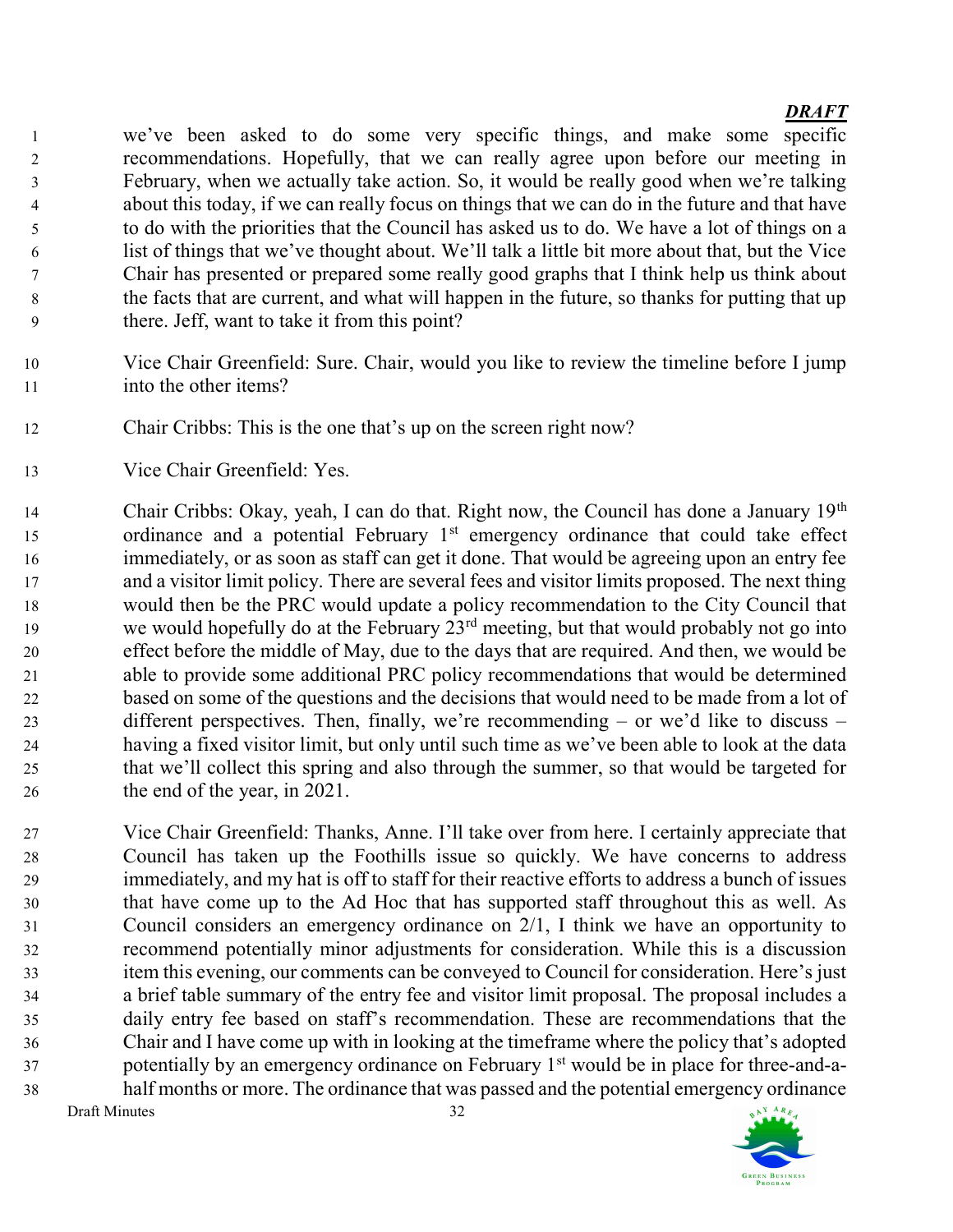that would be considered does not include an annual entry pass. We think that there is a strong popular demand for an annual pass option immediately. There would be frustration if people would like to purchase an annual pass, which we're likely to offer in the future, yet it wasn't available for quite some time. I believe that staff's recommendation for an annual pass is very reasonable and very in line with what the Commission may consider adopting eventually, so I would encourage the Commission to consider recommending an annual pass, which would be \$80 for nonresidents, a 25-percent discount for residents, at \$60, and then a 25-percent discount for seniors, or low-income, one or the other, not both That's something to consider. Also, regarding the visitor limit, the current limit range is specified by Council's 400 to 500. I have concerns that this limit is going to constrain our ability to find the right visitor limit. We won't really know what the visitor limit is going to be until at least the end of the peak visitor season this summer. That's why our timeline projection is suggesting we'll have a final limit to recommend at towards the end of the year. No one knows where we're going to end up on that, and we're looking to gather input and make a fact-based decision on that. The visitor limit is a primary tool for managing the Preserve, but it's just one tool that's used, in conjunction with others, such as closing the entrance for an extended time period after the visitor limit is reached, as Daren mentioned. We also don't know how other forthcoming changes, including infrastructure improvements, may impact this, so flexibility is really important for the dynamic adaptive process that we're in the middle of. It's a work in progress. Also, there is no particular need for a lower limit. I don't think that we were able to properly communicate this to City Council. I think if we just added an upper limit, or if they were to adopt an upper limit, and would give staff the flexibility to adjust this limit and go as low as they need, I think that would be the best option and the simplest option. Because it's not as if we don't have enough range to adjust to find the optimum limit and end up with too low a limit. We can significantly impact staff. They'd be forced to potentially close the entrance too often when it may not be necessary that will result in increased safety and traffic issues and illegal evasive maneuvers by people trying to gain access when the entrance is closed, and it will limit access to residents and non-residents when we may not need to do so. We know that 750 people in the Preserve is too many right now. We know that 300 is not too many. Finding the right number in between to properly balance the competing priorities of natural open space preservation against outdoor recreation – in other words, balancing public safety, visitor access, environmental impact, staff impact and visitor experience – is difficult. Daren, I'm wondering if you could comment briefly on the recommended number and what we know and what we don't know. To the extent that anyone is an expert on this, it's you.

Mr. Anderson: Thank you, Chair. I certainly don't claim expertise on this particular one. As you pointed out, it's very difficult to know, and I think we've got a lot more analysis to gather. As you noted, I think what staff have observed early on, is we saw what 750 looked like, and with the existing Preserve set up the way it is, it was obvious that there were safety issues and concerns about just too many vehicles on a road with not enough

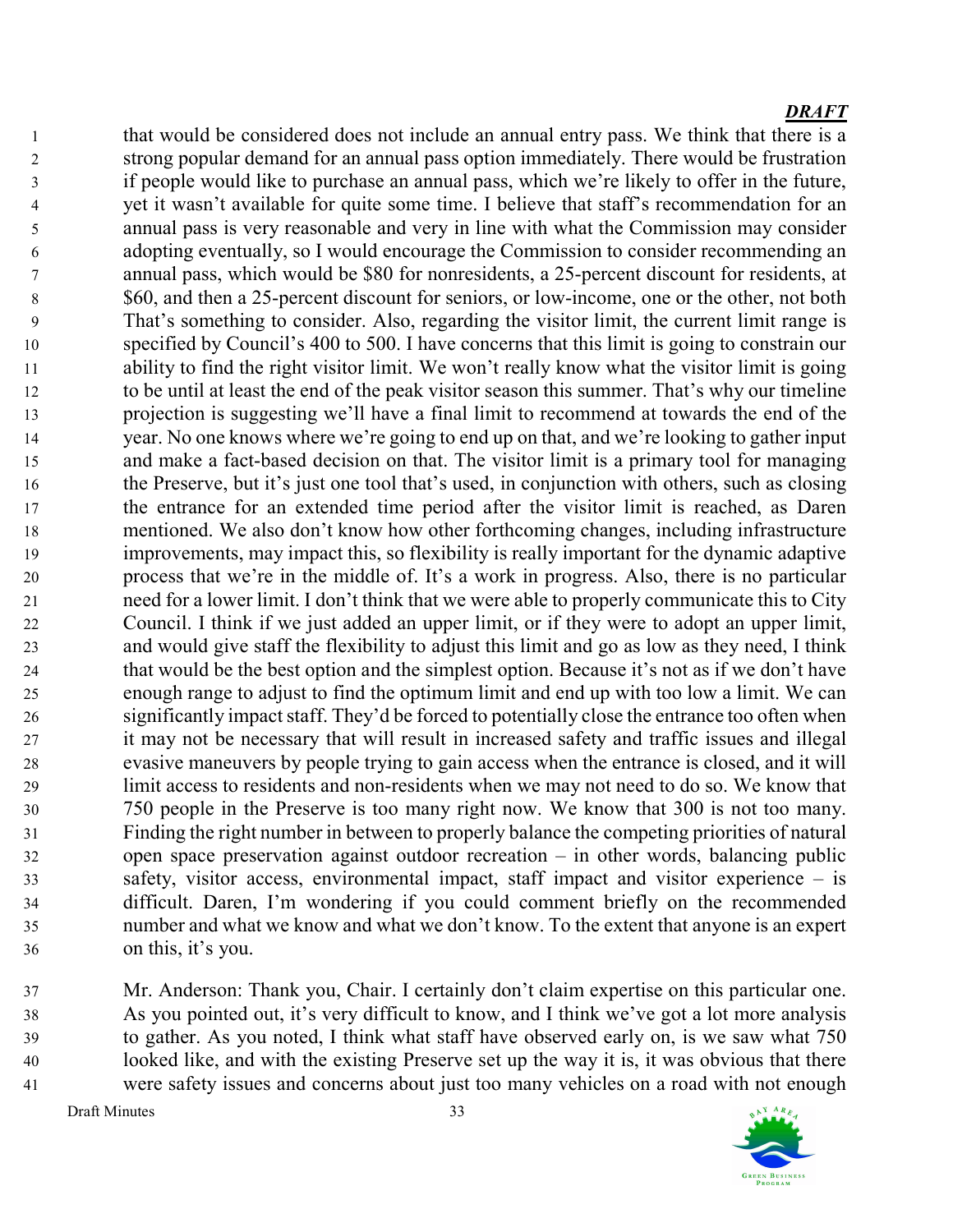safe passage for pedestrians. When we did see the visitation closer to approximately 500 people in the park, it seemed more manageable. I just want to echo what you had stated, that this is based off a narrow band of observation, and probably more time would help us get a better feel of what the appropriate number would be.

Vice Chair Greenfield: Thank you. So, this is the first item that I think would be appropriate for the Commission to consider. In addition to that, I think we can all recognize that there are a bunch of topics that we can discuss on Foothills Park – important topics, based on the aggressive timeline of targeting a policy recommendation for next month. We really need a focused effort to move forward. We've worked to compile a list of suggestions and comments that we've heard from Council, staff and stakeholders. It's not complete, but it's a starting point for discussion and hopefully will give us a jumpstart to focus our effort efficiently. Most of the list items that you see here actually include additional details which are not on this view, but this will be information available for the Commission to work together to gain a faster understanding of where we're at right now and where we need to go. Daren, Anne and I have worked to take a first pass at prioritizing considerations and organizing into the groups you see here. The immediate policy priorities in green are things that absolutely need to be considered as part of a policy, and they are more straightforward, and we will very confident that these can get accomplished and these can be addressed and incorporated into a policy recommendation by the end of next month. The next group, in yellow, the immediate policy priorities that may require more time, these are considerations that we recognize may be more controversial, we may need more research on, we may need more community outreach on, so they are certainly priority items, and we should move forward on these immediately, beginning the research outreach and discussion on these, but we're not confident that these could be included in a late February recommendation. And this is assuming that the preference of Council is for us to come back as quickly as possible with a recommendation at the end of February. Even that, as we stated, probably doesn't get implemented effectively until middle of May or later. The section in the turquoise is additional priorities and work that the Commission should be involved with. Part of this can be in participation with the task force groups with the partners that staff is working to put together. Some of it, such as the infrastructure improvements, it's going to be a work in progress. Absolutely there may be recommendations we can include at the end of the month, but it won't be a complete comprehensive approach. We've also listed some matters that really apply to staff and should be out of the policy purview of our Commission. These are listed just as things that we're thinking about, and things that we now people may bring up, but this is to let you know that we have considered it. Then, the additional considerations are listed as well. Again, this is just the tip of the iceberg. It's just a starting point for discussion. There's lots of different nuances on it, things like the additional entry waiver options that includes ideas like free entry days for the park, or having Library passes available for entry that people can pick up. We certainly hear a desire from Council to make the park accessible and certainly consistent with the reasons that the Commission started this discussion on

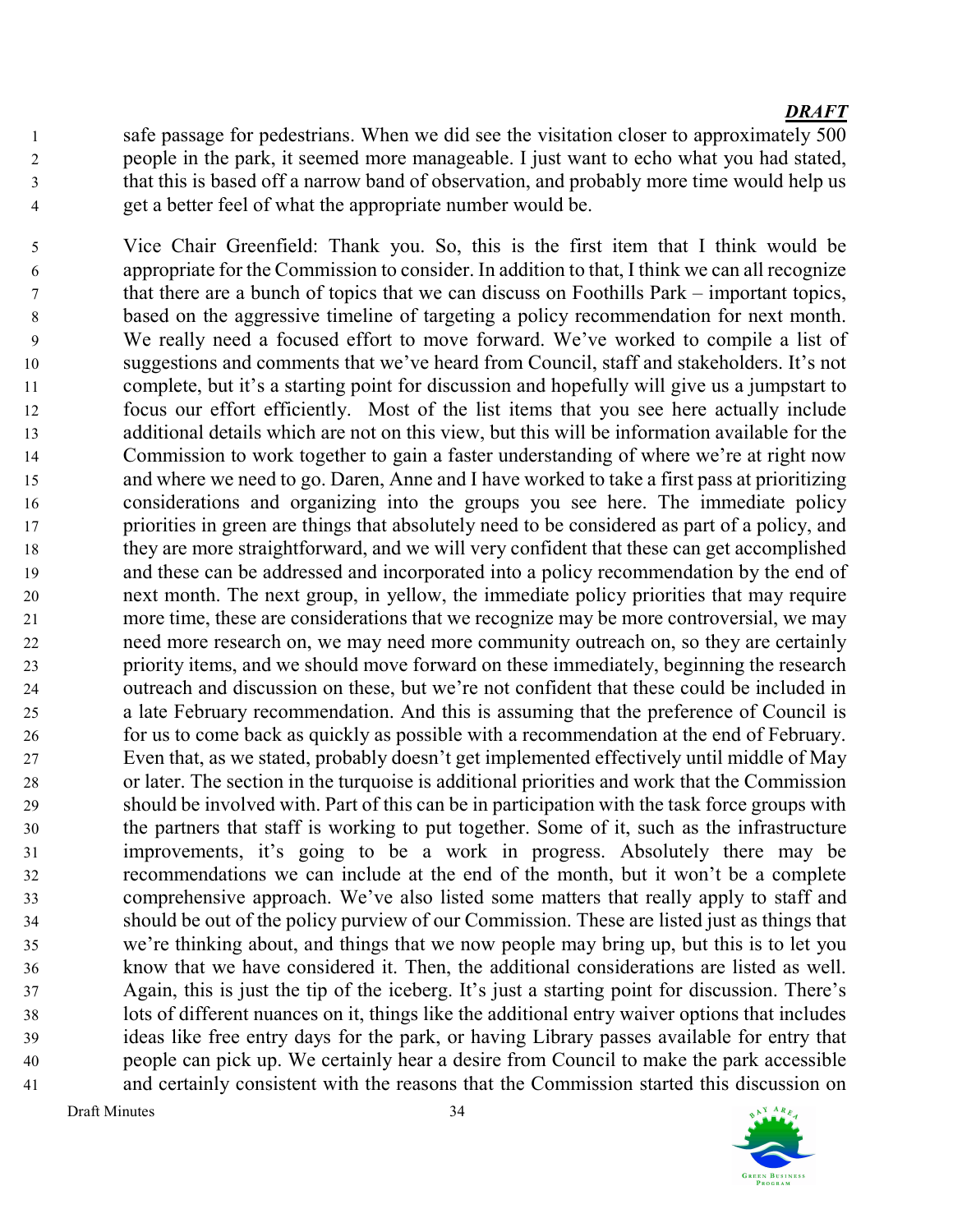opening up Foothills Park and making it accessible to groups. So, this is a starting point for discussions, and hopefully we can build upon it and make modifications as needed. Anne, I'm ready to turn it back to you now.

Chair Cribbs: Just in summary of all of this, we've certainly heard, we've certainly seen a lot of Foothills Park, and we've heard a lot of public input. I think we all appreciate that. We know that there are issues that need to be addressed, and the staff and, I think, the community and the Council is working, along with environmental groups and our task force members to address all those problems, looking towards the future and seeing how we can be better and how we can use that great chart on the left hand side of one of your slides, Jeff, about "leave no trace." We're also looking to continue to hear input and preferences for solutions. And also, identifying places where there are unintended consequences. For instance, if we put a limit on the number of visitors, does that include the City Recreation camps? Does it include the Girl Scouts? Does it include people who are making reservations? If we have electronic signage on Page Mill Road, telling when the park is closed and when it's open, where do cars turn around? If we're collecting an entry fee, does that push people to park different places where they're not welcome to park in the neighborhood? There's always unintended consequences, but I think the thing that's exciting for me about all of this is that people are out at Foothills Park. They seem to be very happy. They seem to be enjoying what they're doing and enjoying nature. We have a lot of great partners in this area. We have wonderful staff, who are very interested in making sure that Foothills Nature Preserve gets taken care of in the way it needs to be taken care of and that it's open to both residents and neighbors. I'd like to stop there and go to public comment. Let me look at my screen and see what's there. Let's start with that, public comment. Then we'll come back to the Ad Hoc for comment and to the full Commission. I think I'd like to go back to that one chart after public comment, just for Commissioners to be thinking as well and address the entry fee, address the annual pass and talk about the limit, the vehicle limit, some specific things to start off our comments.

- Mr. Do: Our first speaker will be Aram James, to be followed by Julie Beer.
- Mr. James: Could we have three minutes on this last one, Madam Chair, instead of two?
- Chair Cribbs: I've really given the amount of time we have to discuss. I'd really like to keep it all to two tonight, and then consider changing it for the future. Thank you.
- Mr. James. Okay. So, when was being a controversial woman a problem? Abolitionist, et cetera? We had one of our speakers say, "It shouldn't be named after LaDoris, because she's controversial." First black female judge in Santa Clara County, head of the Independent Police Auditors, great speaker. I mean, she's a renaissance woman. I haven't always agreed with LaDoris. We're not really good friends. We've had our arguments over lots of stuff, but boy, what an extraordinary woman. In any event, also I wanted to let you know AB 3121, the California Reparations Act that was signed by Governor Newsom on

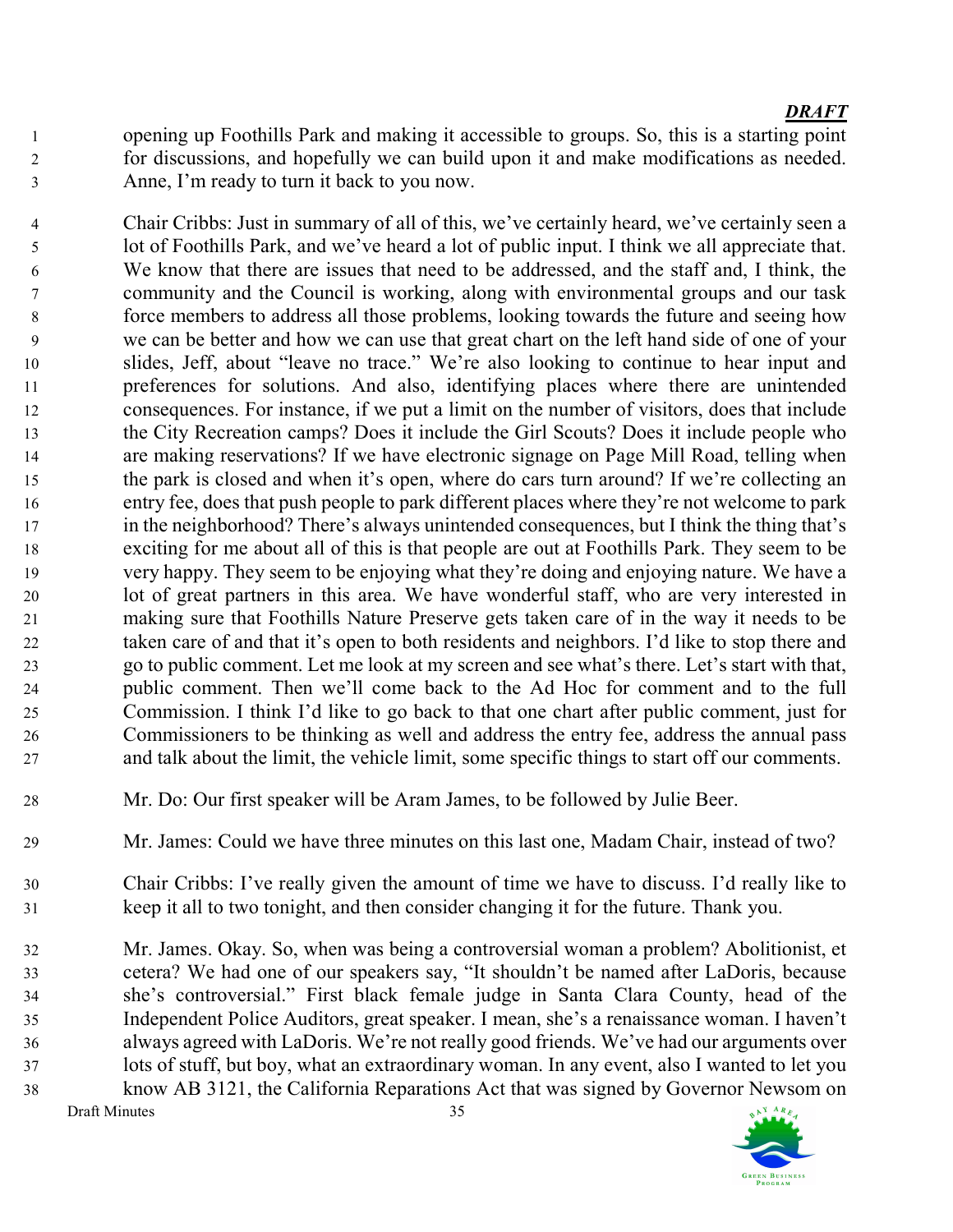1 September  $30<sup>th</sup>$ , we need to make this park free to East Palo Altoians. All of these exclusions that have come all of a sudden sound to me very much like we're trying to invite litigation over excluding African Americans from East Palo Alto and other people of color from that area. You're inviting more litigation if you push this stuff. I've made a public records act to ask how many tickets have been given since December  $17<sup>th</sup>$ , and the demographics of them. I know our Palo Alto police, not only the Rangers, but the police have been coming up to assist, and I'll bet you – I hope I'm wrong – that there's been a racially discriminatory enforcement up there, that we're enforcing these laws now against people of color. Let's find out if that's right or if I'm wrong. This is like a poll tax. We're going to give people the right to vote, and then we're going to take it away by charging them too much. Really think about this. Read the Reparations Act. There's a nine-member Commission. Palo Alto owes the African American community a whole lot. It's time to think about that. I want to also know – I've put into my public records act – are the Rangers all white? Nothing wrong with that. I'm a white guy, but I'd like to see some diversity, so that when people of color come up there, they don't just see white faces. Maybe they've got black Rangers up there. Maybe they've got white Rangers up there. Let me know. There is a lot that we've got to discuss about race and reparations with this Commission. Thank you. I think you gave a great start, Madam Commissioner, to tonight, and I hope we go three minutes next time. A little more democracy is always a good thing.

Mr. Do: Thank you, Aram. Our next speaker is Julie Beer, to be followed by Rebecca Eisenburg.

Ms. Beer: Hello again. I just wanted to tell Mr. Anderson I thought his presentation was really good, very comprehensive. It's a really good idea to have large maps in the park. We've noticed that a lot of the new visitors are looking at their smart phones, and they're really confused. They can't tell what is a one-way trail and that sort of thing. I love the idea of the big maps. I like that idea of removing the hillside barbecue sites because of the fire danger. Another thing, I like the idea of an annual fee, with some discounts for seniors, low income and possibly students. I remember Greer Stone was suggesting that. We have run into problems lately with people not wearing masks on the trail. I hope that that is emphasized, either at the front gate or on the signs. I want to make sure, also, that no bikes are on the trails, because if you look at the start of the Toyon Trail, there's just a teeny, little sign that has a bike with a cross through it. I never saw bikes in the park before maybe six months ago, and I was almost run off the Chamise Trail by a bike, which brings up another thing. I hope the Chamise Trail could become one-way. I also want to emphasize no harassing of wildlife. Thank you, Lydia Kou, for the 400 to 500 limit on park visitors. That seems good. Then we can have more peace and quiet in the park. I hope people respect 37 the one-way signs. I also don't want to have dogs off-leash. One person wrote into *Palo* 38 Alto Online yesterday. He said, "Is it okay if I bring my two pit bulls into the park to chase things?" Aye-yi-yi. People said, "No, no, no, no, no." Those are some of my ideas, and I also saw that one Council Member had talked about putting up fences to keep people from

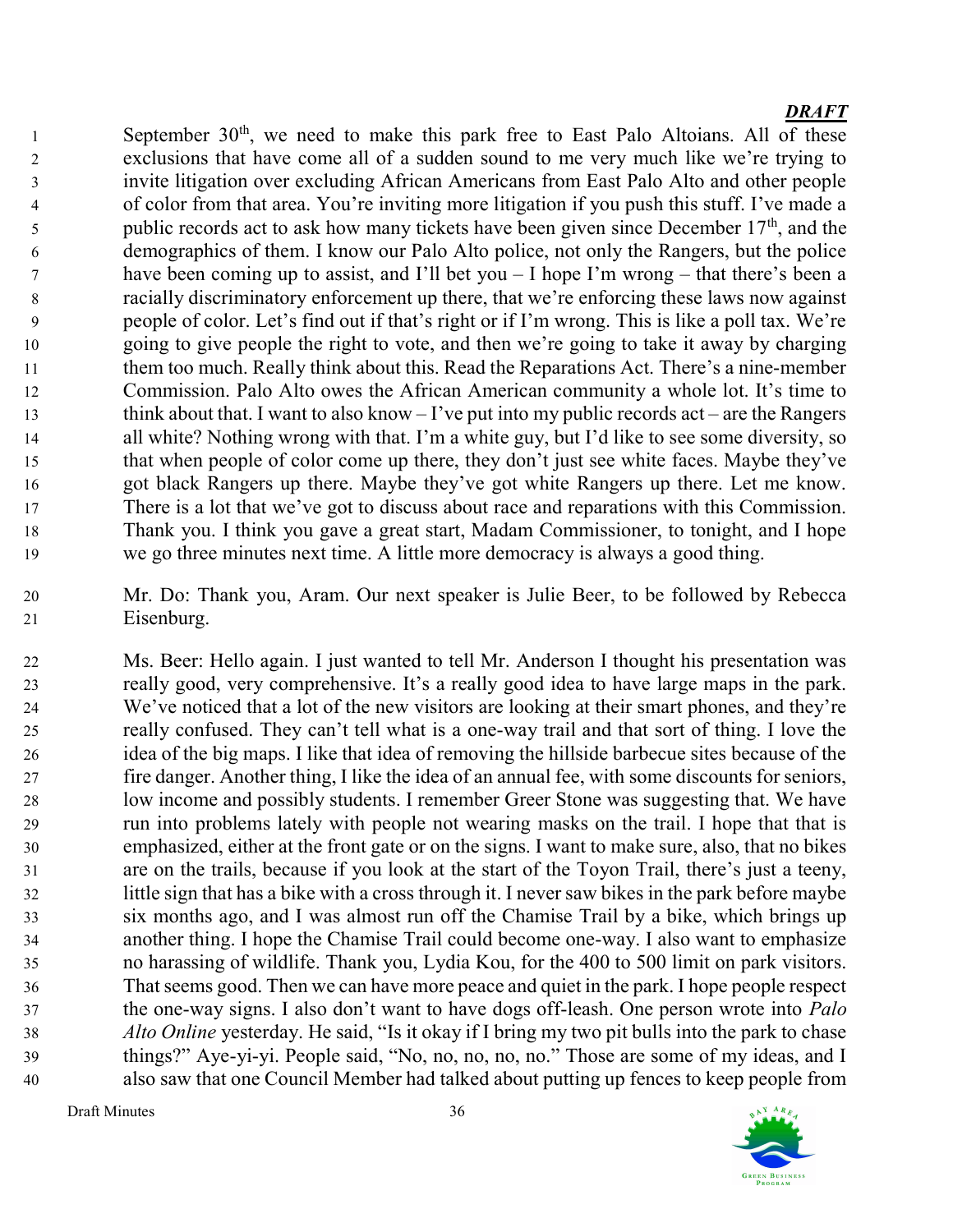- walking on the hillsides. I was just wondering if that is going to be followed up on. Thank you very much.
- Mr. Do: Thank you, Julie. Our next speaker is Rebecca Eisenburg, to be followed by Winter Dellenbach.

Ms. Eisenburg: This is about the entrance fees, and I want to urge you that as Aram said, entrance fees are considered in many contexts polling taxes under the United States Constitution, which actually reminds me that someone needs to respond to Julie Beers' incorrect argument before. She said that LaDoris Cordell was a person that forced the City to open the park. Actually, the person who forced the City to open the park were the framers of the United States Constitution, because it was not any individual, except it was 11 actually the  $14<sup>th</sup>$  and  $1<sup>st</sup>$  Amendments of the United States Constitution that forced the City of Palo Alto to open the park, and if Ms. Beer has a problem with the United States Constitution I think she should write to her Senator and State Representative in order to 14 amend the Constitution further, but right now we are in a situation where the  $14<sup>th</sup>$ Amendment is the law of the land, and I hope she can wrap her mind around that it is the law. So, also I urge [inaudible, distortion] close look at this [inaudible, distortion] that was signed with [inaudible, distortion] as that actually names very specific conditions that will put the City into breach of the settlement. If the City goes into breach of the settlement, the City will be responsible for all of the attorney's fees, leading up to the settlement, as the standard in California. [inaudible, distortion] said in a Council meeting [inaudible, distortion] \$10 million. So please don't break the settlement. The settlement, of course, prohibits entry fees by entry. The one exception is that it does allow vehicle parking fees, which of course, is what the City Council did approve, not an entry fee. Also, to Ms. Beers, bikes clearly are allowed in certain places in Foothills Park. If she would like to amend that, she should probably go through the process of, again, writing her City Council Member, asking for the law to be changed. But, asking the law to be changed in this context, is not appropriate. Thank you very much, and [inaudible, distortion] oppose any entry fees. Thank you.

- Mr. Do: Thank you, Rebecca. Our next speaker is Winter Dellenbach, to be followed by Mark Weiss.
- Ms. Dellenbach: Yes, of course, we will have an entrance fee. We should have an entrance fee. Having an annual pass would be really great. If you had an \$80 annual pass, and you had a \$6 fee, just a daily use fee, I'm doing the math, an annual pass, you could get in 13 times, if you had an \$80 annual pass, just to show what a reasonable annual pass that would be. A lot of people would be wanting an annual pass. That would be great, and it would be a really efficient thing. It would take a lot less time and labor from staff to deal with an annual fee, and people would really be happy to have it, so I'm all about offering an annual fee of, say, \$80 – a 25-percent discount, seniors, low income people, so that people are not

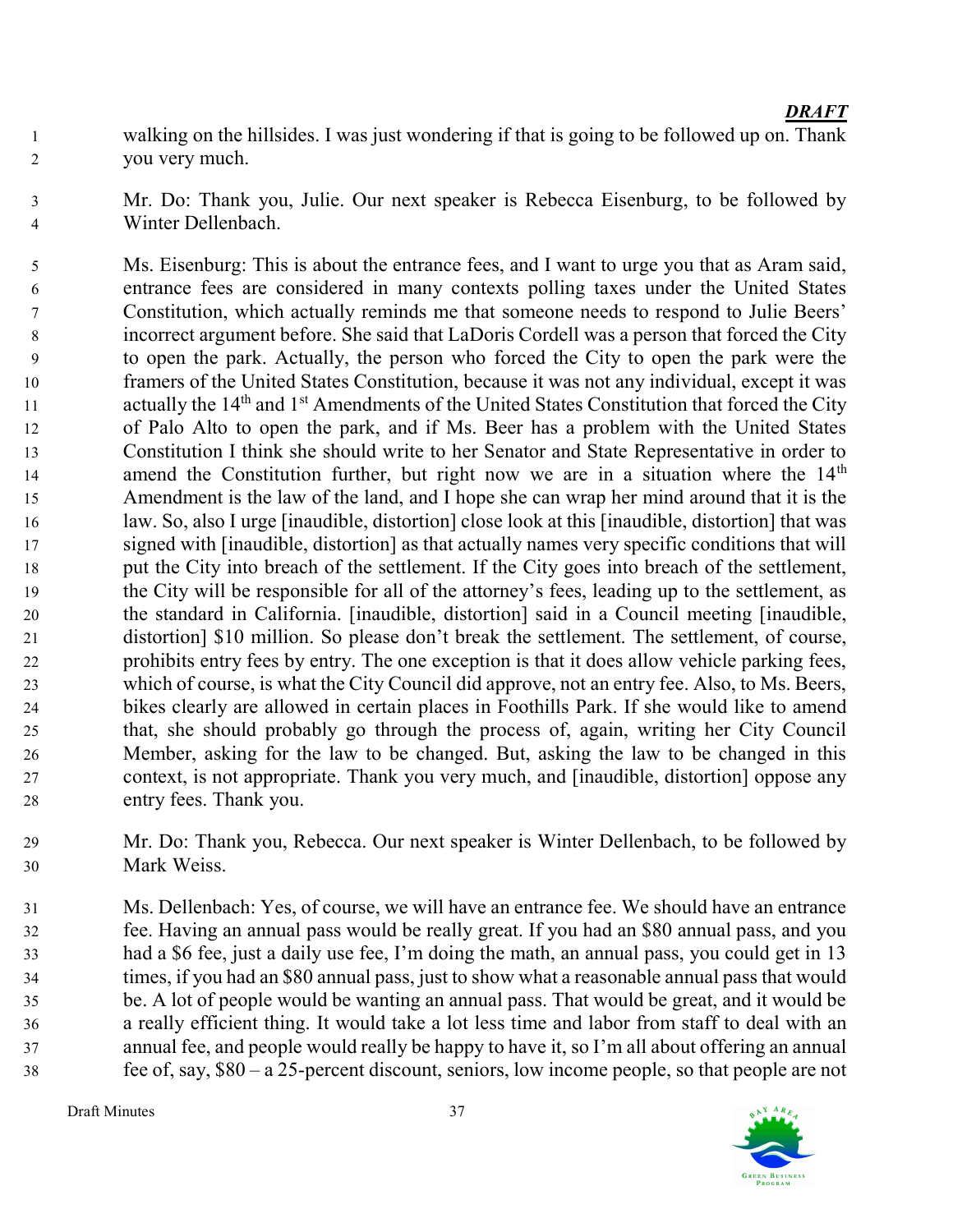excluded. That would be really great. We need a penalty clause, because if people aren't paying fees for access in the park, then you need a penalty clause, and that's only reasonable. This is what other parks do in our local area, other preserves, so that will be needed. In terms of number of cars, number of people, you need to also count, of course, people of camps, people of picnickers, all the people using the park have to be somehow proportionately included into that maximum number. What the maximum number is, what the right number is, I don't know. Right now, it's maximum 500. Should it be increased somewhat for you to get a better gauge of how the maximum should be set? I don't know. Thank you.

- Mr. Do: Thank you, Winter. Our next speaker is Mark Weiss, to be followed by Shani Kleinhaus.
- Mr. Weiss: Hello again, Commissioners and staff. I want to briefly address the meta point raised by a previous speaker about participation in democracy, and I want to point out about the time limit here, with due respect, Chair. I want to point out that at the 1960 Olympics, the leading American swimmer in the 200 meter breaststroke was, in fact, the same Anne Warner Cribbs who we have tonight, and her time was two minutes and 55 seconds. So, I want to say that maybe in honor of her history, she should extend to three minutes, or two minutes and 55 seconds, our ability to participate in this discussion. More to the point, maybe it takes me longer. It certainly takes me longer than three minutes to swim 200 meters breaststroke. So, some of us are not that succinct, but I will try to be brief with the remaining 58 seconds. I want to say, this is a horrible idea. I expect more from Council. I expect more from Commissioners. I expect more from leadership. This sounds like a poll tax. This sounds like a regressive tax on poor, middle class, Redwood City, East Palo Alto people. That's what they're going to think this is about. Maybe at the worst, make a donation optional, or a sliding scale. No one should be turned away from Foothills Park because they don't have \$6. People are offended by the sign that says, "Residents only." You don't think they're going to be offended by being turned away for not having \$6? What a disgrace. Why don't we tax large corporations, like Tesla, the \$200 billion, trillion dollar, whatever they are? This is ridiculous. Please, tell Council to take their acorns out of their whatever. Thank you.
- Mr. Do: Thank you, Mark. Our next speaker is Shani Kleinhaus.

Ms. Kleinhaus: Good evening, again. Shani Kleinhaus with Santa Clara Audubon Society. I wanted to ask, what happened to the last Park Master Plan recommendation to have a resource management plan for Foothills? Is that going to be folded into the additional work that the Commission is doing? And what type of public participation is there going to be? There was some discussion that it would be done inhouse because the resources are known to local residents. I am interested in that resource management plan and would like to know what happened with that. One of the things that is on your list for intermediate future

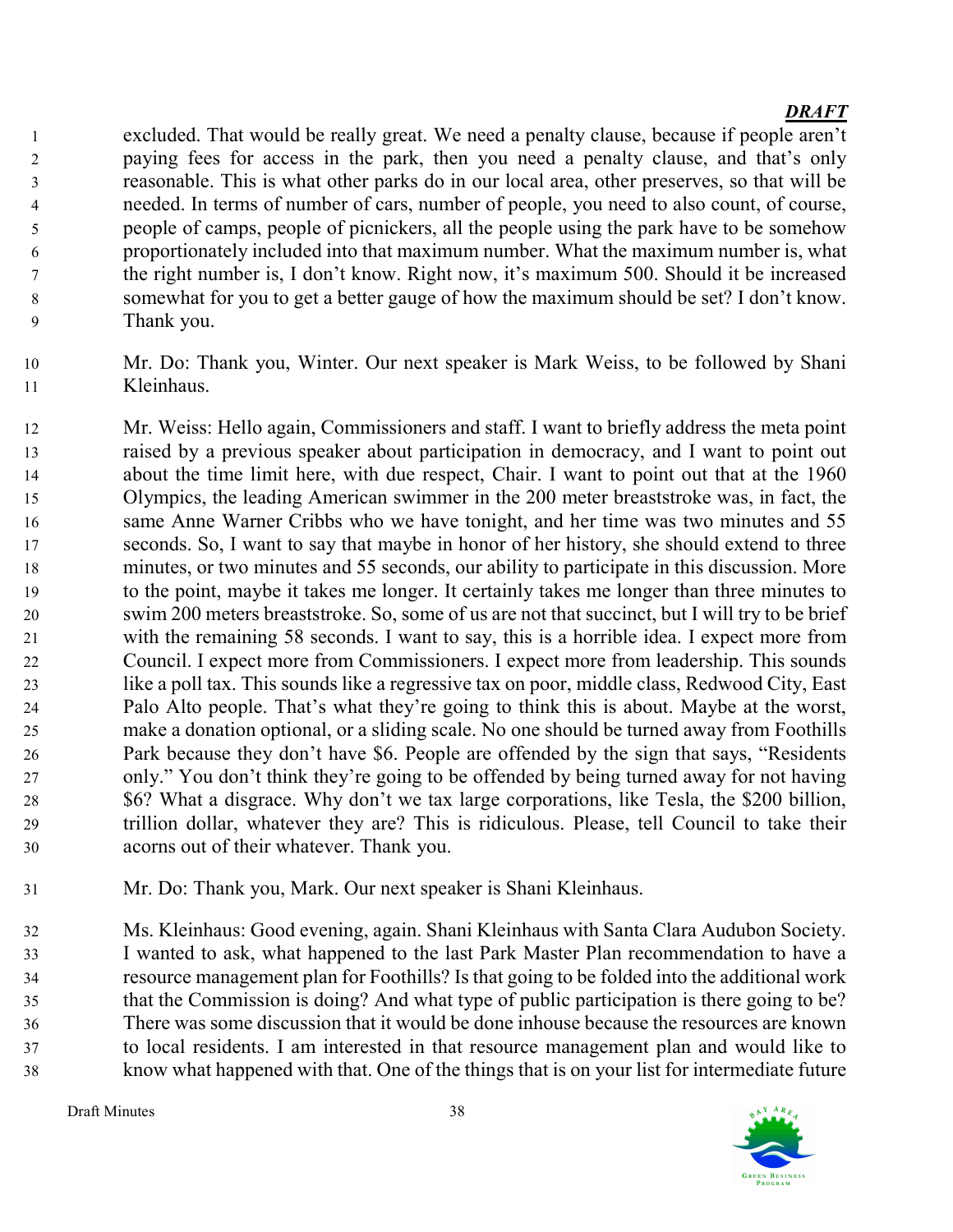discussions and obviously will be controversial is the dogs. I take my dogs up there on weekdays only, because weekends are not allowed, and thinking that maybe kind of like what the Mid Pen is doing – limit the number of dogs, rather than…Because, just like people, dogs also have an impact, and maybe there's a way to just temporarily until there is a plan, say, "Okay, no more than two dogs per car," or something like that. Lastly, I do think we need signs on the bottom of the hill, so people will not drive up there and it should say when the park is full or close to full, and also on weekends, no dogs. Because people get there with dogs and then they're turned around. So, I think that's important for people to know before they spend a lot of gas and pollute the air with emissions, just to be turned around. Thank you.

Mr. Do: Thank you, Shani. Chair Cribbs, that concludes the speakers for our topic.

Chair Cribbs: Great. Thank you so very much, and thanks to the speakers as well. I'd ask that we put the chart back up that is titled, "Foothills Nature Preserve interim entry fee and visitor limit." If we can get that up and before I go to the Commission, Council Member Kou, did you have your hand up at some point and I missed you again? Okay, thank you. I just wanted to make sure, so I apologize if I did. Let's go to the Ad Hocs first and then come back around to the Commission. I'd love to get peoples' comments and thoughts on the daily entry fee. Let's just go to the daily entry fee, and then we'll go to the annual entry pass, and then we'll go to the visitor limit. If we can discuss those three things tonight, I think it will be a really good start, and then we'll keep one slot for other important comments that we want to put on the list. If we can start with the Ad Hoc, maybe with Commission LaMere, talking about the daily entry fee. When we look at the chart, the way that Jeff put it together, you can see the current status, the staff recommendation, the City Council action, should there be any adjustment in the City Council action for us to suggest any adjustment? And then, the details. So, can we see if we can put that chart up, so we can all look at it?

27 [technical difficulty with Zoom]

Chair Cribbs: Okay, maybe while we work on that we can get the discussion started about the daily entry fee. Commission LaMere, would you mind kicking that off, please?

Draft Minutes 39 Commission LaMere: Sure. First I want to thank Daren and staff for all of the time and work that they have put into this. There's been a tremendous amount of hours put into this, and additionally thank all of the volunteers and the stakeholder group. One thing that this shows is how much people care about the park. The staff is doing everything they can to preserve the park and to keep it open to people to allow access. But it's the staff that's doing it. It's the volunteers. It's the Rangers, and without that, none of this happens, so we need to keep them in mind with everything that we're doing with this. In regard to the entry fee, I am in favor of an entry fee at this time. I think a \$6 entry fee is fair; however, I would like to mention that we don't want to forget how this all began, in terms of when

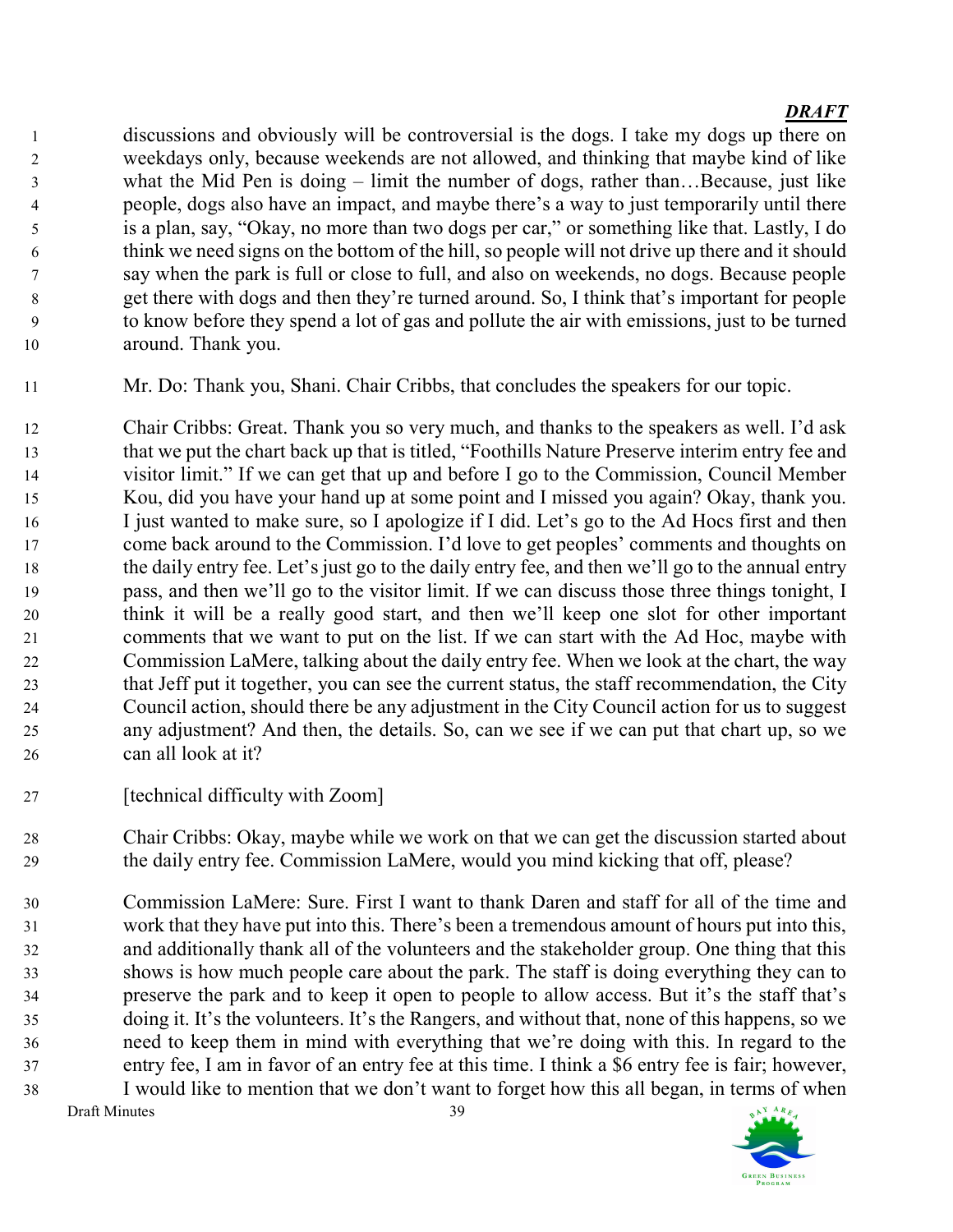we spoke about a pilot project. Maybe it was two years ago, but initially it began as an idea to try to help out and serve the underserved populations, both in Palo Alto and that border our community through getting young students up into the park and exposing them 4 to nature and to allow more people to use the park that didn't have access to nature. So, I do appreciate the comments made by the speakers in terms of thinking about how do we help those that cannot afford it? We have spoke in the Ad Hoc about different ideas of, having the idea of how do we have outreach to East Palo Alto, or how do we create, whether it's passes or something, that are accessed through the schools in those communities? But I am at this time in favor of a vehicle fee, but also to keep in mind – and I don't know how quickly we can act on the other parts of helping out those that can't afford it, although I know we have a no-fee for volunteers or people who are on service. I think we might be able to figure that out. I don't know how much staff time that takes, or how we do that. Thank you.

- Chair Cribbs: Thank you very much. Commissioner Olson another member of the Ad Hoc committee?
- Commissioner Olson: Thank you. I do think that our hands are tied on the fee question, generally, because we were asked to have a proposal that would be revenue neutral for the City at this time. So, our hands are tied. On that front, we need a fee. The fee also helps with keeping the numbers down in the park, but I do think if we're going to have a daily entry fee, it really needs to be paired with an annual pass. A lot of folks that have written in or even spoken today are very frequent visitors, and by the time we come up with all of the details around discounts, et cetera, people could have paid for an annual pass a number of times over. Or a consideration that we got an email that we hadn't considered in Ad Hoc that I thought was interesting was shortening the hours of collection, so that people who are the early birds and come really early and get their walk out the way for the day don't pay the fee. I thought that was an interesting one to entertain. But, I think my perspective on the fee is that we need one, but I think when we have one, we also need a way for those who come frequently to get an annual pass. Then, I also want to thank staff, because they're really in the middle of all this, and we're throwing things at them left and right. I think the opening of the park right as holidays were hitting and people had all this time and excitement, there was a lot of busyness and people were excited to come, but didn't really quite know where to go and in the number of times that I've been visiting during this period, it really was that few weeks that felt like we really needed to quickly get a handle on what's going on up there. But in the times that I've gone since, in the last couple of weeks, it does feel like things are much more under control, things are much more orderly, and I really want to commend staff for all they've done to get the signs up and get people around, to guide people where they should go. Thank you.
- 

Chair Cribbs: Thank you, Jackie. Commissioner Brown?

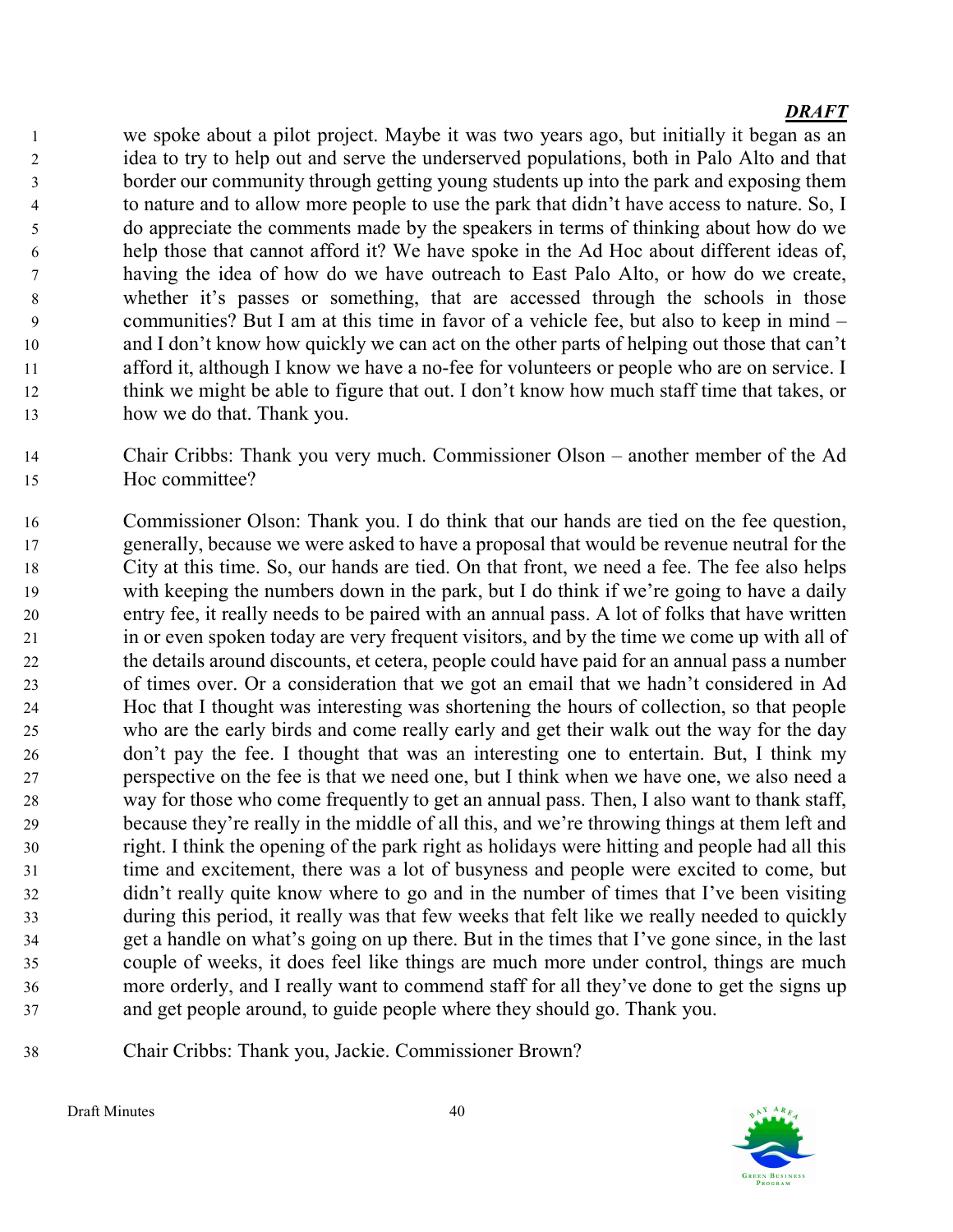- Commissioner Brown: Just to clarify, we're only talking about the entry fee at this point, correct?
- Chair Cribbs: Yes, entry fee.
- Commissioner Brown: Okay. I have more of a holistic comment on it because I'm coming  $5 \quad \text{into } a -$
- Chair Cribbs: No that's good.
- Commissioner Brown: Do you want me to reserve for later?
- Chair Cribbs: No, no. Go ahead.
- Commissioner Brown: Okay, I feel like, because I'm coming in –
- Chair Cribbs: You shouldn't. We appreciate –
- Commissioner Brown: The cake's already partially baked, so I guess in looking at this and reading a lot of the feedback and listening to the Council conversation, it seems like there was a lot of interest, as well as some resistance against, the reservation system, so I would just encourage us to move that up in the priority level and consider that sooner rather than later, because I think the reservation system has been proven in other facilities, similar to Foothills Nature Preserve, as well as other parks that have been impacted during the COVID pandemic. Just one example that I read is the Highline in New York City, which is not at all like the open space preserve; I understand that – but they were inundated with visitors from COVID, and so they added a reservation system. For them it was free, so they were able to track who was visiting. During peak hours only, so like the email about the early birds, if you came at a non-peak time – so either earlier in the day or later in the day – you did not need a reservation, but there were time staggered reservations throughout the peak hours, and that was how they were able to make sure that social distancing was going on. And they were able to catch the user before they went and were able to deliver critical information, which I think would be helpful for Foothills in particular, with respect to dog use, or where you can bike, knowing where to look at maps. Maybe they could print them out beforehand or download them on their phones, so it would be a way to catch the user early on. I think it's a little bit less of a blunt tool than the fee on its own, because you're sort of able to toggle a little bit better. I understand the need for the fee in terms of the deterring behavior, but I just would consider to discuss or reevaluate, or maybe you guys could educate me on the decision around the reservation system. Thanks.
- Chair Cribbs: Thank you. Commissioner Reckdahl, your ideas about the fee? Thoughts?
- Draft Minutes 41 Commissioner Reckdahl: Yes, I think we should have the fee. A daily fee I think is appropriate. I also do have some reservations about the inaccessibility that it suggests. A

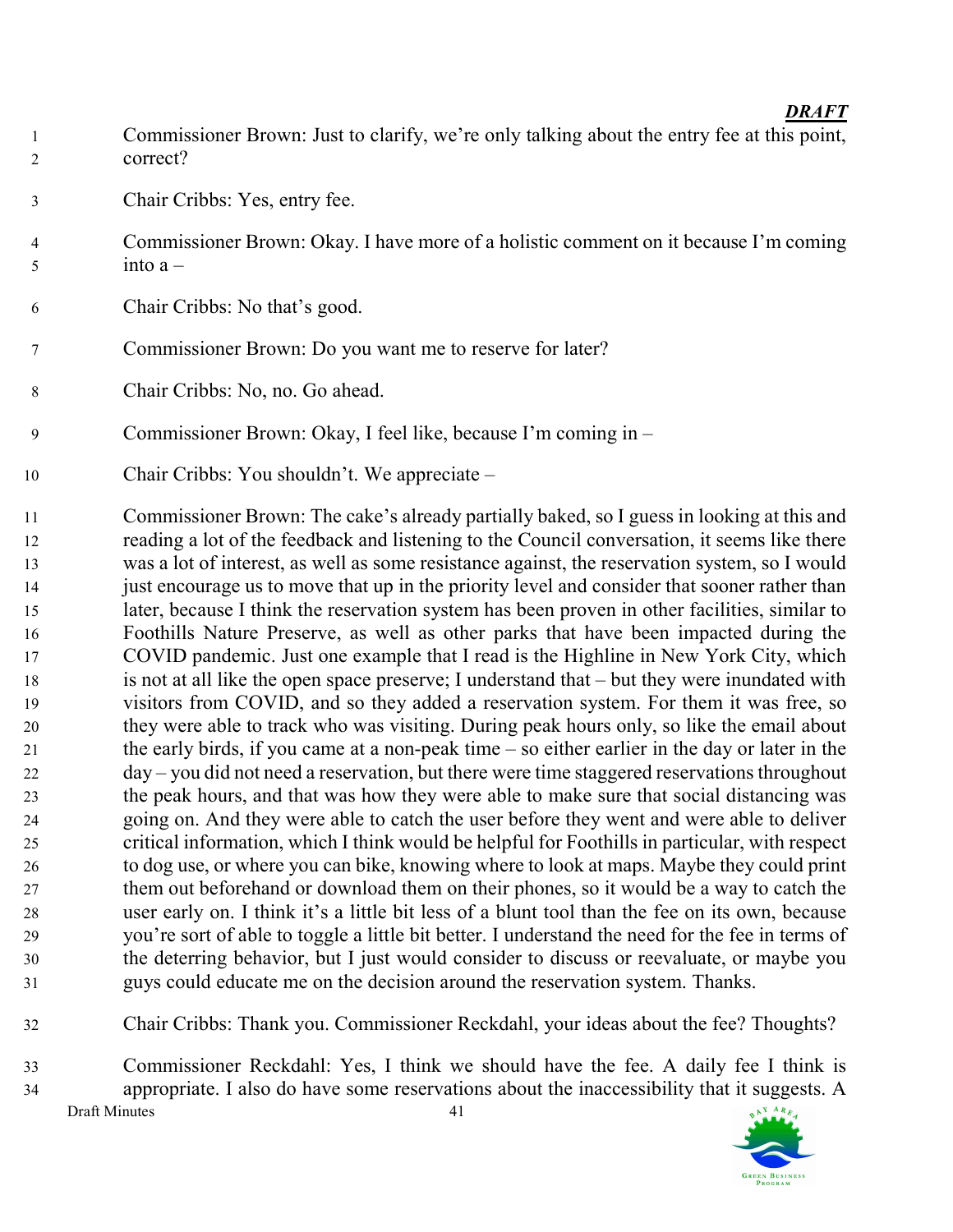couple ways around that would be, one is the library pass. We've talked about that before. I think that's a reasonable idea. Having a monthly free day, where the first Saturday of every month is free and then if the \$6 really is a hurdle for them, they can at least have one day a month when they can come in. Another option would be the twilight. I'm not quite as keen about early risers getting a discount, because they could stay all day and take a spot from everyone else, but the twilight, if you come in two hours before the park, you have two hours, you know that you're not going to displace anyone. So, having a lower price for twilight, or even possibly free, I think that would be a possibility to add equity. So yeah, I think overall we definitely want an admission. What I struggle with is whether it's just for cars, or whether it's also for pedestrians and bicycles. That's the hard part. This is a park, and having someone on a bicycle coming in a park for free seems the right thing to do, but I really am concerned that people will be biking, will be taking the cars up, parking nearby and then biking in. They're doing that right now when there's no fee. They're going to do it even more so when there is a fee. So, I think we have to consider…I have a question for Council Member Kou. At the Council meeting when they discussed this, this came up and I thought the Council was going to include that in the motion, but it was not included in the motion. Do you remember why that was not? Was it just the fact 18 that it was just before midnight? Is that why it was not in the motion?

- Council Member Kou: I think that needed further discussion, and there was from both sides, there were some that didn't want to count the bike and pedestrian numbers. And also, I believe staff had mentioned that bicyclists, the parking and having them access into the park, they didn't want them to cue up where the cars are, which could cause another problem there, because there's already cars cued up on the road. So, I think that was something that we might have decided without saying so, leaving it for Parks and Rec to determine what would be the better way to go.
- Commissioner Reckdahl: Okay. I guess we have two ways of doing it. One is to put a fee on the pedestrians and bicycles, and then consider rolling them back later. Or, not putting it on and adding it later if needed. I would be inclined to start with it and roll it back if we're not having problems, but overall, yes, I agree a daily fee would be appropriate.
- Chair Cribbs: Okay, good. Thank you. Commissioner Moss?
- Commissioner Moss: Yes, I have a number of comments about fees and visitor limits. Having been at the park many times, especially on weekdays, I absolutely feel that we should start with a 400-person limit. I understand what the other Commissioner said about starting with a 500 limit and what Daren said about the 500 limit being manageable.
- Chair Cribbs: Commissioner Moss, could I interrupt you for a second? I wanted to get through this just hearing about the Commissioners, in favor or fees or not in favor of fees? So, if you could speak about that, and then we're going to go around again, because we need to also address the discussion about the visitor limit. Thank you.

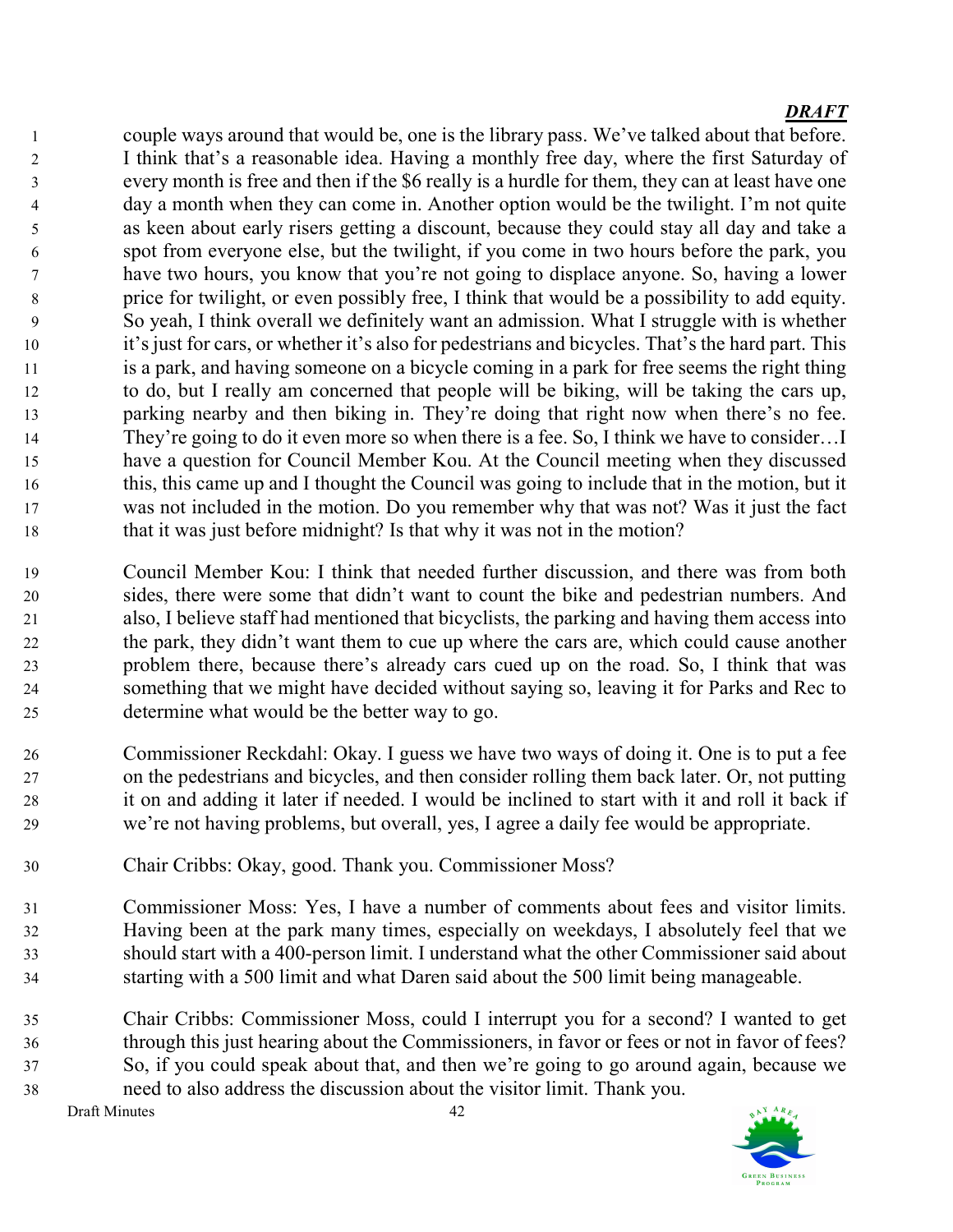Commissioner Moss: Okay. I absolutely believe we have to have a fee. I also, when I look 2 at the soccer teams and the pickleball and the *Enjoy* catalog and the Rinconada pool, and the Arts Center and the theaters and the camps, every single one of those groups pays a fee to participate, to try to be somewhat revenue neutral, or least help the City out. So, if you use something and you love it, you should pay for it. Also, I noticed that the vast majority of people there are neighbors, they're Los Altos, Los Altos Hills, San Francisco even shows up, and those people can afford a \$6 fee, so what we had planned a long time ago was outreach – tours, classroom coming in, volunteer/work parties, many different ways to get a focused targeted demographic to come in to the park. I don't want people to say, to have to say that, "Oh, here comes a car with African Americans. Oh, you can go 11 on ahead, because we know you can't afford \$6." That would be terrible. That is not in the spirit of the lawsuit or anything. So, we must have a fee. We must be able to pay for this increase in waste collection and bathroom cleaning and Rangers and all this other stuff, so absolutely think we need a fee.

- Chair Cribbs: Thank you very much. Vice Chair Greenfield?
- Vice Chair Greenfield: Thank you. I certainly agree that, given the increased new operation expenses, with the staffing and the new infrastructure demands that are going to include new split rail fencing, signage, parking area adjustments, connector pathways for pedestrians and major restroom restoration, collecting a fee is necessary, particularly on the backdrop of the City financial crisis, with more belt tightening coming this fiscal year. As far as a reservation system, that's something we should consider immediately, but based on some preliminary conversations, it does sound like it's going to be difficult to implement effectively, given the visitor model that we have. We can end up with having more reservations available on a given day than the park would allow, so people could actually show up at the park with a reservation and not be allowed in. So, there's some fundamental problems with that. The fees that we're suggesting are consistent with neighboring regional open space areas – Santa Clara County parks and San Mateo County parks – so I think staff has done a good job with the recommendation. Thank you.
- Chair Cribbs: Thank you very much. From my perspective as a member of the Ad Hoc from a year ago, I was not in favor of a fee, but after COVID and our budget crisis, I changed my mind, and at our last Ad Hoc Commission meeting, I was in favor of a \$10 fee, because it would be easy. There would be no change needed. So, I'm okay with a \$6 fee per vehicle. I think that it's a good thing to have the same daily fee for residents and non-residents, and definitely we don't want to have a fee for volunteers on the day that they're serving the park. I think that the no fee for bikes and pedestrians still needs a little bit more discussion the part of the Commission next time we meet, but as I summarize it, it looks to me like the Commission is in favor of the \$6 per vehicle fee, with a little bit more discussion. I hope that I've stated that properly. Let's move now to the next box, which is the annual entry pass. Currently, we don't have one. The staff recommended a

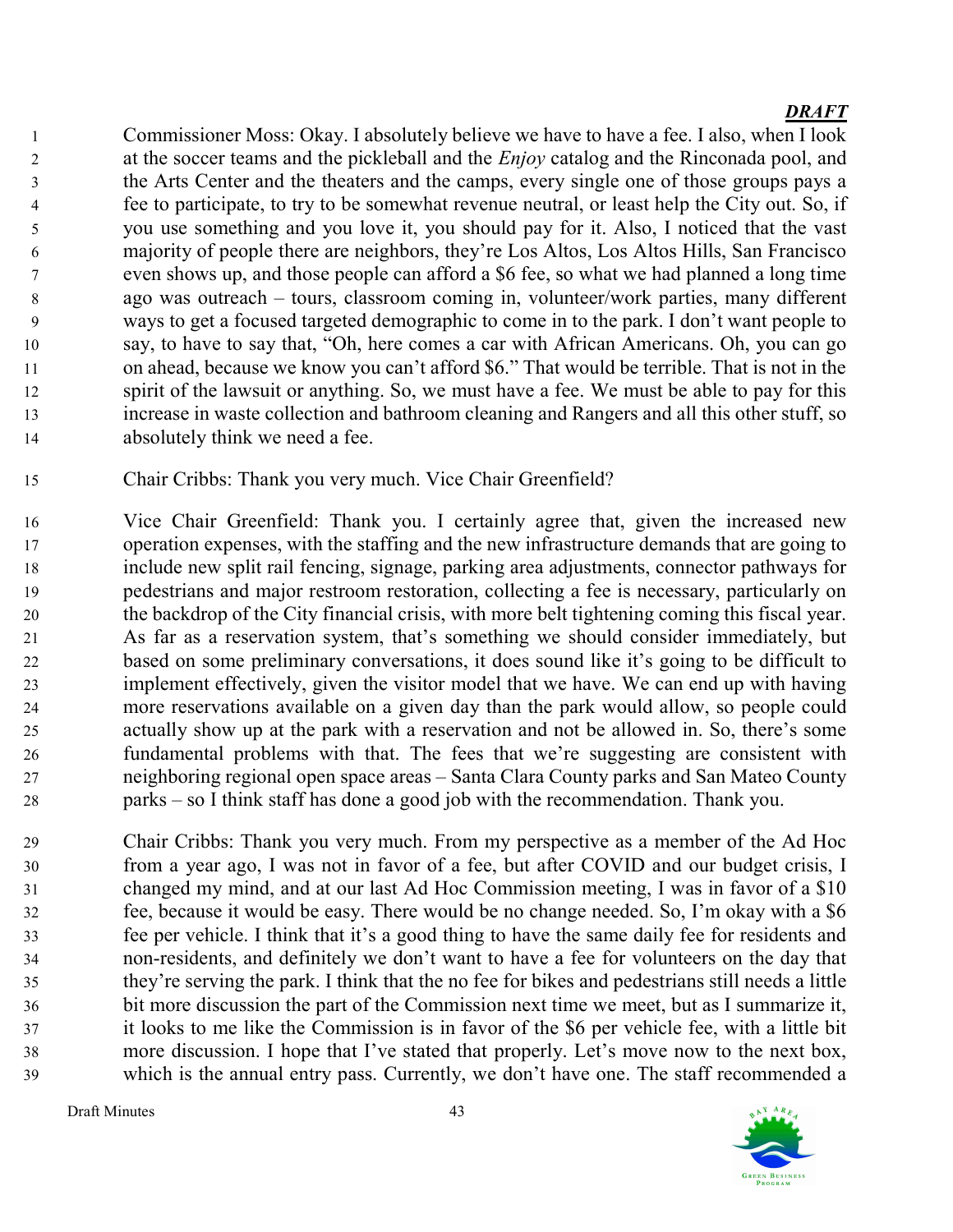1 range for non-residents, and with a 25-percent discount for residents and then a 25-percent discount for seniors or low income folks. There was no action at the City Council has been discussed earlier, but I think it would be good to recommend that this be part of the new ordinance, because it's going to take a long time to take effect. So, we'll talk a little bit about an annual pass, and see how the Commission feels about that, and the particular discounts. Vice Chair, why don't you start out?

- Vice Chair Greenfield: Sure. I support the annual entry pass. The community is absolutely going to be interested in this. The numbers of 80, 60 and 45 work out the best in terms of applying 25 percent discounts, so that's why I think I would recommend going with those numbers and with the staff recommendation. I am hopeful that this is something that Council will consider adding to a potential emergency ordinance next week.
- Chair Cribbs: Thank you. Commissioner Brown?
- Commissioner Brown: I like the idea of an annual pass. I think it encourages people to visit the park and understand where to go, what protocols are, and they can sort of serve as ambassadors. I don't know what kind of email blast we can get on, but maybe we could help them encourage to volunteer or to just spread some of the information around about our practices.
- Chair Cribbs: Thank you. Commissioner Olson?
- Commissioner Olson: I'm very much in support of the annual pass. I think it's critical to have that if we have a daily entry fee.
- Chair Cribbs: Thank you. Commissioner Reckdahl?

Commissioner Reckdahl: Yes. Definitely, and I think the numbers are about right the 80, 60, 45 I think is the right spread. Two issues. One is I think we should specify this is for non-commercial vehicles. I don't think we want this entry fee to be used for someone who's bringing busloads of people up there, so I think in the law we should specify non-commercial. The other is transferable. I looked around at some of the county parks, and most of them the pass is tied to a specific person, so if you buy the pass and your wife wants to go, you have to be with her, or she can't use your pass. In the East Bay, instead of having it tied to a person, it's tied to a car. That means if you have two cars, you have to buy two passes. Down in Monterey what they do is it's a household. If you buy the pass, you specify four people in the household, and any of those four people can use the pass, so I think that's some of the devil in the details, like is it tied to a person or tied to a car? Or just a hanger than anyone can use?

Chair Cribbs: That's all good information, Keith, and really good comments. But in general, you support proposing that we should have a pass as part of this?

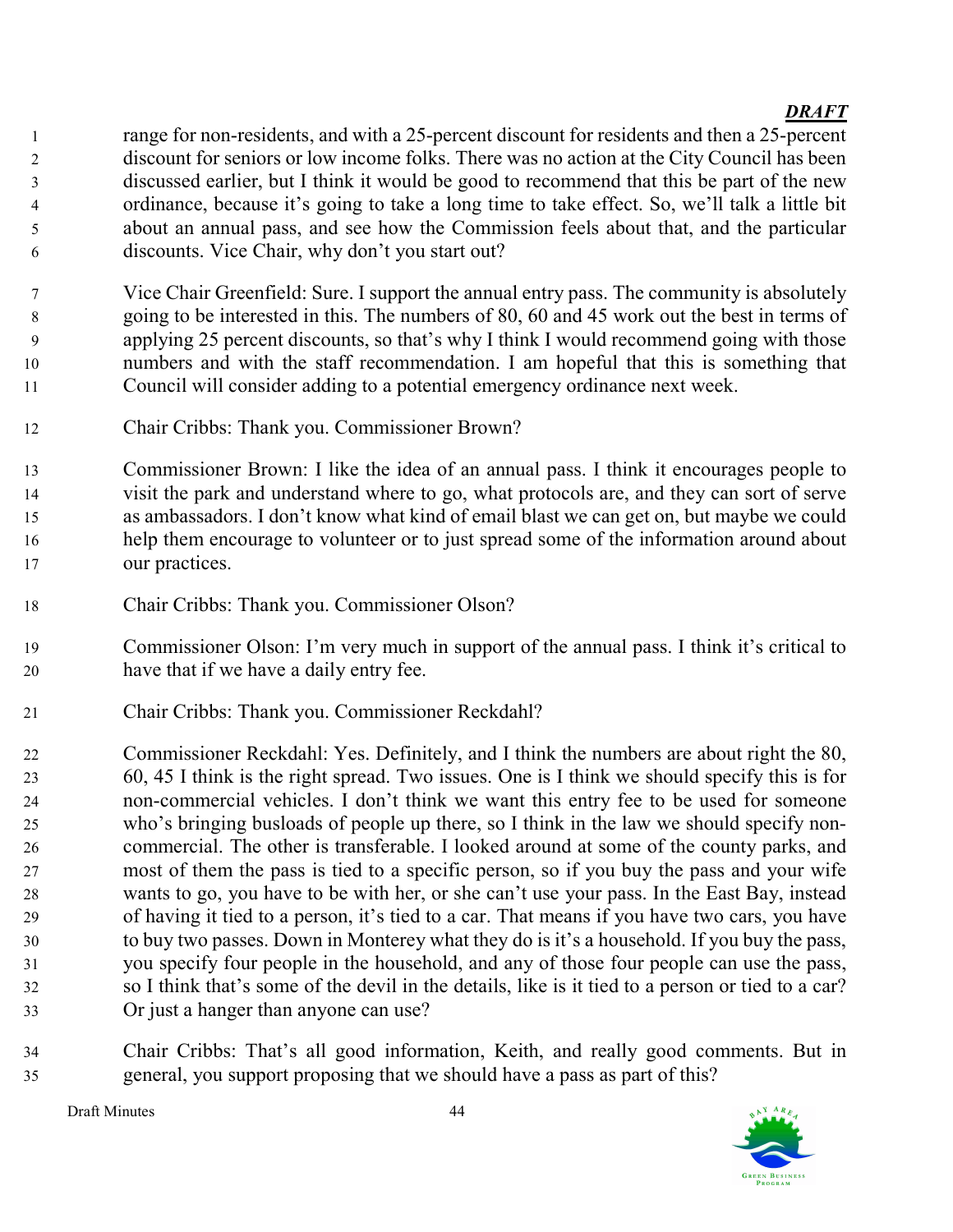- Commissioner Reckdahl: Yes, I agree, and the fact that you can get a low income discount, I think, is critical. We're not getting a low income at the gate, and we're not giving a resident discount at the gate. Everyone just pays a flat fee, but having a low income on the annual pass I think is a very good thing.
- Chair Cribbs: Great. Thank you. Commissioner Moss?
- Commissioner Moss: I agree with everything that people have said, and we should have an annual pass.
- Chair Cribbs: Okay, well I'm glad we got through that, and I think that it's appropriate consensus to have an annual pass. There are some devils in the details, for sure, but I think in general, having an annual pass would be great, and I think it's consistent with our neighbors, as is the vehicle fee. Council Member Kou, do you have any comment?
- Council Member Kou: No. I'm absorbing everything that you are saying, so thank you.
- Chair Cribbs: Good. I just want to make sure that I don't skip you again, so -
- Council Member Kou: No, not at all.
- Chair Cribbs: I'm just learning the system here.
- Council Member Kou: Thank you.
- Chair Cribbs: Let's go to the visitor limit now. I'd like to ask Daren to, just once more, explain the visitor limit, just in case people have questions.
- Mr. Anderson: Thank you, Commission Cribbs. Where we're at right now is at 750. This is based on the previous Council action, and this change that was discussed at the last 21 Council meeting that will be discussed again on February  $1<sup>st</sup>$ , would change that limit to 400, not to exceed 500. Again, that would take place, if Council approves it, the following day we would implement that. It's effective immediately.
- Chair Cribbs: Okay, thank you. Let's start out with the Ad Hoc again. Jackie?
- Commissioner Olson: Yes, I am in support of having of range like that. Ideally, we could have a little broader range, but I'm happy with any kind of range and with that discretion. Thank you.
- Chair Cribbs: So, just to put you on the spot here. In your range, what would the numbers be?

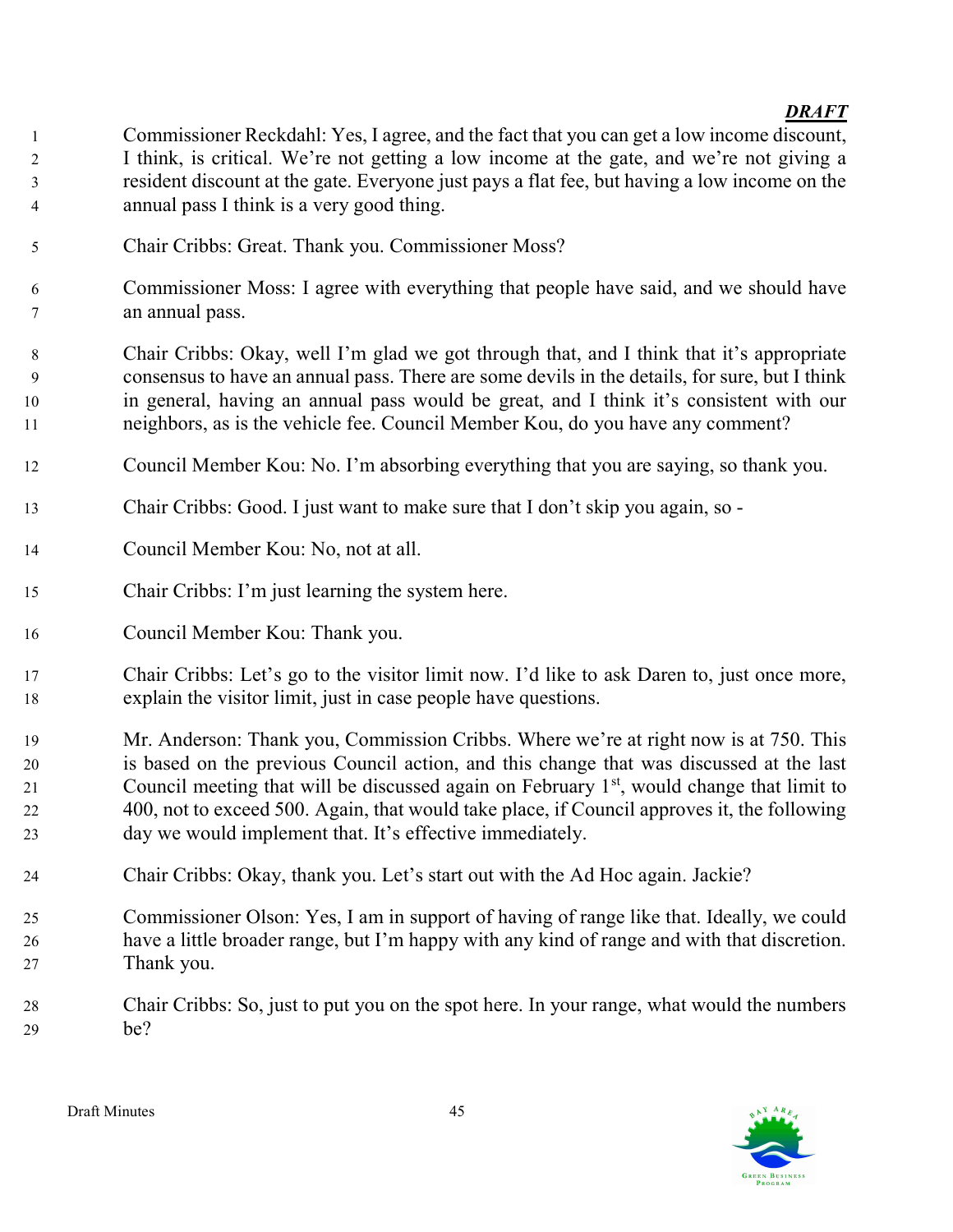Commissioner Olson: I would say probably 400, up to maybe 600 or more, because the park, the number of people that can fit in the park is quite a few. The problem is that they cluster in a few different areas. Like, around the lake and on the Vista Point. If people keep driving all the way down to the end, that parking lot back there is completely empty, and there's not a soul around, and they're beautiful spaces back there, but people aren't making it all the way down there. So, there could be situations where you've got groups and a lot of people that have actually made their way all the way down to the end, and we're over 400 or 500 people, but it actually is not impacting the safety of the people in the park, or isn't having that same feel when they all try to cluster in a few small spots. I think giving staff more of a range there, so that they can manage without having to close it down when 11 it's really not an unsafe situation I think would be good.

Chair Cribbs: Thank you very much. Commission LaMere?

Commission LaMere: I am in favor of the staff recommendation of 500 to 750, and as Commissioner Olson noted, there is ample space in the park, and we may need to do a better job of, when people drive in, directing them to those spaces for parking and so forth. Obviously, we need to address some parking issues and how we number parking spots or stripe parking spots, or whatever that may entail, but I'm in favor of providing access, and I do think the park is a rather large park and would like to see it open to use that staff recommendation as our guide. Thank you.

Chair Cribbs: Thank you. Commissioner Moss?

Commissioner Moss: I definitely would prefer that it start at a 400 range and a maximum of somewhere around 500 or 600 at the very most, and when Daren says that they can manage 500, Commission LaMere just pointed out, and also Commissioner Olson, that managing is extremely difficult and I don't believe. I don't believe that they can manage to push people off of Vista Hill and away from the lake and away from the Orchard Glen parking lot and push them to the back of the park. I would rather err on the side of nature and the preserve, and keep it as low as possible. I want to make one more general comment, and that is, I thank the City Council for the wisdom to let staff manage the details on a day-to-day basis, rather than legislating these numbers, because we would come to the City Council every week with another issue that has to be managed. So, thank you very much, Commission Kou, for allowing that to happen.

Chair Cribbs: Thank you, David, very much. Commissioner Brown?

Commissioner Brown: I am leaning towards accepting the staff recommendation of the 500 to 750 an allowing staff to make the call on what that should be with the comment that all of this is sort of unknown. It's only been open for a certain period of time, and we're going to eventually get to really nice weather when everybody's going to want to be out in the park, and so really considering the impacts, the additional costs are really largely

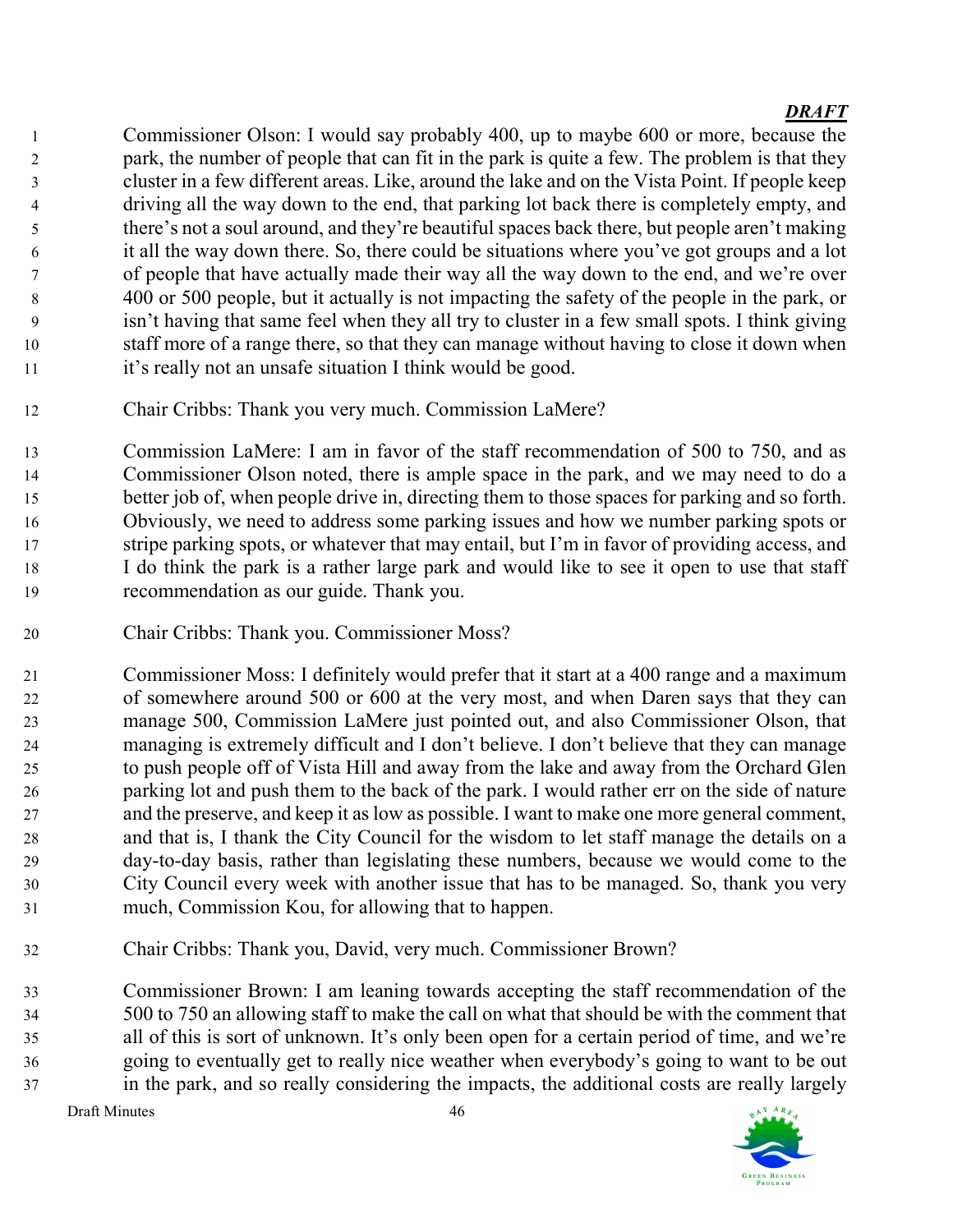unknown of what the impacts to the park is going to cost from a monetary perspective, but also from a natural resources perspective. So, I don't want to micromanage staff in any way and allow them to make those decisions, because I feel like they know best in terms of making that decision, but maybe some additional information on what would trigger the change in that threshold from staff, just for transparency with the public. I think that would be helpful moving forward.

Chair Cribbs: Good idea. Commissioner Reckdahl?

Commissioner Reckdahl: A question when you're debating what limit to use is what are we trying to optimize? Are we trying to optimize public enjoyment or are we trying to optimize protection of nature? I think we have to weight it more towards protection of nature. This is a preserve. This is not a park. So, that said, 750 makes me very nervous. I would want a limit – and again, I like the fact that Daren can set this. I trust Daren to be responsible to the public and also to the nature – so I agree with what Vice Chair Greenfield said, having no lower limit. So, I would say from 0 to 600 would be my range. And if Daren hits 400 and still thinks there's impacts, and he wants to lower it, I think he should have the freedom to lower it. I don't think he'll have to, but I think he should have the freedom to do that. But I think I would target 400 to start with. I would rather start too small and ratchet it up, because there's multiple things happening here. You have learning curves going on. People have never been in this park, so as time goes on we may be able to digest more people. But right now, we've already swamped the park. I don't want to do this again. I'd rather start too low, have things be too quiet and too calm, and ratchet it up, than to have to come back and debate this. So again, 0 to 600 would be my range, and target 400 for an initial number.

- Chair Cribbs: I think that's all the Commissioners. I didn't leave anybody out, I don't think. Everybody had a chance to speak?
- Vice Chair Greenfield: Could I speak, please?
- Chair Cribbs: Yes, of course.

Vice Chair Greenfield: Thank you. I just wanted to clarify a couple things. One, that the staff recommendation originally was a starting point of 500, but to be adjustable, not to exceed 750, but there was no lower limit. So, it would be helpful if the Commissioners that align themselves with the staff recommendation could clarify they're okay with going below 500 – so 0 to 750, effectively, or 500 to 750 is what they intended. Also, I would point out that based on later conversations with Daren, batting around numbers, what's the appropriate upper limit to use. In Daren's opinion, 650 was a better number for full flexibilities. It's probably too high, but we don't know. Staff can adjust it quickly and easily. I agree with the comments that it's better to start low and increase it, but I think the number may be getting adjusted fairly dynamically, starting lower and moving up was

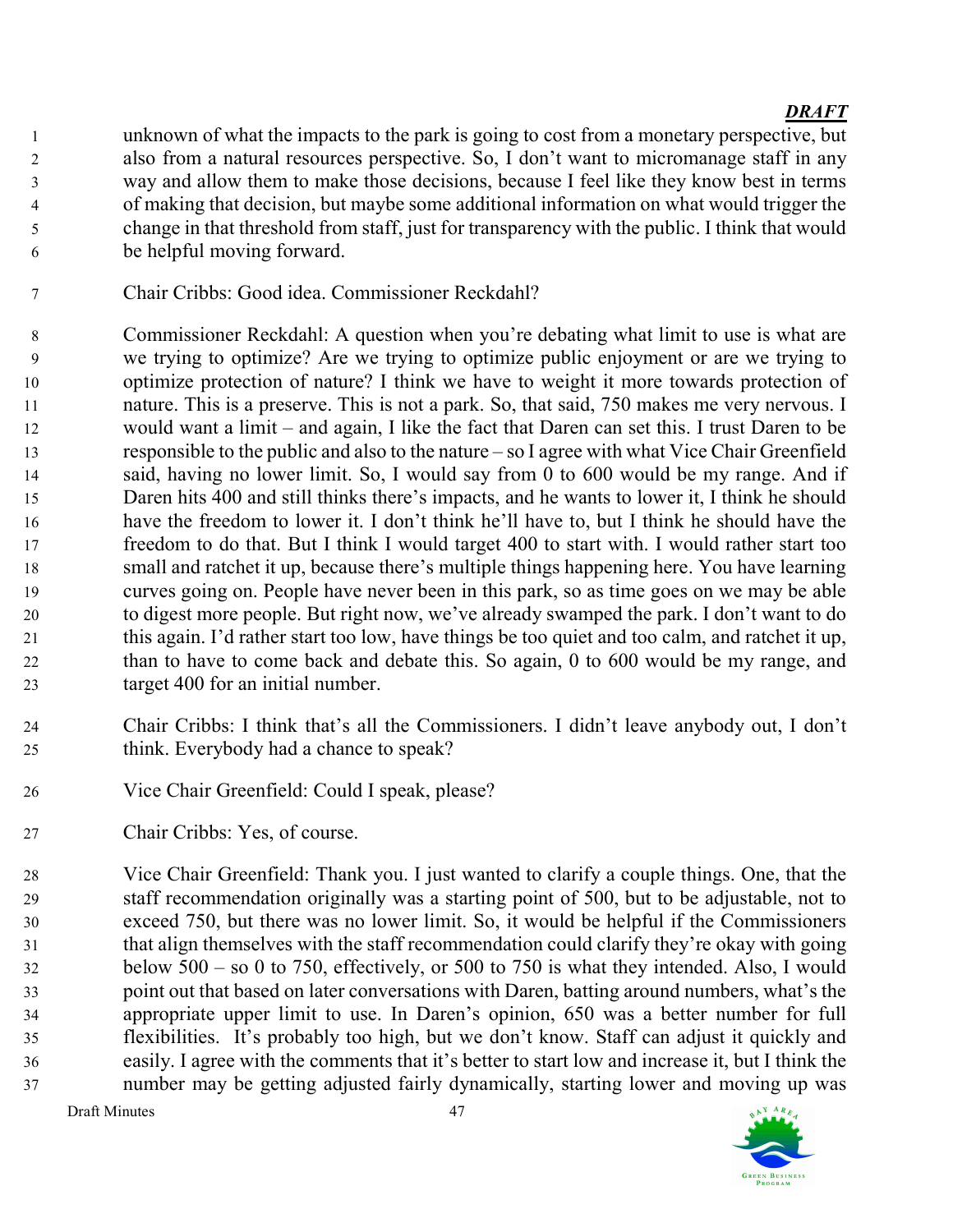- definitely what I heard from Council when they were considering the subject. I think there is concern that 400 might be too low to start out, but if it is too low, it can be changed quickly and moved up. I would support, as is proposed on the table here, to have a limit from 0 to 650, but with staff being able to adjust it and starting at 400 or 500.
- Chair Cribbs: So, would that be a recommendation that everybody on the Commission could live with? Any objections?
- Commissioner Reckdahl: Going above 600 does make me nervous. Daren, you're confident that you can assess the…? Because as we're getting up towards 650, we're pretty close to where we are right now, which is causing problems. That makes me think that you think the problems are rather minor at this point.
- Mr. Anderson: Thanks, Commissioner Reckdahl. I guess where I'm at is, we're looking at some alterations to the park in terms of improving the parking situation, putting in areas where pedestrians can walk off the main road and be on a pedestrian trail in many areas, and long term, maybe there's infrastructure improvements in the lower part of the park that draw and disperse some of that usage around. For example, the 7.7 acres becomes more interesting to folks if we do a renovation project that we had talked about for many years. I guess where I stand is it would be nice to have the option to go a little bit higher if the park would allow it. As to the question about what would be those thresholds? Boy, I think that's a really thoughtful and good thing to be considering. It's really up to the City Manager, with staff input, so the Rangers, of course, making daily observations on what's going on and looking at multiple threshold points – visitor safety certainly one that we've been…that was just so obvious right off at the beginning. Impacts to the resources – our natural areas, our trailheads. Are social trials becoming issues? Are trash impacts being problematic? Certainly, that would be part of the analysis, and I'm sure a few others, especially in cooperation with our partners, Grassroots Ecology, who are at the site almost every single day, and of course, are looking at it from a very environmental and habitat and wildlife perspective.
- Commissioner Reckdahl: Gven that, I'm happy with 0 to 650.
- Chair Cribbs: Everybody else happy with that? I think that that was a useful discussion, and we had some good suggestions. I'd like to see if we could put the…I know it's getting a little bit late, but I'd like to do one more pass, and put up the multi-colored "Foothills Issues and Policy Considerations." Can you do that?
- Vice Chair Greenfield: Can you see it now?
- Chair Cribbs: Yes, thank you. Perfect, that was great. I think it would be useful for the Commission to look at this, the part in green, the immediate policy priorities. These are some of the details that are going to need to be talked about and resolved as we go through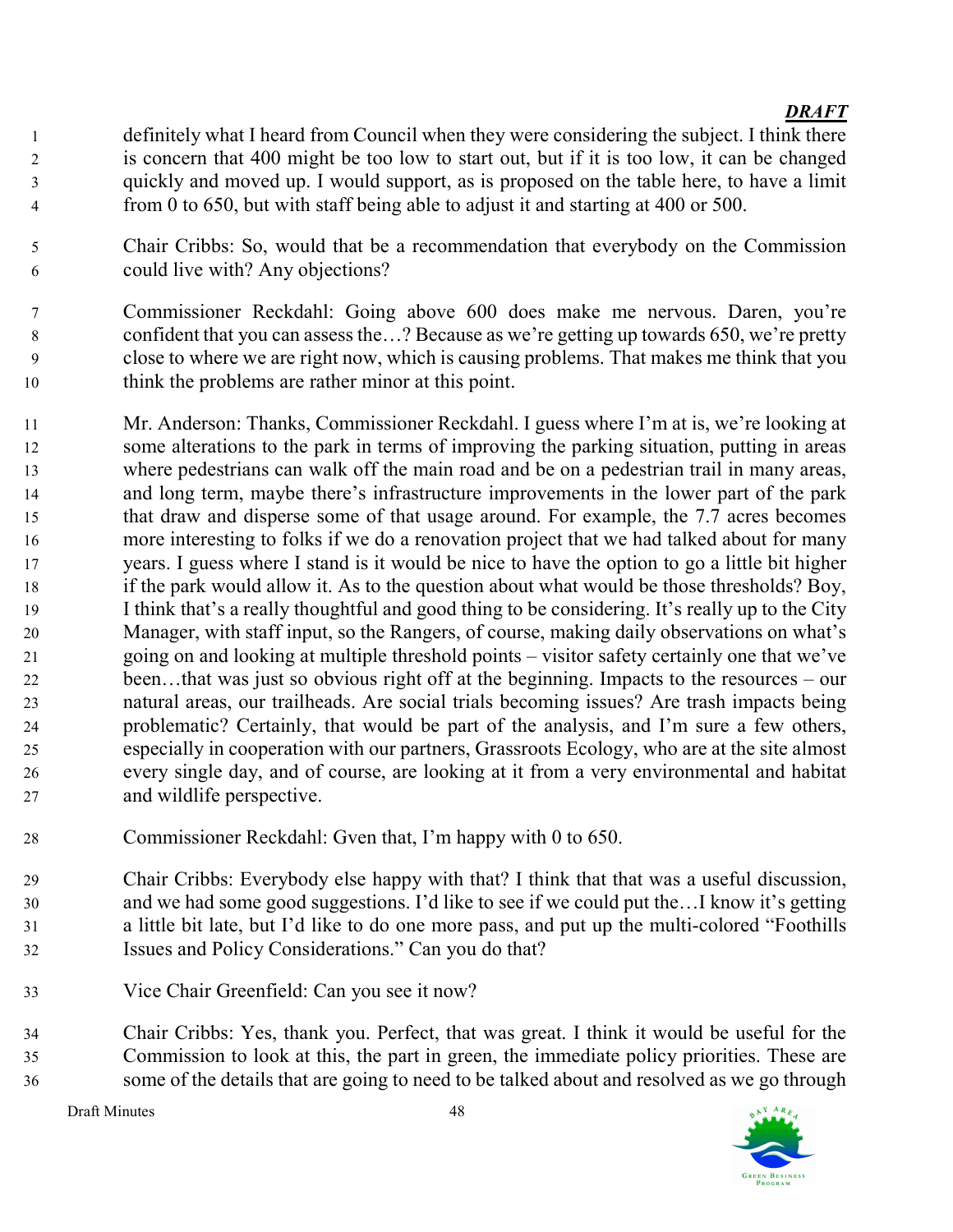- this. I think that, for me, if the other members of the Commission have anything they want to add to this list, I think this is a good time, between now and our next meeting. Or, actually in the next week, to make some additions or send some emails either to Vice Chair or me or Daren, if that's appropriate. Maybe it has to go all to Daren, right?
- Vice Chair Greenfield: Chair, could I add really quickly that this document will become part of the public record and will be shared with the Commission, and scrolling down here you can just get an idea of the details that are included with each of the items. So this will kind of help jumpstart the full Commission with all the details that we have..
- Chair Cribbs: Yeah, that's great. Thank you for that. I just want to make sure that the full Commission has the ability and opportunity to add their thoughts. This is a great trigger, because it's a lot of things that we didn't think about at the beginning, and then we started to think about it, and I heard some new comments tonight that I really appreciated. So that's all good.
- Commission LaMere: Vice Chair, will you email this out to the Commission?
- Vice Chair Greenfield: Right now?
- Commission LaMere: No, not right now. Just at some point.
- Vice Chair Greenfield: It will go through staff, yes.
- Commission LaMere: Thank you.
- Commissioner Moss: I had a similar comment. This is the first I've seen of this, and I feel that one Foothills Park subcommittee is absolutely not enough, and this critical year we should have all hands on deck. Which means, that we should probably have two or three or four subcommittees, strictly for chunks of this page. It was so much stuff that the Chair and the Vice Chair had to take care of a lot of this, and it was not even enough for the subcommittee and the Chair and the Vice Chair, so I would like to see this broken up into two or three or four subcommittees, because I have, for instance, lots to say about almost every one of these subjects, and I'm sure that every one of the Commissioners would like to have a role to play. This is a critical issue.
- Chair Cribbs: David, I think that was very, very well said, and that's why we've got it up here, and that's what we're looking forward to do and to discuss.
- Vice Chair Greenfield: I totally appreciate what Commissioner Moss is saying, and there is a lot ahead of us, and it is difficult to have just three people on an Ad Hoc working on this. That's why we're seriously considering meeting more than once per month, particularly next month if we want to get to a recommendation on the  $23<sup>rd</sup>$ , I think we should be considering meeting again between now and then and having a special meeting

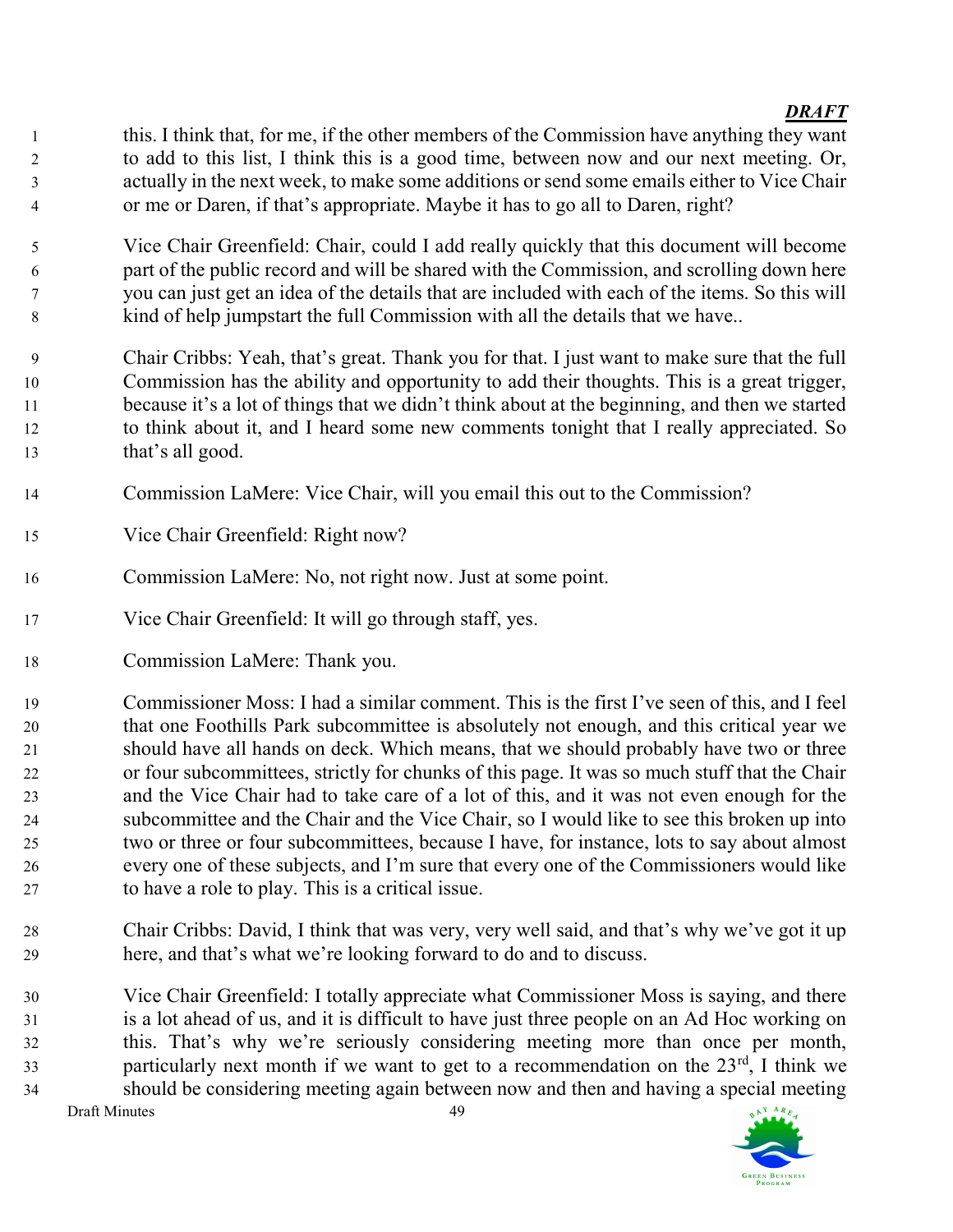dedicated solely to discussing these considerations after people have an opportunity to digest what we've put together. We're obviously taking notes on the other ideas that people have been adding. This is just a starting point. By meeting more often, perhaps we'll need to meet more often on other months. That's kind of a way to get the full Commission involved as opposed to farming things out to the Ad Hoc, which certainly serves a role. That's also why we're suggesting not having a retreat next month and pushing it out a month.

- Commissioner Moss: Thank you. That's why I brought it up, because I noticed that Council Woman Kou has her hand up and has had her hand up for a while. Maybe she doesn't mean to have it up, but I do think that so many of these items need to be dealt with as soon as possible, because the Council is inundated by the whole issue of Foothills Park. So, for us to bring all hands on deck will speed recommendations to the Council and to staff that wouldn't otherwise happen in a timely fashion.
- Chair Cribbs: Thank you. Council Member Kou, I do see your hand is up now.
- Council Member Kou: Thank you. It was actually when you were discussing the capacity at 650 or 400. I wanted to ask Daren, with that up to 650 people accessing the park, would you still have to pull Rangers from the other open preserves?
- Mr. Anderson: Yes. We'll have to continue to do that, even if we stick with 400. The number of closures I anticipate with the 400 range will likely require additional staff to what we have. There are certain days of the week – especially mid-week – where we sometimes have one Ranger for all three open space preserves, and they just kind of rove around, so on those days, during the summer where we could hit capacity, even with the 400 range, we might just need two, maybe even three, so we're still fine tuning what the resource will be needed at each location and working on that, but I anticipate the need for additional staff compared to what we're currently situated with.
- Council Member Kou: Okay, and do you anticipate CSD, some of the community services staff will help out at the park? Or at the open preserves, not just Foothill, but the other ones as well?
- Mr. Anderson: Great question, Council Member Kou. Since the beginning of the pandemic, we've received a tremendous amount of support from the rest of CSD and other departments as well. I hope that will continue. I know at some point there are certain transitions where people have to go back to their own jobs. The Community Service officers are one example, where they've been dedicating so much time to Foothills, and they have other jobs as well. So oftentimes, they're having to go back to that. I know our department head, Kristen O'Kane, is very supportive of making sure we have what we need. She has been looking for opportunities for other CSD staff to help out where they can.

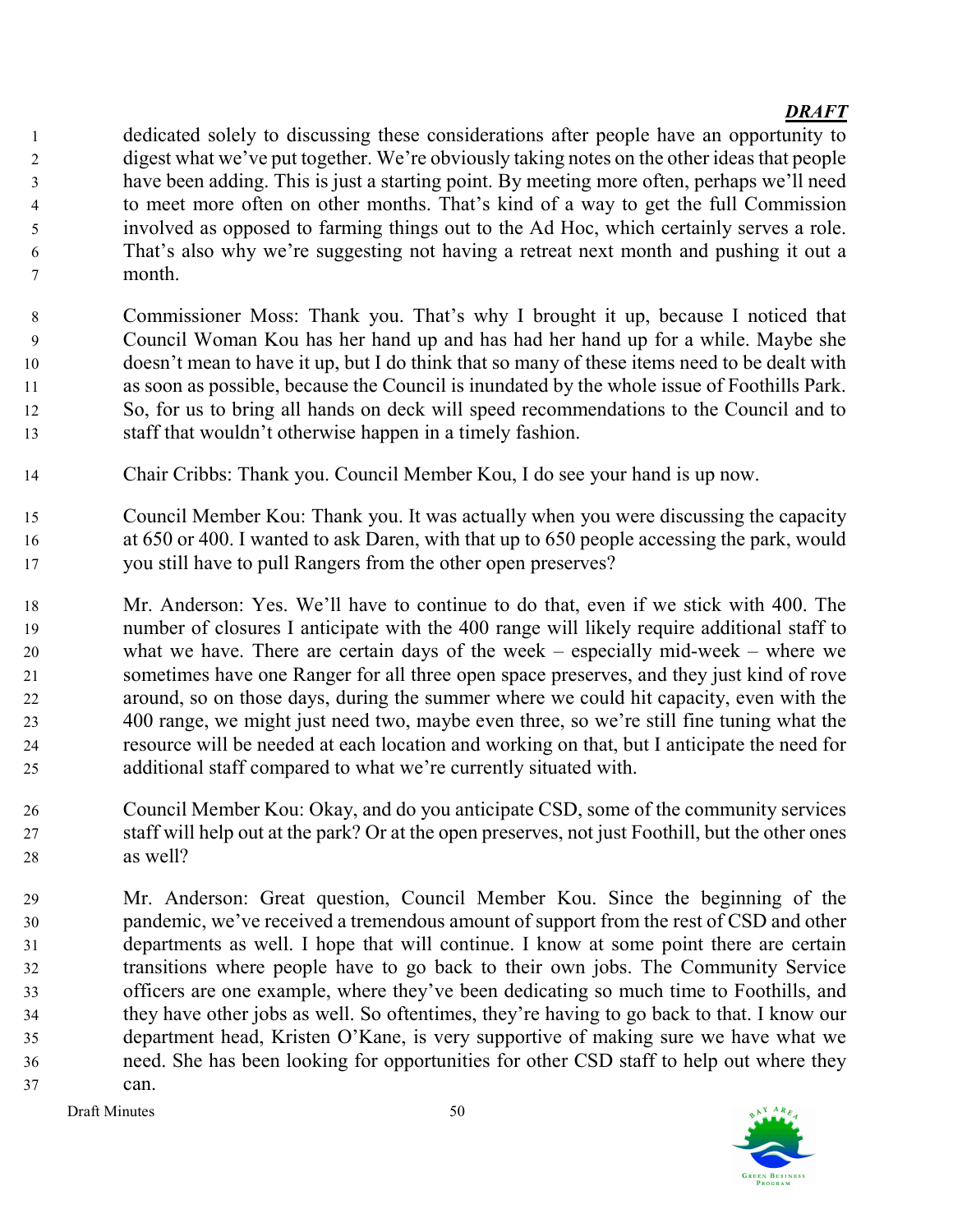- Council Member Kou: Okay, thank you so much. I was just wondering if we still are going 2 to have to pull...but even at 400, so that really helps me understand it. Thank you, Chair Cribbs.
- Chair Cribbs: You're welcome. I'm sorry it took so long.
- Council Member Kou: No, also I want to thank Commissioner Moss. Thank you both.
- Chair Cribbs: Okay, so it appears that, Daren, we talked about having a meeting between now and our next regularly scheduled PRC meeting, right? It sounds like people are okay with that. We'll just maybe leave it to you to see what staff would be available for that meeting. You could provide a date for us, that week of the  $10<sup>th</sup>$ , I think it is.
- Mr. Anderson: Certainly, Chair. Catherine and I can confer, along with Department Head, Kristen O'Kane, and find a date that works and send it to the Commission as soon as possible, so we can get it on the books.
- Commissioner Moss: And I think you should also consider breaking us into littler pieces, so that maybe not all of the Commission is going to be working on all of these items. Because I could see that meeting that you're talking about, that single meeting, trying to cover all of these items is going to be a very difficult thing to do, even if you had two meetings it might be very difficult to cover all of these. Just something to think about.
- Commissioner Reckdahl: Yeah, there is some inefficiency, though, to breaking into smaller groups and you might be better off if you're willing to do two meetings a month with the whole group, that may be more efficient than going into small meetings and then pow wowing –
- Chair Cribbs: Having to relay the –
- Commissioner Moss: Yeah.

Chair Cribbs: Well, I think whichever managing way we choose, it is obvious that we need more time to communicate and to make decisions and make recommendations, so it's great that everybody is interested in being involved and doing that. Daren,, are you thinking we now, on the agenda, move to the Ad Hoc reports and that graph, or is there more that you need from us tonight as a Commission regarding Foothills Park?

Draft Minutes 51 Mr. Anderson: Thank you, Chair. It's such a challenging one, because as you've all pointed out, there's so much to get our arms around on this enormous and complex issue. I think the Chair and Vice Chair did a fantastic job of creating this document you see before you, which helps put it in different priority buckets. Even with the good headway we've made today, I think there's still quite a bit to work on, and maybe just some good hard work from the Ad Hoc and the Chair and Vice Chair in between now and that special meeting

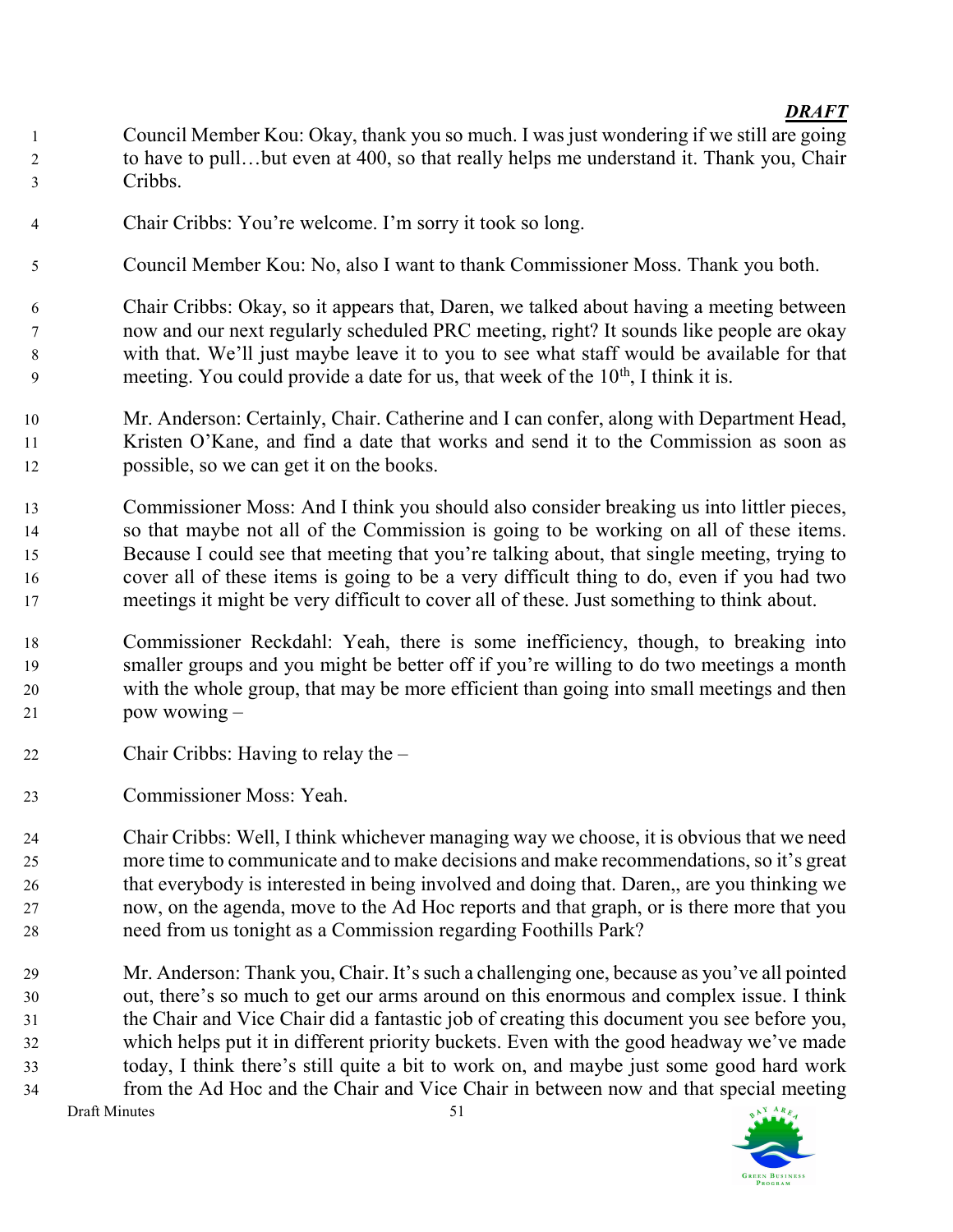can help us, but even the discussion, the top one, on our immediate policy priorities, that visitor limit versus vehicle limit – that alone is what we didn't get to touch on today. Maybe if I can just briefly highlight what that one pertains to. It's the challenge of actually counting people relative to vehicles. So, this policy on our limit pertains to how many people are in the park at one time, and we've never had a good way of ascertaining that. Even when we staff the booth on weekends, we count the people coming in, so they'll manually count out and make sure that every person that comes in is counted, but what we don't do – there's just not enough staff, even when we've got two or three up there managing it – to count the people leaving. They don't slow down. They move real quick, so the real time count of people in the has been – and has always been – problematic. Usually what we've done is used multipliers on the vehicles, saying X number of people per vehicle and using that as the qualifier. This bullet point you see at the top there – visitor limit versus vehicle limit – suggests should we be thinking about vehicles as opposed to people? Maybe even both. It's complex, and I'm not sure I've got the best answer for that. It's certainly one we've got to put our heads together and do some work on. I'm not proposing we do it all tonight. I'm just saying there's just so much to do.

- Chair Cribbs: Okay, thank you. I think certainly the work that's been done so far in your report and the PowerPoint, I think has given all the Commissioners a lot of additional things to think about. I think it's really now top of mind and starting to focus, so that's good.
- Vice Chair Greenfield: Excuse me, Chair. Could I just make a suggestion that after we forward this document to the Commission, that they take a look at it and can send some initial comments to Daren, our staff liaison, to work on compiling these. We can perhaps compile the comments and the comments can be adjusting priorities, ideas that we're missing, fleshing out other details on some of the items, stuff that we could then maybe pass back a new iteration to the full Commission before we meet again, so that we can work more efficiently when we do meet and be able to carve out specific items that we want to talk about in more detail. Some of the things like the pedestrian and bicycle entry fee. These are complex discussions. I know that Daren has said that staff was mixed on their recommendation on what to do on this, and it's not going to be any easier for us. But, certainly just trying to figure out what's the most efficient way to move forward between now and our next meeting? Also, I don't know if any other Commissioners have any comments about just general comments about the proceedings and comments, but I had just a couple. I think the idea of the resource management plan is a great idea, and that's something we've talked about and tried to allude to that by mentioning the environmental monitoring and data collection, but that didn't really do it full justice, so that's something that definitely would add on to the list. Also, I think some of the other…it's great to hear the idea, the student pass, that Council Member Stone mentioned before. I forgot to include that. Finally, the bikes on trails is an issue that we are absolutely aware of. I've been up at Foothills a dozen times since the park opened, and I am, unfortunately, seeing an increase

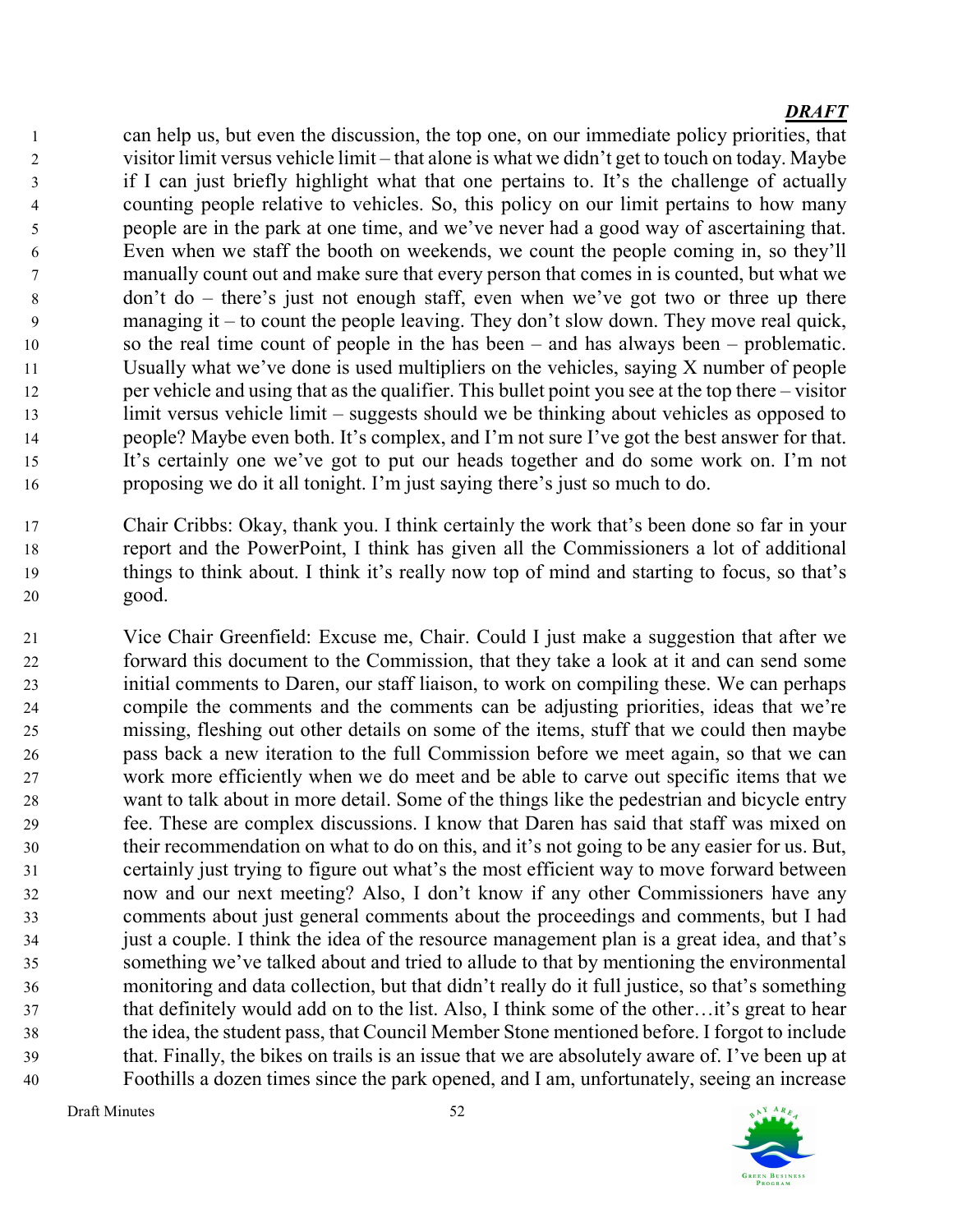of bikes on the trails. It's a touch nut to crack, but I think people should know that we're going to figure it out, and really want to do whatever we can to discourage that. It's against the rules now, and we need to figure out how to enforce it. That's all I've got tonight. Thank you, Chair.

Chair Cribbs: I would like to recommend, then, that Daren, if you wouldn't mind, sending out this list to all the Commissioners tomorrow and if the Commissioners would take a week, or less than a week, and send back your thoughts, ideas, what's important to you, what keeps you up at night about this, and all those kinds of things, then we can work on compiling that together so that when we all meet – and it looks like the next week is 10 probably appropriate, so that's the week of the  $8<sup>th</sup>$ , depending upon when Daren and the staff is available to meeting. Just depending on what's good for people, then that would give us another two weeks to get to our regularly scheduled meeting. Does that work for people, or not? Sounds reasonable?

- Commissioner Moss: Yes.
- Mr. Anderson: And Chair, I can tell you, just from the staff perspective, I'll make myself available whenever. I'll be working around the Commission's needs.
- Chair Cribbs: That's not a surprise, Daren. You always do. Thank you very much. I think we've had our brain full tonight of Foothills Park issues, and lots to think about, so let's do what we've decided and move on to any additional reports to the Ad Hoc committee.
- Mr. Anderson: Chair, Council Member Kou had a question.
- Chair Cribbs: Why can I not remember to look at that?
- Council Member Kou: It's okay. I just wanted to ask if you will also be looking at a policy for corporate events at the park?
- Chair Cribbs: Yes.
- Council Member Kou: Okay.
- Chair Cribbs: That's on our list to discuss.
- Council Member Kou: Okay, sorry. I didn't see it.
- Chair Cribbs: No, no, it's okay. It's there, probably on the last page.
- Council Member Kou: Thank you.
- Vice Chair Greenfield: It's hidden under the group permit policy.

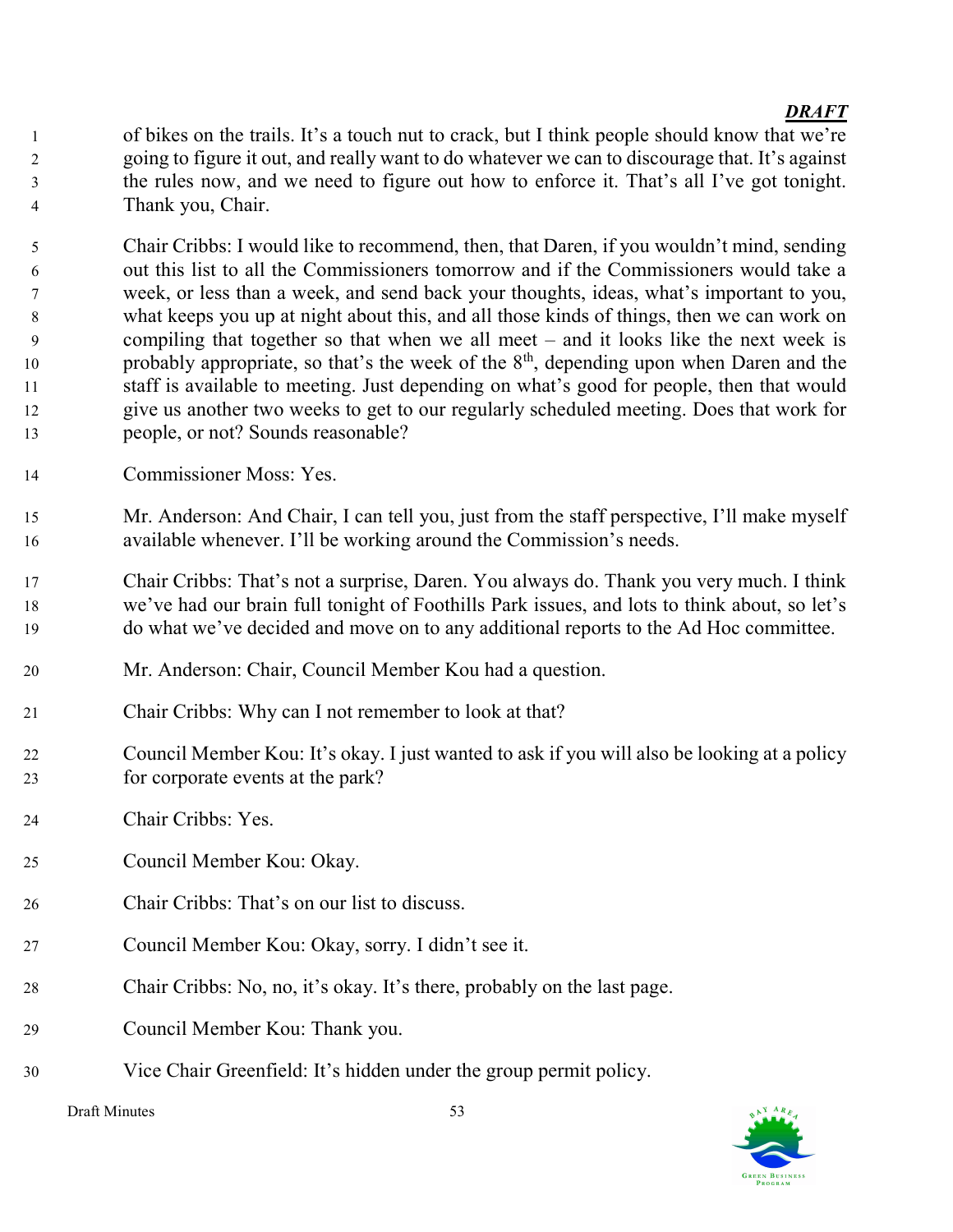- Council Member Kou: Okay, thank you. The other thing is, this is a preserve nature, and the signage, obviously I hope that you consider not having that many in there, or huge ones, or maybe something that would kind of blend into…made of more natural materials of some sort. It's just, the two don't go very well – commercial signage and nature. I just wanted to bring that up, also.
- Vice Chair Greenfield: I've heard Daren voice his concerns about sign pollution, so –
- Council Member Kou: Right, that one.
- Vice Chair Greenfield: I've also seen new signage that they're going to add, just like some bikes with a circle/slash in them to put on the trails signage, to add to existing trail signage. I think staff's doing some great work towards that already. But certainly, appreciate the comments.
- Council Member Kou: One last thing is I heard from the general public about when they were looking at watching birds and so forth, they actually saw a drone up there, and managed to find somebody in the park. Are drones something that's allowed in there?
- Mr. Anderson: They are not.
- Council Member Kou: Okay, so that's another. I don't know if the policy is in place already, but perhaps consideration of the policy of that sort.
- Mr. Anderson: Yeah, that one is currently in the Municipal Code that they are not allowed.
- Council Member Kou: Okay, then enforcement. Thank you so much.
- Vice Chair Greenfield: Are we allowed to shoot down drones?
- Council Member Kou: I was thinking, you know, our eagle down over at the JMZ, maybe we can train it to go and…Okay, well, thank you so much. It's an interesting discussion and very good for me to learn from. Thank you.
- Chair Cribbs: Thank you very much.

# 6. Other Commission Ad Hoc and Liaison Updates

Chair Cribbs: Are there any additions to the Ad Hoc committees reports?

Commission LaMere: Yeah, I have one addition. I spoke with Sam Kaplinsky. He is the young man who is advocating for the skatepark, this last weekend, so it was after Catherine's deadline. I think this would fall under the Recreational Opportunities Ad Hoc, which we do need to get together. We haven't really done as much as we need to with that

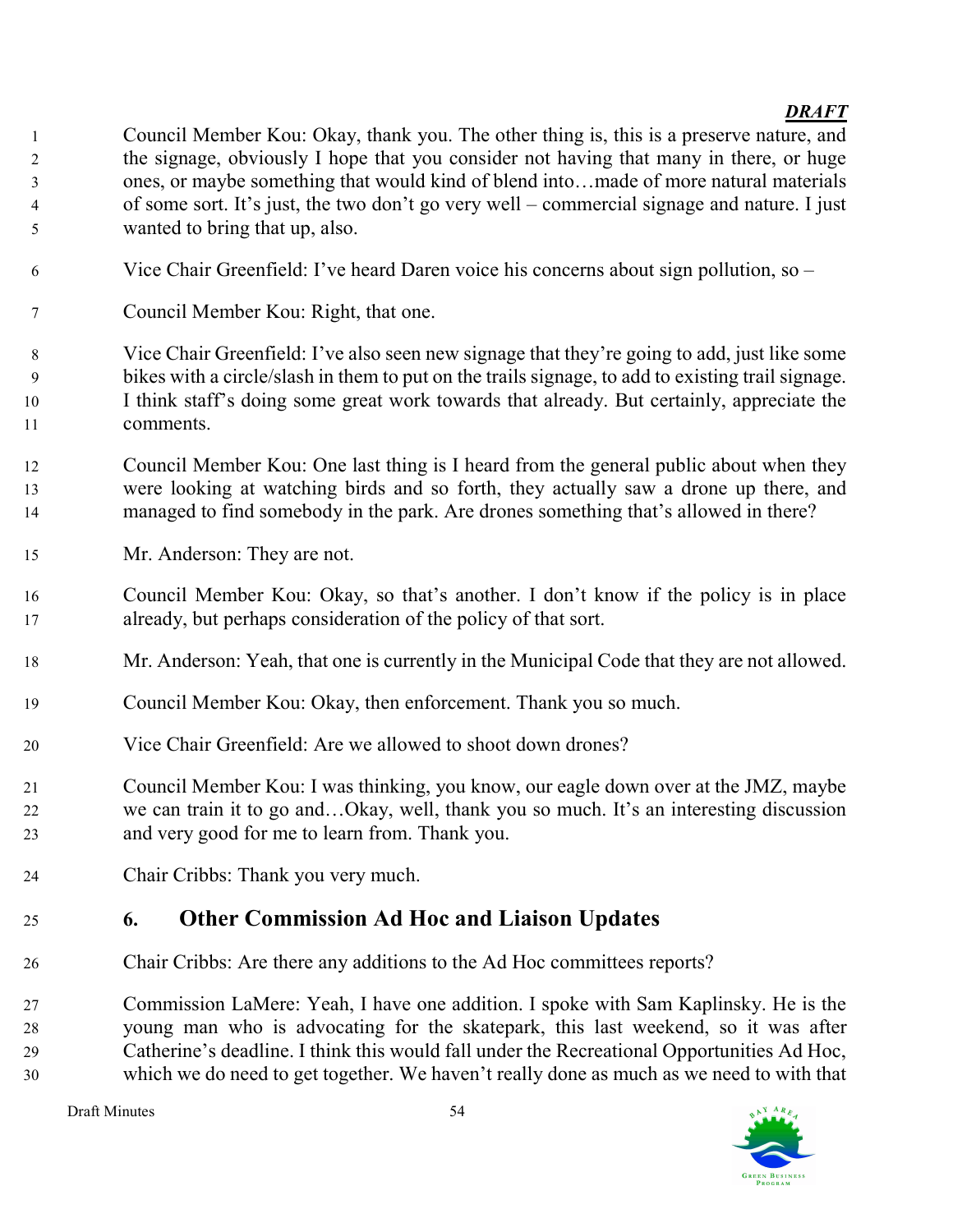Ad Hoc, but I think looking at the skatepark, Sam has actually done a lot of work with this and has met with members of the City Council, so he's really pushing this, and it's an interesting concept that seems to have a backing of quite a few people. I appreciate all the work that he's doing on this, and especially as a high school student.

Chair Cribbs: Great. Thank you.

Mr. Anderson: Commission LaMere, just on that topic, Peter Jensen and I were discussing this a little bit earlier in the meeting, and he's got some ideas that he thought might be helpful and would be very glad to help engage with Sam on that topic. So maybe when the Ad Hoc gets together, we can make sure Peter joins us, and we can dig into that a little bit and look for opportunities.

- Commission LaMere: Wow. Thank you very much. Thank you, Peter, and thank you, Daren.
- Chair Cribbs: Anybody else?

Commissioner Reckdahl: I have one more thing to add. North Ventura is wrapping up. It went to PTC two weeks ago, and PTC asked for some more information from staff and they are to come back. PTC isn't talking much about parks. They agree with the consensus that parks are important, but the point I want to make is that there are two developments now, and neither one of them includes any parks, so the park decision really is being pushed onto the City, and the City is going to have to be aggressive about this, because if we twiddle our thumbs, there's not going to be land left to buy for parks. They're talking, the designs that are going to PTC are huge. We're talking thousands of people, so if we say four acres per thousand people, we might need six acres of park in that area, so we really do need to take the bull by the horns here and show initiative, because if we don't we're going to be left out in the cold. Daren, is that something that you need Council direction from? Or is that something that you can just do without direction?

- Mr. Anderson: I think it's sort of a mix, Commissioner Reckdahl. We can check in with the Planning and staff and share thoughts and convey messages from our Commission to them. I think we can do that without any additional guidance from anyone else. Beyond that, perhaps we would need more direction.
- Commissioner Reckdahl: So, if you know the number of people that they are proposing…Now these are just proposals. They're kind of aspirational, because it's not like the City is constructing this. The individual developers are, but if the City says, "This is what we expect," then we should be prepared to have that much park to support that many people, so would you be looking at figuring out payment, how to pay for this? Where to buy it? Where to place it? There's a lot of issues.

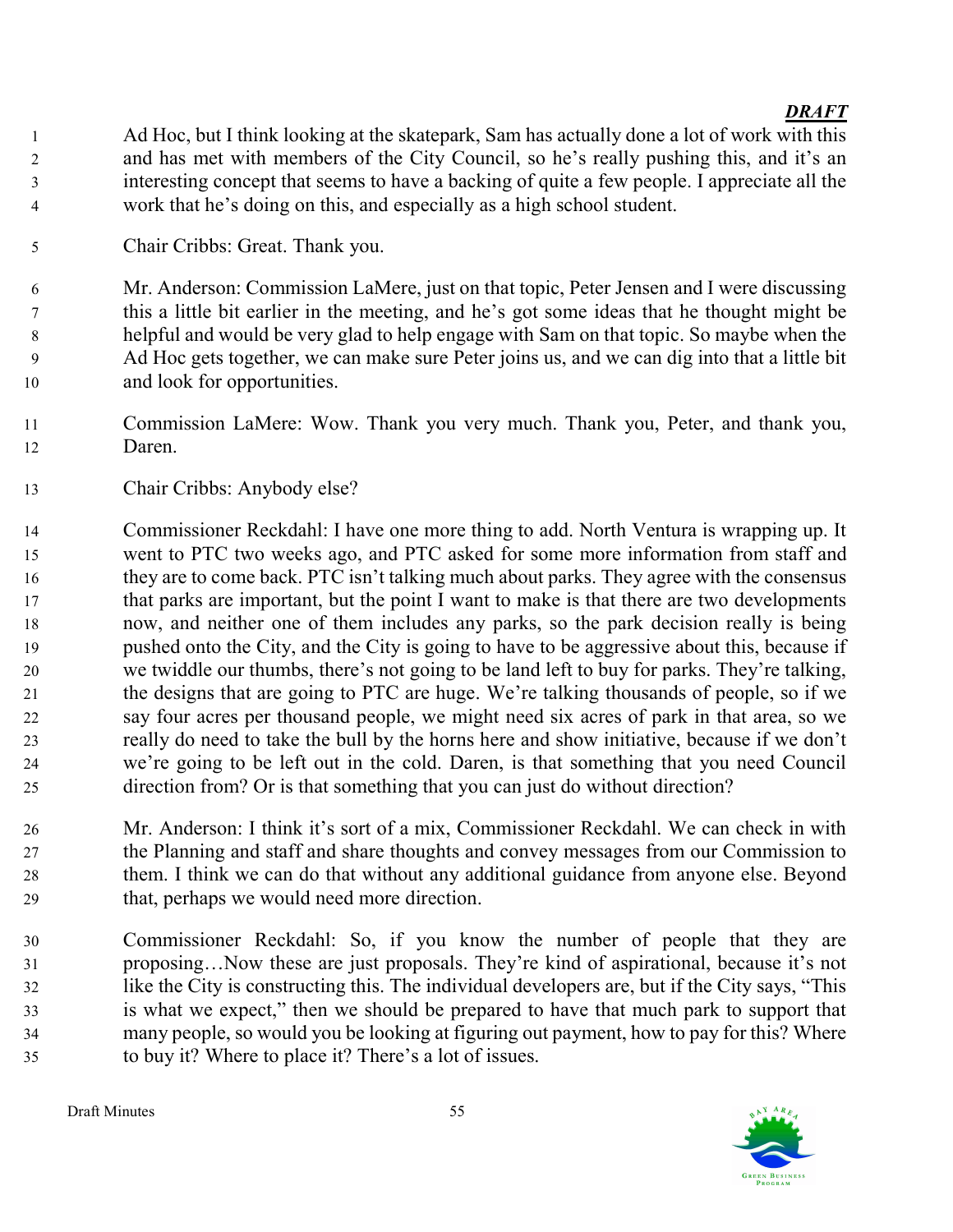Mr. Anderson: I would think that's absolutely something they should be coming to the Parks and Recreation Commission for, for feedback, and yes, our staff, the CSD staff, would be helping be part of that conversation, identifying ideas where what makes sense to add on to existing parks, what underserved areas are, and of course, our Parks Master Plan has got a lot of that information.

- Commissioner Reckdahl: You say that Planning should go to you, or Council should go to you?
- Mr. Anderson: Your question is if they are looking for guidance on how much parkland to add, that that would be an appropriate conversation for this Commission to help weigh in on.
- Commissioner Reckdahl: Yes, I agree with that. I think that's just the first step, though. First they have to say, how much parkland do we need? That's a pretty easy calculation to do. Then next thing is how do you actually accomplish that? That's really hard to do. So, we know that this needs to be done, but no one is taking the initiative, so who's supposed to be leading on this? Is this something that you need direction? That Council should be leading, or that Planning should be leading, or that Parks should be leading?
- Mr. Anderson: Planning is leading that endeavor on the NCVAP. For sure, that's their program that they're running, and they've consulted with our staff along the way, but we haven't gotten questions quite as leading as what you're proposing. If that's what's missing, I'm glad to express that to them, and if it doesn't kind of rise to what you're expecting, it might be something that Council would want to weigh in on and provide more direction.
- Commissioner Reckdahl: I think it would be worthwhile for our to have a discussion with Jonathan and sort this out.
- Commissioner Moss: The limit of a certain number of acres per thousand people, is that open to change? In other words, is it impossible and therefore, why are we trying to do it? Because I did an unofficial survey of Los Altos, and Los Altos Hills and Portola Valley. None of them have city parks, or maybe they have one, one little city park in downtown. They don't have parks. So, they have thousands of people in those communities with no parks. So, where did we get the idea of a certain number of acres per thousand people? And why do we have it and they don't?
- Commissioner Reckdahl: David, you accepted or endorsed the Master Plan, and that was all covered in there. But there's a standard, a parkland standard, that there's some national organization recommends, any they recommend four acres per thousand people. That has been a standard in the city for years. Comprehensive Plan endorsed that. Parks Master Plan endorsed that. But we know that right now we're below three. So, the Council knew that

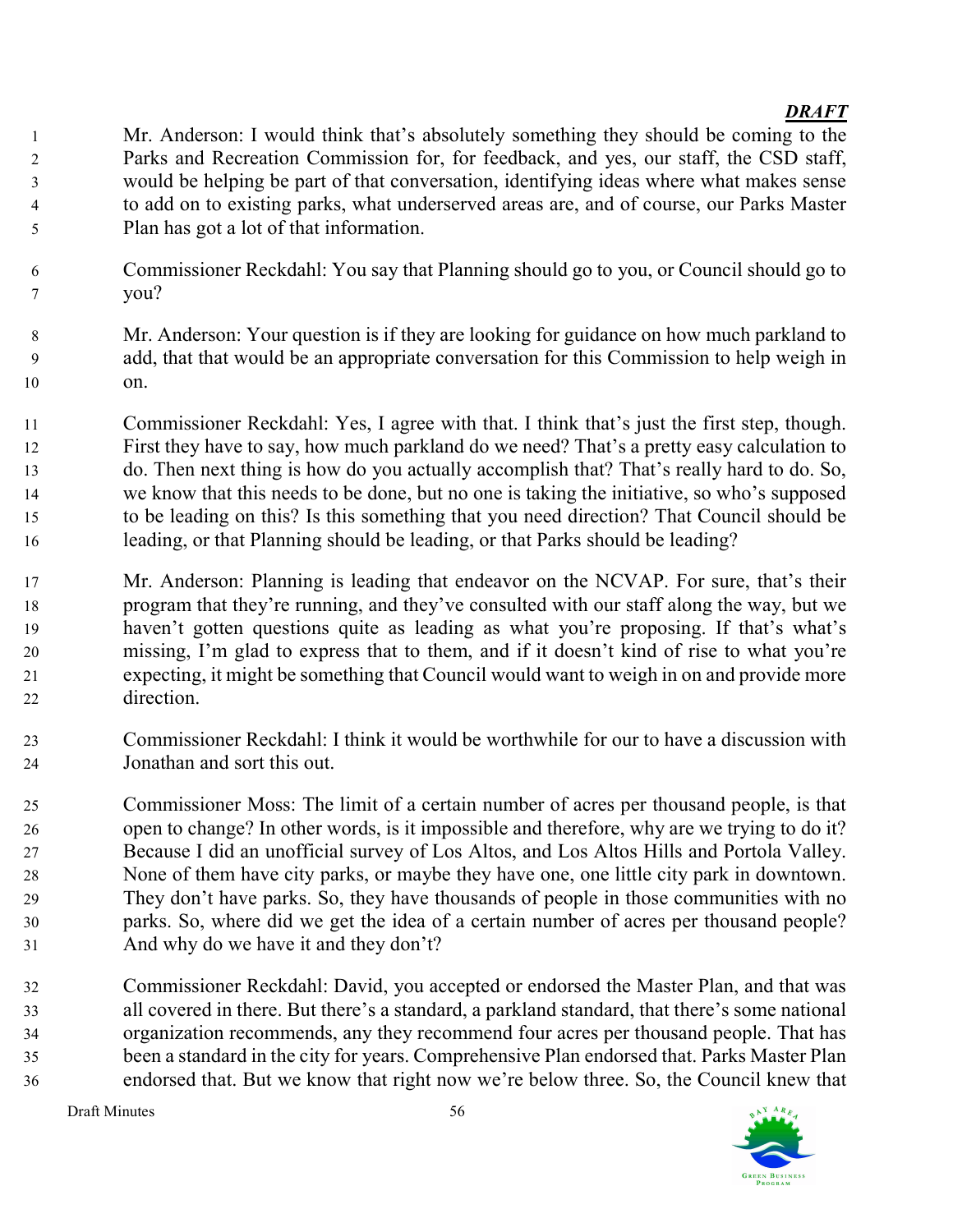when the Parks Master Plan came and there was a discussion of should we lower this? Are we being unrealistic? And the consensus of the Council was, "Well, if you lower it, you're just going go lower it again and lower it again," so the idea was that yes, maybe four is aspirational, but we don't want to be too realistic, because people always undershoot their requirements. What the Council was telling us then is they don't want the number of acres per thousand to shrink any more than it is right now. If we're sitting at, I think, 2.84 or something like that and they're proposing stuff at NVCAP where it's less than one acre per thousand, we're getting ourselves in trouble.

- Commissioner Moss: This definitely has an impact Foothills Park, for instance, that we are absorbing these thousands of people in Los Altos and Los Altos Hills who want to use Foothills Park as their neighborhood park, so it's bigger than what you're saying.
- Mr. Anderson: I was just going to comment. Unfortunately, this one is not an agendized topic on our agenda, so we should be careful about how much we dig into it tonight.
- Chair Cribbs: Thank you, Daren. I just want to appreciate Keith for his report in bringing it up so that we can do something about it in the future, so thank you, Keith, very much.
- Mr. Anderson: And as a follow up, Commissioner Reckdahl, I'll talk to Kristen and see if we can connect with Planning and try to work on this.
- Commissioner Reckdahl: Thank you. I'd appreciate that. I think it's something that people want, but right now it's falling between the cracks.
- Chair Cribbs: Okay, anybody else with any report that needs to be part of this?

# V. TENTATIVE AGENDA FOR February 23, 2021

- 23 Chair Cribbs: Moving to the agenda for February  $23<sup>rd</sup>$ , I think we know what's on the agenda, but Daren, what do you have to add?
- Mr. Anderson: Thanks, Chair. The additional one we have is a discussion on impact fees for the Commission to discuss. We can discuss this more with the Chair and Vice Chair if 27 we think there's just not space on the February  $23<sup>rd</sup>$  agenda for that. I can talk to staff, but they have consulted with a consultant, who is making plans to be there, so maybe I could dig into that a little bit more and we could discuss it at an agenda planning meeting.
- Chair Cribbs: Okay.

# VI. COMMENTS AND ANNOUNCEMENTS

Chair Cribbs: Any other comments or announcements tonight? I don't hear any.

Draft Minutes 57